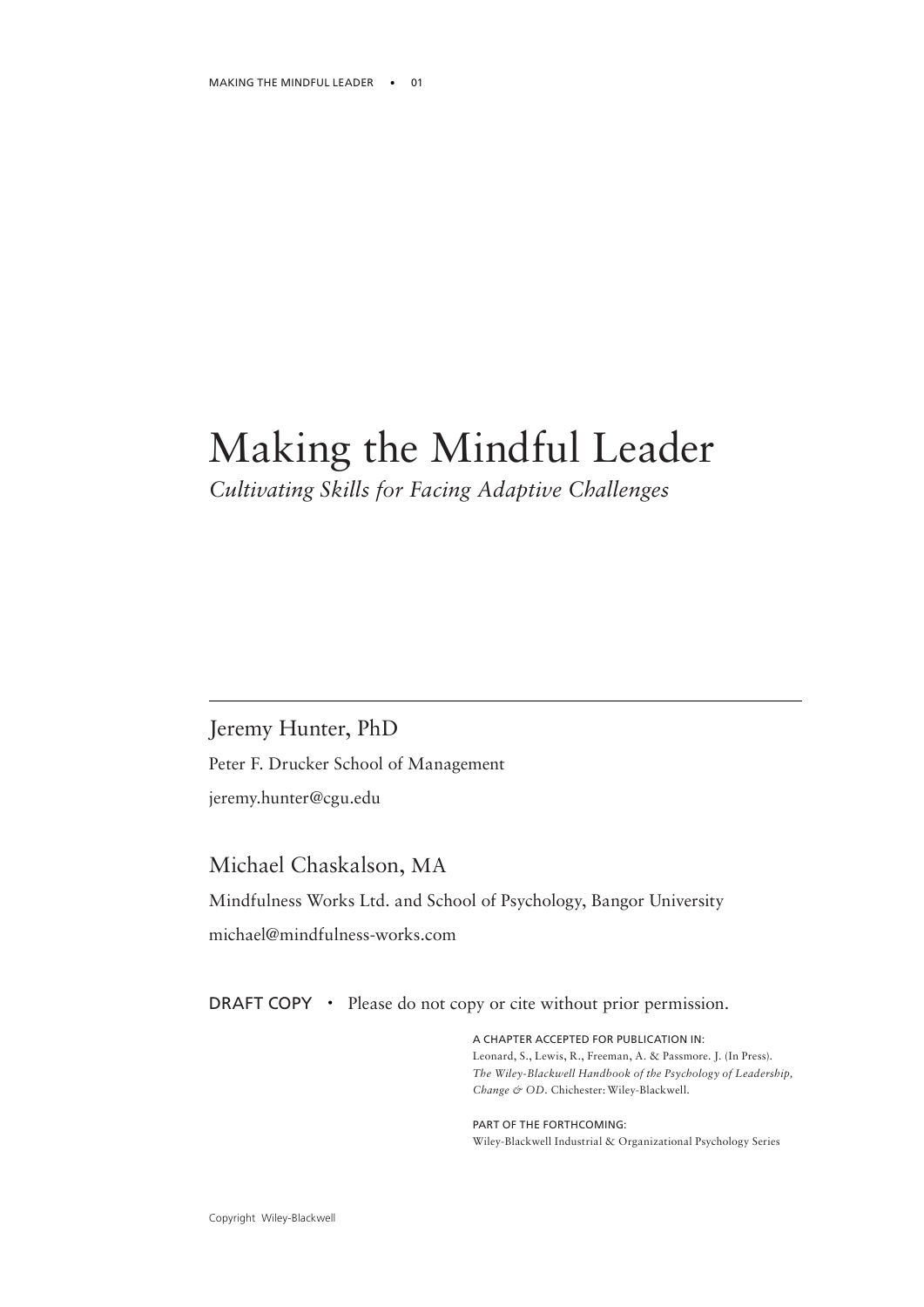*If you know others and you know yourself, you will not be imperilled in hundred battles,*

*if you do not know others but you know yourself, you will win one and lose one,*

*if you do not know others and do not know yourself, you will be imperilled in every single battle.*

Sun Tzu, *The Art of War*

*We should base our decisions on awareness rather than on mechanical habit. That is, we act on a keen appreciation for the essential factors that make each situation unique instead of from conditioned response.*

> *Warfighting*:  *The U.S. Marine Corps Book of Strategy*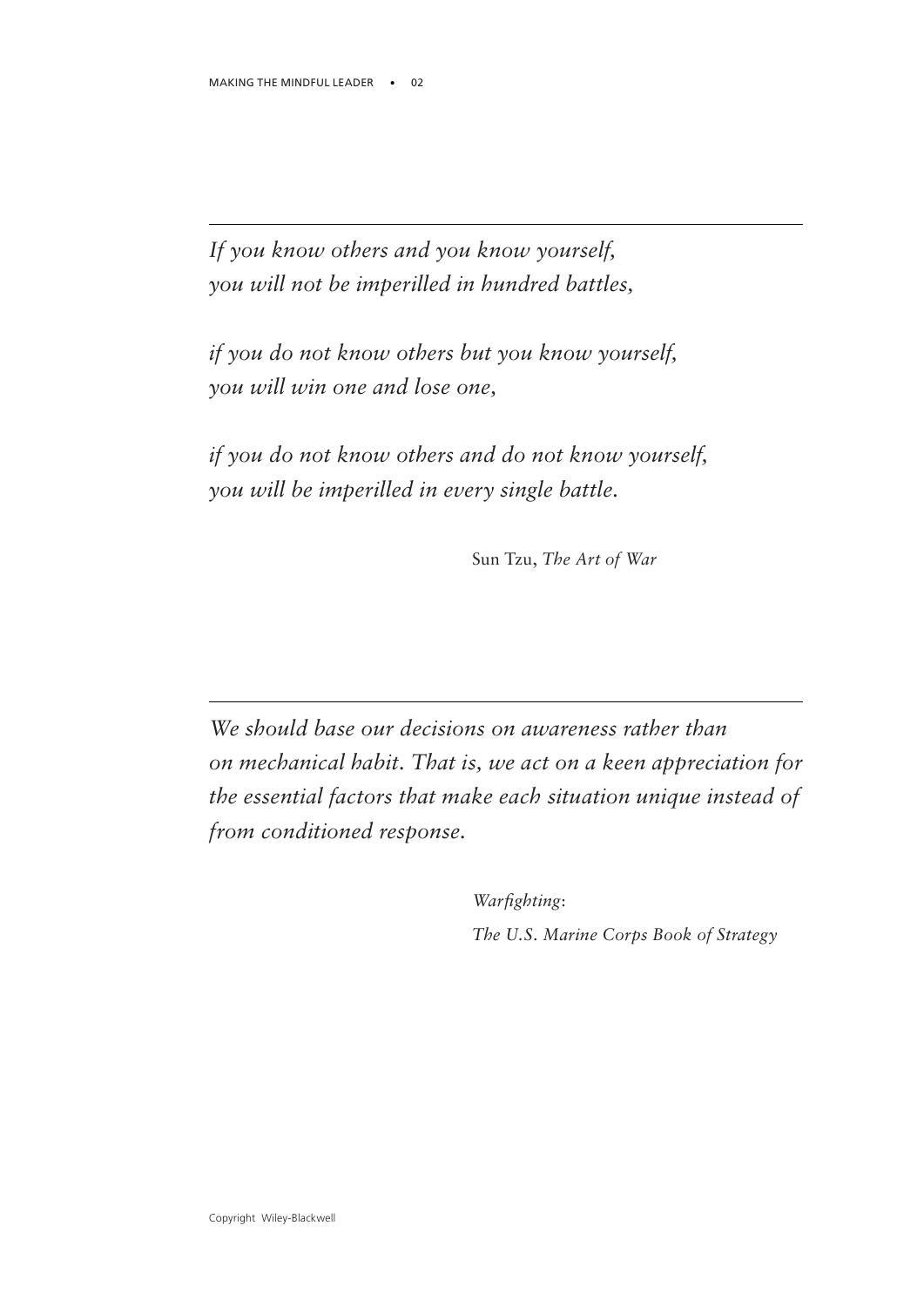## *Introduction*

Human civilization has always faced the challenge of adapting to change. Changes in market, shifting political alliances, financial collapses, uncertain energy sources, and natural disasters have always been part of the landscape that people have had to wrestle with. However, at this point in history, it appears that the intensity and demands of change are particularly complex and severe. Globalization creates new markets and wealth but also competition and dislocation. Natural disasters in Thailand impact tightly interwoven supply chains and debilitate manufacturing in Ohio. Information technologies speed up the tempo of nearly everything making the pace of life relentless. Nearly every aspect of modern life – ecology and economics, commerce and finance, politics and government, science and education – faces tectonic, disruptive and destabilizing change (Kelly, 2005; Toffler & Toffler, 2006; Brown, 2011). Leaders across domains express a common refrain of being in "uncharted waters" where old models, routines and assumptions are called into question with no clear pathways on which to navigate. As a result, there are enormous stresses on individuals, institutions and organisations who are called upon to meet, and effectively adjust to, increasingly discordant, unpredictable and extreme events.

How we make sense of change influences how successful we are in responding to it and a key purpose of leadership is to facilitate responses to problems positively, ethically and in a way that strengthens society (Heifetz, 1994). It is our contention that mindfulness training is a powerful and effective means of helping leaders meet the adaptive challenges of the current age.

#### *Adaptive Leadership*

Heifetz distinguishes two classes of challenge that leaders are likely to face: technical problems and adaptive ones (Heifetz, 1994). The distinctions between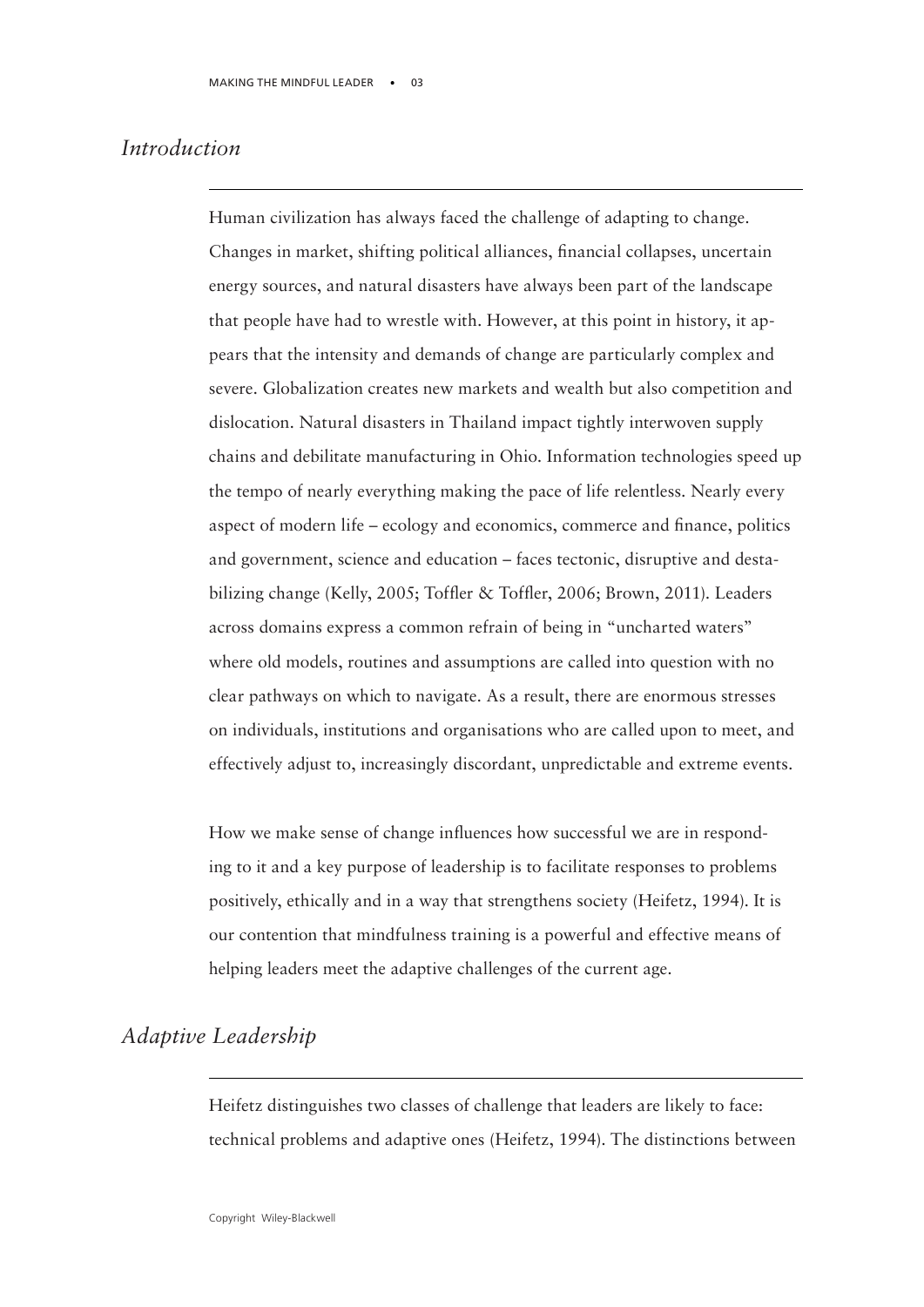these two types can help to identify potential tools for facing them. Technical problems may be complex and difficult but they can be addressed with existing ways of perceiving and understanding; they are known problems with known solutions based on past experience. For example, a skilled surgeon understands the process of transplanting a kidney and a practiced marksman can reliably strike a target.

Adaptive challenges, on the other hand, differ from technical ones because both the problem and the solution may not be recognized and understood within current schemas. Adaptive challenges call upon leaders to grow toward more sophisticated ways of seeing and thinking, acting and relating.

Take for example an adaptive challenge of a previous era: cholera outbreaks in 19th century London were thought to be caused by "miasma in the atmosphere" according to the received wisdom of the day (Summers, 1989). However, the close observation of Dr John Snow suggested revealed the onset of disease was marked by intestinal disturbances that pointed not to poisoned fog but to a tainted water supply. His observation transformed the understanding of the problem in a way that would eventually lead to a cure and give rise to the adaptive creation of public health services.

In other examples, problems may be well understood but solving them may require a shift in perceiving possibilities and relationships. The leaders of a large desert metropolis, for example, may understand that their city relies on an uncertain water supply. Historically, they are predisposed to building centralized large-scale engineering works to transport water from faraway sources. A significant perceptual shift is needed to recognize the millions of gallons of existing wastewater runoff as a potential resource that could be locally collected through a decentralized community effort and recycled without the expense of moving water across vast distances. That adaptation requires that they learn to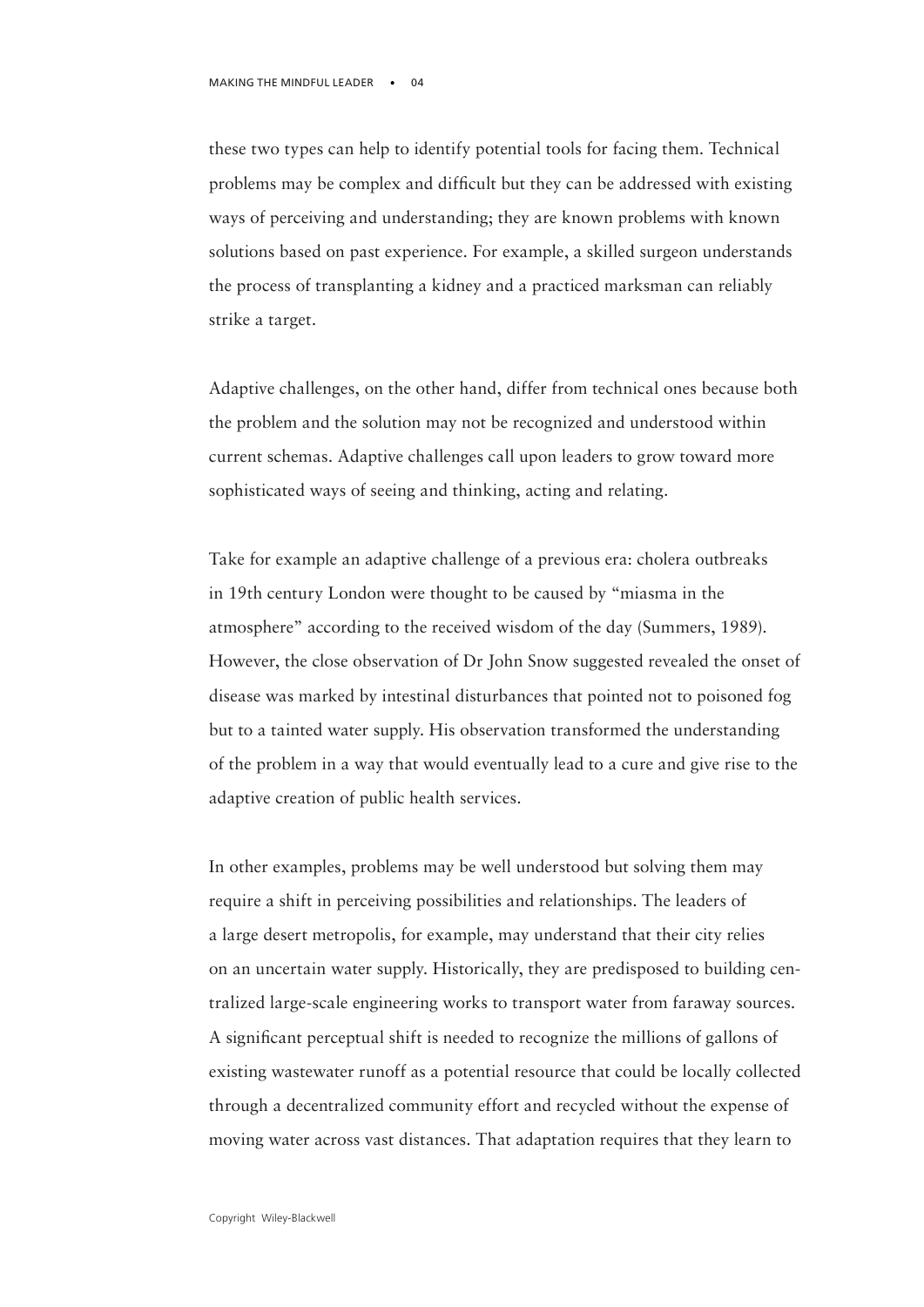relate to the public not just as passive customers but rather as partners in creating the solution.

Finally, adaptive challenges also arise where both the problem and the solution may not be well understood. The current debate on climate change typifies this sort of problem. Partisans fall into conflict over the cause of weather changes and what would constitute an effective response. In both cases, adaptive challenges cannot rely on previous solutions, frameworks or ways of understanding and relating to make sense of them and respond effectively. Leaders must learn and change if they are to engage with and resolve the challenge.

A common mistake leaders make is to misidentify adaptive problems as technical ones, thinking that yesterday's solutions can apply to today's novel problem (Kegan & Lahey, 2010). This is because of the innate human tendency to mindlessly and nonconsciously react with rote action patterns and habitual ways of sense-making (Langer, 1989). The mind's tendency toward automatic actions, while useful in stable circumstances, can become maladaptive when the pattern no longer fits a changing condition. Many of the complex challenges leaders face exceeds their ability to perceive, understand and adapt to them with their current schemas (Kegan & Lahey, 2010). Leaders are often, to paraphrase the words of developmental psychologist Robert Kegan, "in over their heads" (Kegan, 1998). When leaders apply an old map to a new problem, they find themselves stuck, stressed, and frustrated at their lack of progress.

Adaptive challenges are especially difficult. They call into question existing roles, orders and hierarchies. As a result, they are often stressful. Stress reactions are instinctive, automatic survival mechanisms that mobilize energy to adapt to a potential threat (Greenberg, Carr, & Summers, 2002). However, if poorly managed or unmanaged altogether leaders can be expected to experience a range of negative affect and cognitive impairments that can leave them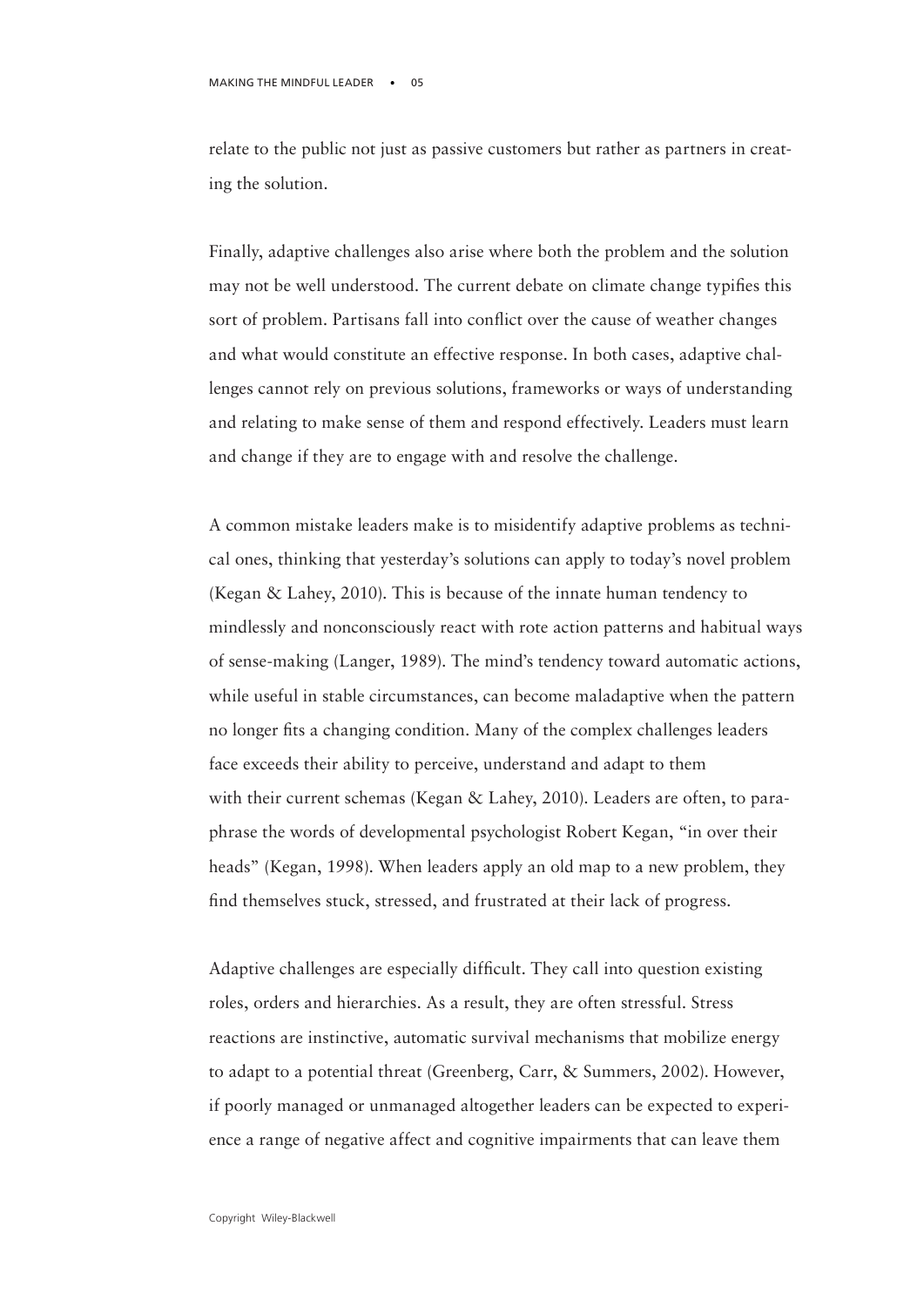disoriented, disconnected, fearful, and frustrated (Boyatzis & McKee, 2005; Goleman, 1996). Yet, leaders need to demonstrate that they are calm, in control and are able to inspire, motivate, make wise decisions and take effective, thoughtful action. In other words, they need to ably manage themselves in the face of their own neurobiology. The failure to effectively self-manage impairs a leader's health, diminishes her performance and potentially damages her relationships (Boyatzis & McKee, 2005).

Because adaptive challenges often require complex coordination with others, quality relationships are essential. The growing importance of high quality interpersonal relationships reflects a broad trend in organizations that have shifted from hierarchical command and control models, to flatter systems where formal authority is decreased (Pearce & Conger, 2002). In such situations, authority becomes more informal and connective – relying on a leader's skill to connect with, persuade and motivate others to act in ways that may be uncomfortable, or to give up limited resources, or to go against their own short term interests (Lipman-Blumen, 2000; Heifetz & Linsky, 2002). To skilfully navigate these conditions leadership capacities and skills based in high levels of cognitive and emotional nuance are called for. Adaptive leaders need to cultivate the skills of managing themselves if they are to skilfully work with others to meet the challenge of adaptive problems (Drucker, 2011; Hunter & Scherer, 2009).

To be effective in meeting adaptive challenges a leader must be able to consciously step out of habitual reactions and engage with a shifting reality in new and more sophisticated ways (Wilson, 2004; Drucker, 2001; Kegan & Lahey, 2010). Leaders must learn to cultivate and transform themselves. This selfdevelopment results in enhanced internal capacities such as deeper intellectual understanding, perceptual capacity as well as a greater ability to innovate, self-manage, and self-direct (Csikszentimihaly, 1993).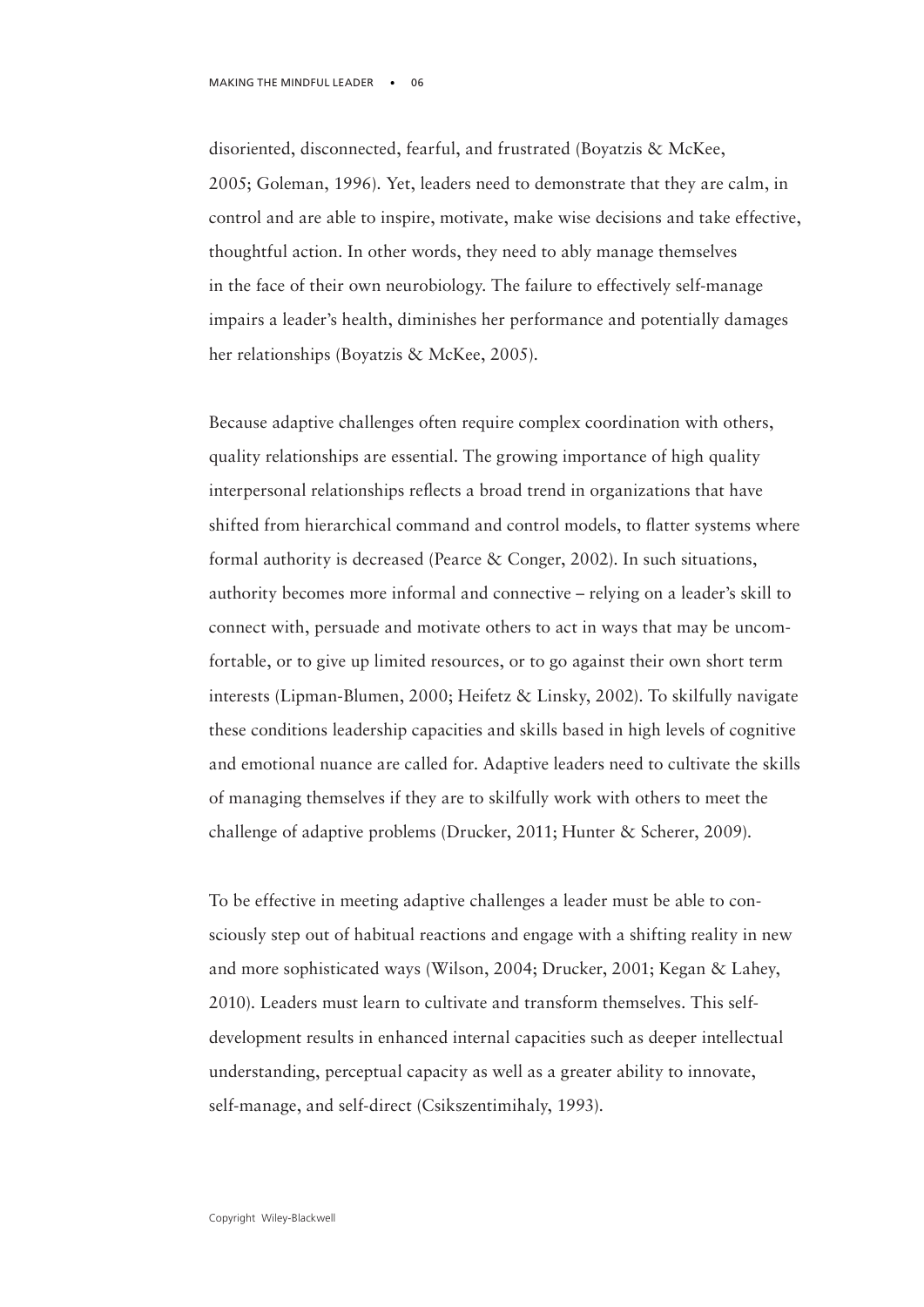Leaders need new tools to support them as they grapple with increasingly testing realities. We propose that a critical skill for adaptive leaders is the capacity to be mindful––to be present and aware of themselves, others and the world around them, to recognize in real-time their own perceptions (and their potential biases), their emotional reactions and the actions they need to take to address current realities more effectively (Kabat-Zinn, 1990; Boyatzis & McKee, 2005).

Mindfulness training can provide leaders with practical methods for enhancing attention and awareness. That in turn can significantly enhance their potential for adaptive action and greater self-management. Mindfulness adds a potent perspective for understanding human action and, as a set of transformative methodologies, it has the capacity to radically – and practically – reshape it.

In what follows we describe more fully what mindfulness is, explore how it might be beneficial to leaders and examine how a seemingly simple practice can elicit potentially profound results.

#### *What is Mindfulness?*

Mindfulness is a way of attending to yourself, others and the world around you that allows one to adopt more productive and positive ways of acting and being (Chaskalson, 2011). Mindful attention is rooted in the here-and-now and is not biased by the preconceptions inherent in everyday preferences (Kabat-Zinn, 1990).

Because attention directly informs subjective experience (James, 1890), cultivated mindful attention has the potential to radically transform how a person relates to their inner and outer worlds. The power of mindfulness arises from systematically developing a person's attention so that she can recognize in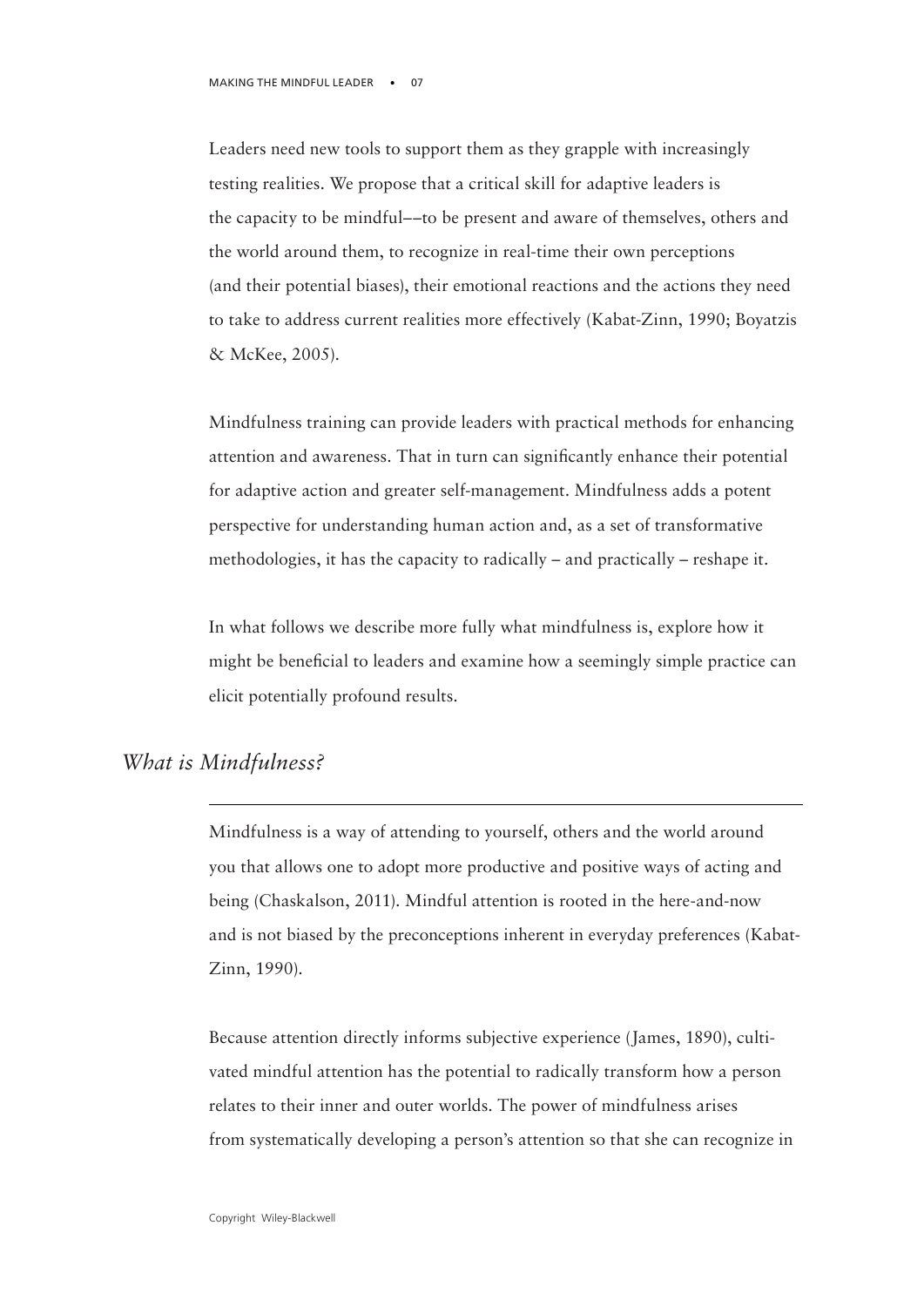the moment how she identifies with her implicit, habitual and automated patterns of thinking, feeling and acting and the results they bring about. By recognizing these patterns, she can elect to change course. As a result mindfulness endows "an adaptability and pliancy of mind with quickness of apt response in changing situations." (Nyanaponika 1965, p. 80). Furthermore, because attention is a necessary constituent in any human activity, mindfulness can be brought to bear in any domain of human life.

Mindfulness, as we use the term, was taught by the Buddha over 2500 years ago as a way of solving the problem of human suffering. That same approach to mindfulness is also practiced today as a specific methodology for transforming the mind in a wide variety of secular contexts such as medicine (Kabat-Zinn, 1990), clinical psychology (Segal, Williams, & Teasdale, 2002), law (Riskin 2002), the military (Jha & Stanley, 2010), corporations (Chaskalson, 2011), management schools (Hunter & Scherer, 2009), and even professional basketball (Lazenby, 2001). Crucially, the capacity for mindfulness can be trained and one highly effective way of doing that is by way of training in mindfulness meditation techniques. A growing scientific literature attests to the effectiveness of mindfulness training in areas as diverse as stress and chronic pain management, depression relapse prevention, eating disorder treatment, recidivism and substance abuse relapse prevention (Chiesa & Serretti, 2010) and a Google Scholar search on the term "mindfulness" anywhere in the title of a paper, conducted on 14 December 2011, yielded 2,480 results. Research thus far has primarily focussed on alleviating the pathological. However, there is also a growing body of evidence demonstrating the effectiveness of mindfulness in healthy populations, where it has been shown to enhance overall well-being, producing desirable outcomes across a range of measures (Brown & Ryan, 2003; Chiesa & Serreti, 2009).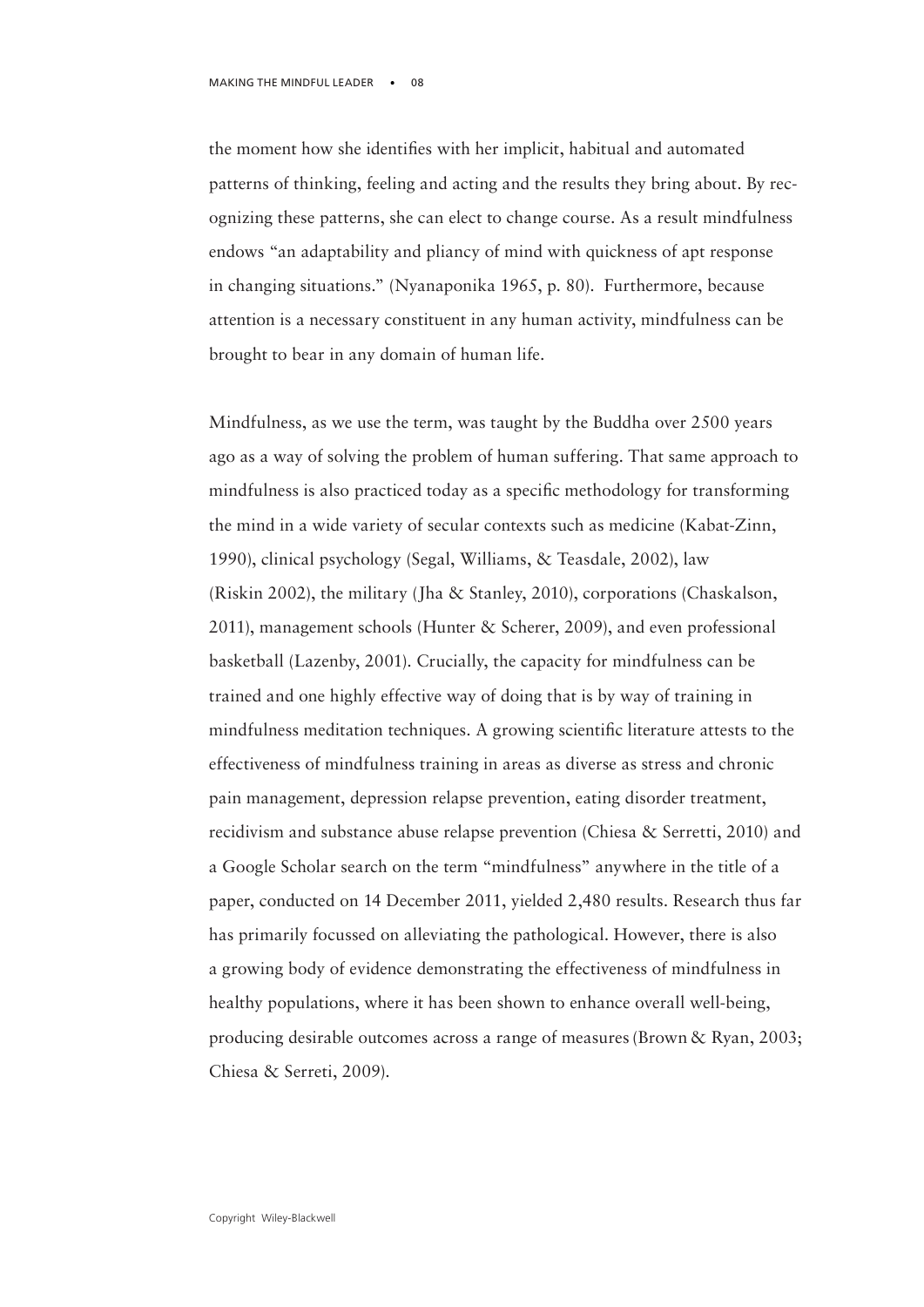#### *How Mindfulness Can Help Leaders*

To date, there is little research evidence around the application of mindfulness to leadership (Bryant & Wildi, 2008). But drawing on what is known of its effectiveness in other fields and for human life in general, we confidently surmise that applying mindfulness in leadership contexts will be considerably beneficial.

Because mindfulness training focuses on how leaders use their attention, it is not just another construct to stand alongside the many other arms of leadership research and practice, but both a perspective and a systematic method that helps leaders better understand and transform their own minds. Such an internal shift changes both how a leader sees the world, how he potentially acts and the results those actions bring about. What marks mindfulness training out from other leadership training interventions is the fact that the shift in attentional capacity can be trained and embedded in the context of everyday action. Furthermore the effectiveness of such training is borne out by marked biological changes. To draw on just one study, neuro-imaging research by Hölzel and colleagues (2011) show that an 8-week mindfulness training course evinced changes in participant's brain areas that are associated with attention, learning and memory processes, emotion regulation, self-referential processing, and perspective taking.

Our sense of the value of mindfulness builds on Mumford's insight that outstanding leadership is rooted in a leader's ability to construct prescriptive mental models that help people and institutions make sense of and respond to crises (Mumford, 2006). Mindfulness is a tool that makes more evident how a leader perceives and processes experience to construct models of reality. Mindfulness also makes these models more amenable to conscious transformation. Increased conscious awareness, we assert, is far more likely to produce an accurate read of a changing situation than does the natural tendency to fall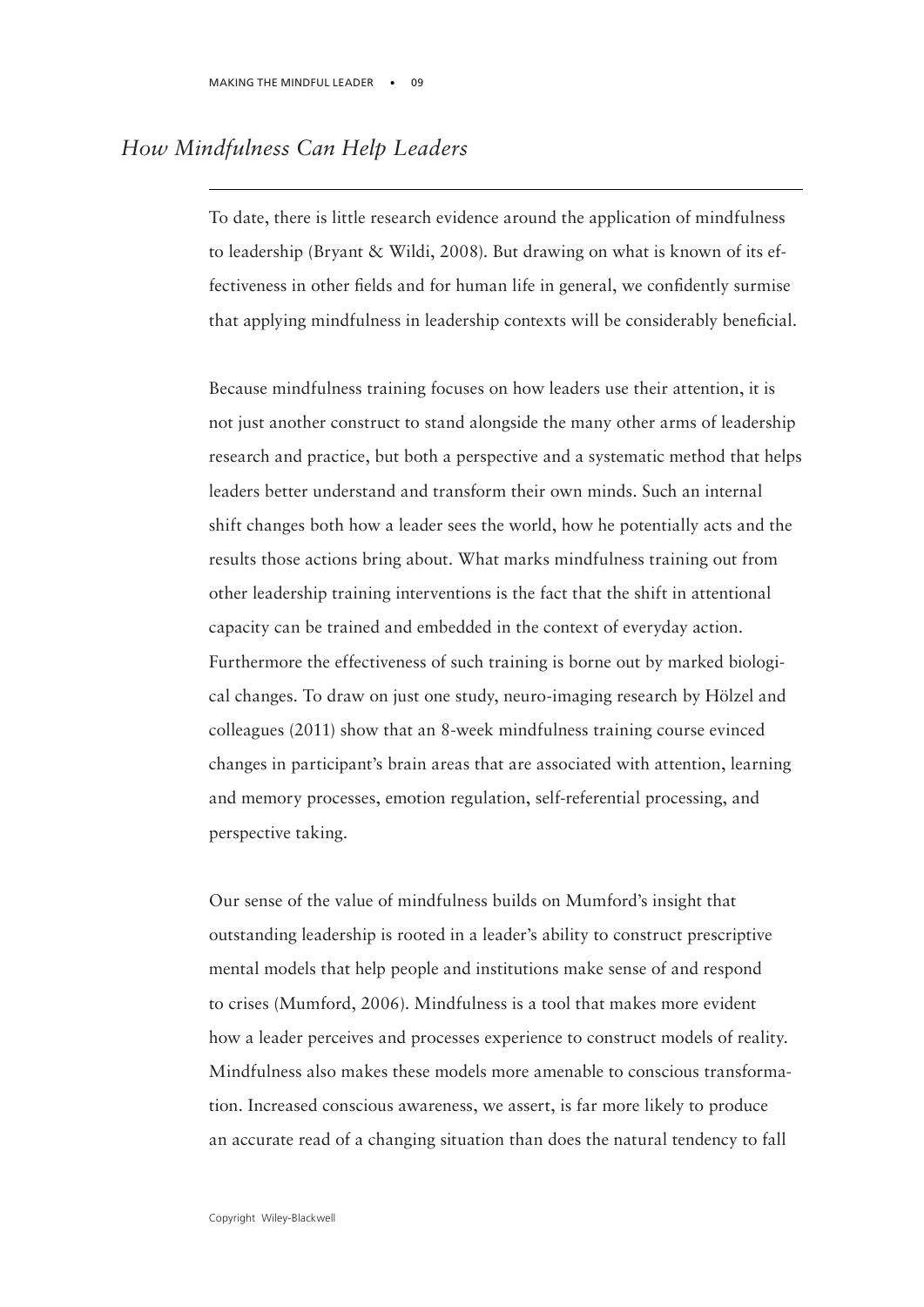back on rote habits of sensemaking.

A unique quality of mindfulness practice is that it is a tool rooted in immediate experience. Leadership training has thus far tended to focus on retrospective analyses of past action or on future-oriented creations of visions and goals (Drucker, 2001). Little of leadership development has focused on understanding oneself in the present moment. But it is the present in which all human activity occurs. The here and now is the "live feed" view into how a person experiences life. Focusing on the present affords the leader the ability to see what is actually happening beyond his own preconceptions. Focusing in the here and now affords the ability to see when a person's stated actions and intentions mismatch the actual ones. Focusing on the present affords the ability to catch a reactive emotion before it does damage to a key relationship.

Mindfulness addresses a set of general interrelated problems that interfere with a leader's capacity to bring about adaptive change: the pervasiveness of mindlessness and automaticity and the instinctual survival reactions that undermine cooperative, rational action and degrade personal health as well as group and individual resilience. It can supportively speak to and build upon existing lines of leadership research and development, as well as practical application.

It may that successful leaders have always drawn on some quality akin to mindfulness to deal with change and ideas similar to mindfulness have long been discussed by prominent leadership scholars (Drucker, 2006; Heifetz, 1996). They discussion they have begun can be further developed and built upon and we aim to support these ideas with greater elaboration and empirical evidence.

What follows is a brief general discussion of the basic conditions which give rise to the need for mindfulness, namely mindlessness and the automated, non-conscious nature of human perceiving, thinking, feeling and acting. Beyond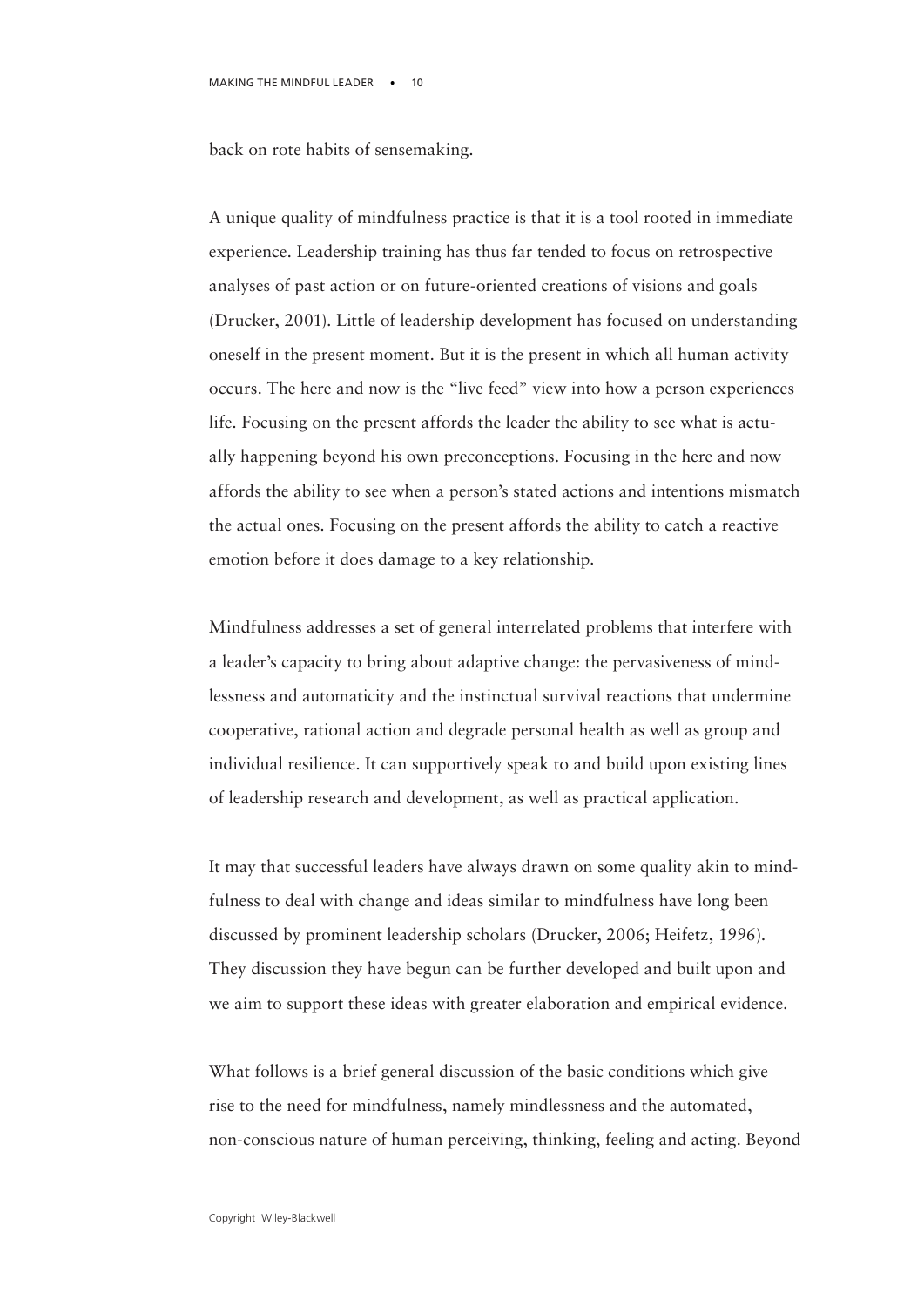that is a more in-depth exploration of how mindfulness can help leaders in specific ways. There we will examine the role mindfulness can play in helping to manage stress and reactive emotions, make better decision, act in innovative ways and respond freshly to situations beyond the limits of their habituated actions. In other words, how to become more adaptive leaders. Finally, because mindfulness is a practice, it is important to understand the mechanisms of how mindfulness is thought to work.

# *The First Problem: Mindlessness, Automaticity and the Human Condition*

Mindfulness is a general tool than can animate a broad range of specific situations. Before we can closely explore how mindfulness can help leaders, it is important to understand the general human condition that mindfulness addresses. This is a necessary and important step because by understanding the broader problem, the variety of specific instances makes greater sense.

A great deal of leadership research and training tacitly carries the assumption that leaders are knowingly conscious, clearly perceiving and rationally acting (Kegan, 1994). Within this framework, emphasis is placed on goal setting, skill learning and continuous achievement, based on the implicit assumption that the leader's perspective is the right one (Heifetz & Laurie, 2001). However, a growing body of psychological research shows that conscious action is far more limited that has been previously assumed. In fact, it appears to be the case that the vast preponderance of human actions – at least 90% by some measures – including thinking, feeling, judging and acting are driven by non-conscious automated processes (Wilson, 2004). Automaticity recalls philosopher Alfred North Whitehead's statement that "Civilization advances by extending the number of important operations which we can perform without thinking about them" (Whitehead, 1911). The process of automation has a neural basis and is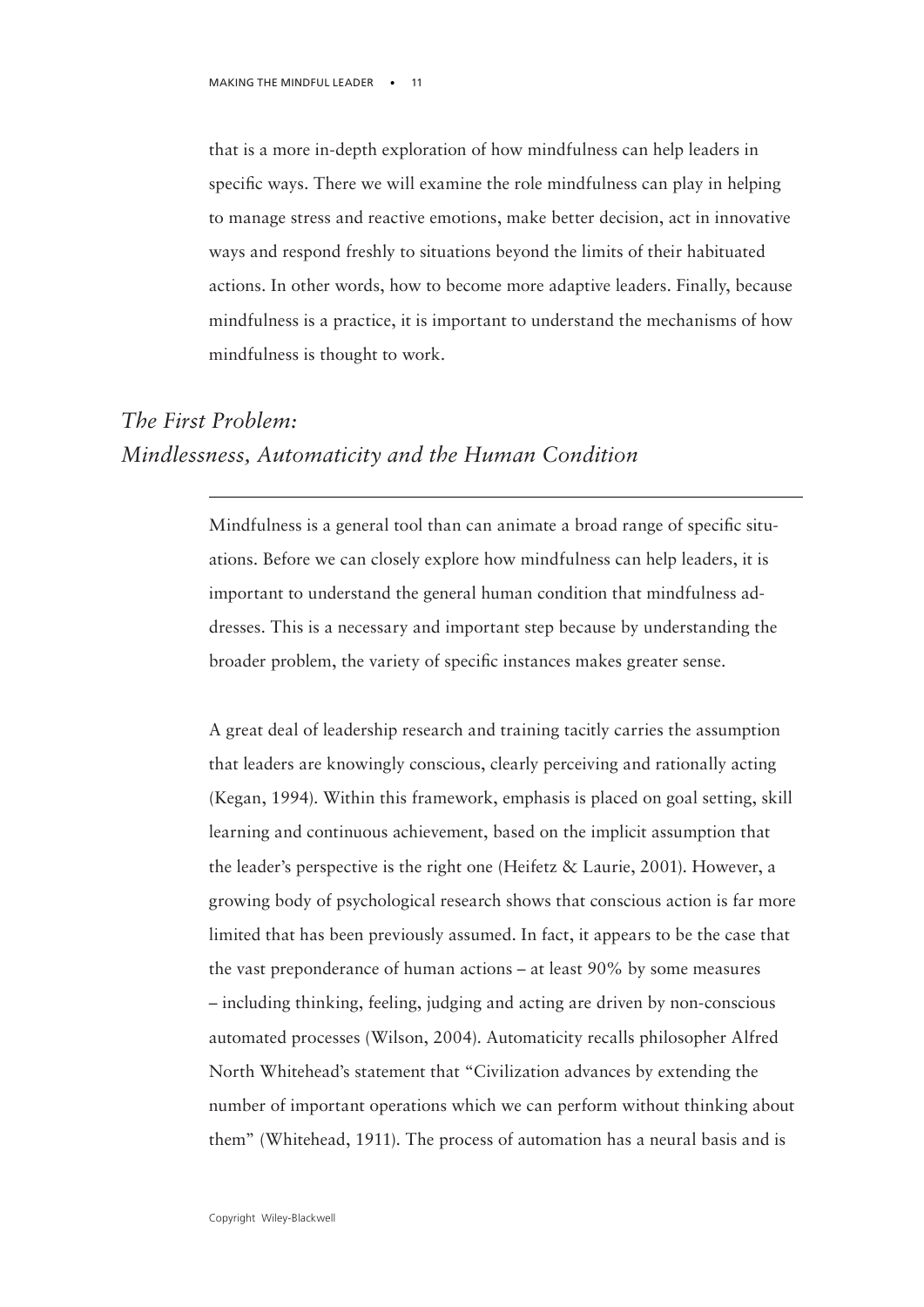associated with the activity of the basal ganglia that helps to transform repeated conscious actions into habitual patterns (Yin & Knowlton, 2006). Given this, automaticity can be seen as an effective adaptive quality because by automating processes limited cognitive resources are freed up to attend to more important tasks.

However, there is a problem.

Automated patterns operate mechanically and rigidly. This is true for both persons and organizations (Langer, 1989; Weick et al., 1999, Drucker, 1999). Once triggered, automated patterns play out the same way each time. Automaticity works well in times of stability because the underlying learned programs do not require frequent updates and so there is a productive match between the pattern and the environment. However, in times of great change what worked effortlessly well in the past may no longer fit changing circumstances. For example, the strategy for successfully bringing a product to market may work in one era, but fail miserably in another, as demonstrated by the rise and fall of General Motors (GM). The company's post-war success lulled them into ignoring smaller, higher quality, fuel-efficient foreign competitors believing their approach to car making was superior. After decades that saw a slowly eroding market share and adaptive efforts to innovate that came too late, the firm eventually collapsed (Taylor, 2011). Automatic processes are easier to set in place than they are to dislodge. In the case of GM, adaptation only happened when the accumulated negative results of the pattern were so obviously disastrous that circumstances forced a fundamental rethink of operations.

As well as automating behavioural routines to conserve limited resources, mindlessness produces fixed categories of understanding (Langer, 1989) which limit how one perceives the world. That in turn limits how a person, or an organization, can respond or interact. Fixed schemas become the unseen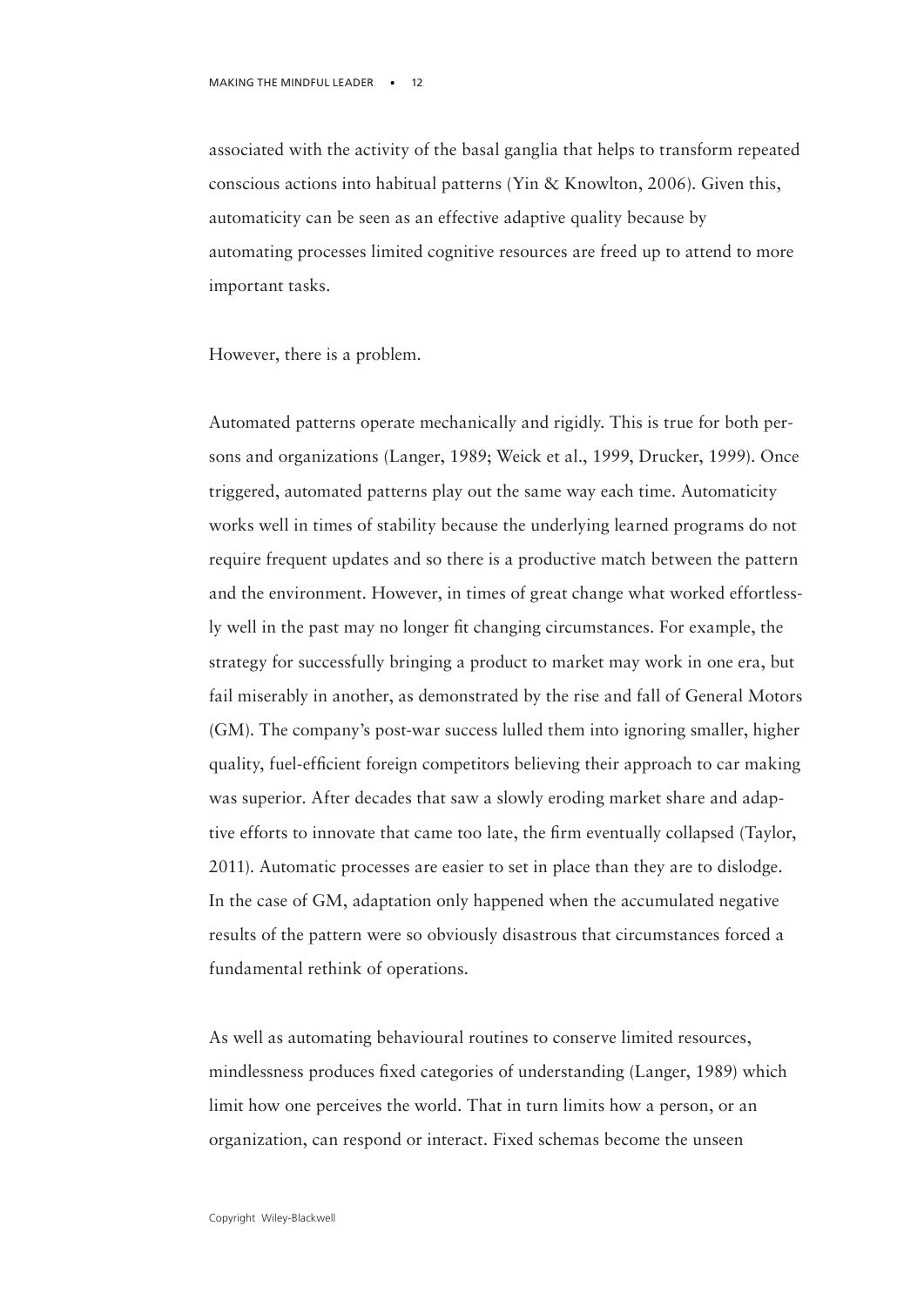fundamental assumptions about how the world is, resulting in a diminished perception of possibilities and rigid responses. The leader who categorizes a certain department in his organization as unmotivated and disaffected, for example, may create self-fulfilling prophecies by the way he behaves towards them and his biases are reinforced by the fact he disallows any other interpretation of their actions. Such interpretations are then viewed as the only correct way to do things. If something is categorized in a certain way––for example, viewing the poor as uncreditworthy––that affects what is seen to be possible and what potential responses may be mobilized (Yunus, 2008). Habitual ways of understanding produce habitual reactions. This is problematic in situations where adaptive challenges call upon leaders to go beyond what is already known and understood.

Research in leadership skills tends to emphasize three basic areas: human skill, technical skill, and cognitive skills (Northouse, 2009; Mumford, Zaccaro, Harding, Jacobs, & Fleishman, 2000). Comparatively less emphasis is placed on perceptual skills, or the ability to attend to experience without the deadening and distorting influences of mindlessness and non-conscious action (Drucker, 2003).

Lasswell (1948) in his landmark work Power and Personality asserted that leaders in a democracy must be aware of how non-conscious processes inform and potentially distort their judgments, actions and well-being. Because democracy rests on rationality to function effectively, he called for processes to help leaders gain insight into themselves in order that they might act more consciously and rationally. This is the function of mindfulness. Yet, human history is littered with examples of "the best and brightest" whom trapped by their own perceptual blinders and biases lead their people down dark and destructive paths. Halberstam (1993) documents how the Harvard-trained leaders who led America into disastrous conflict with Vietnam were unwilling to challenge their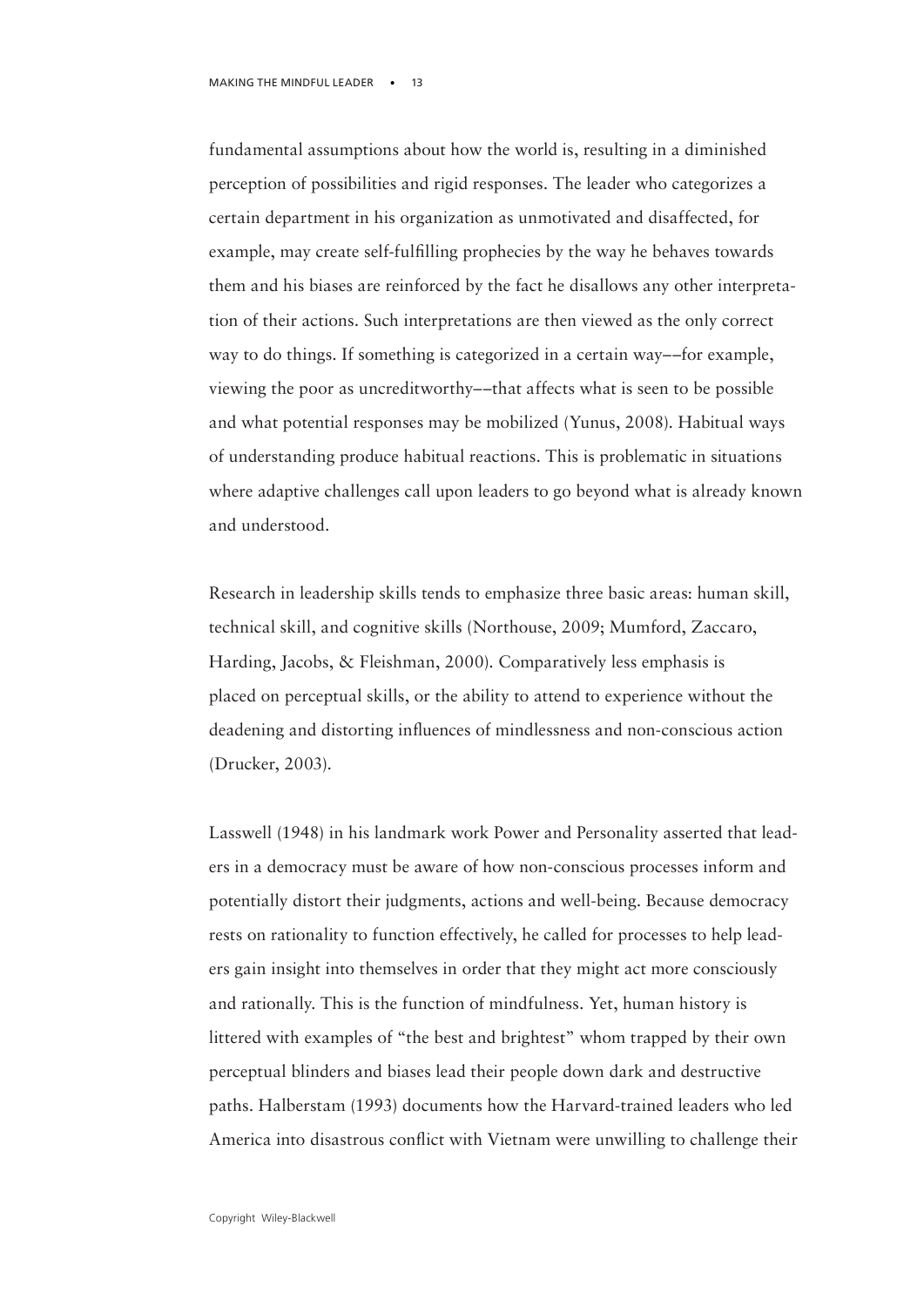own presumptions and worldviews in the face of facts. We assert that leadership research and practice should place more focus on the need to acknowledge the pervasive reality of mindlessness and the importance of taking active measures to counteract it (Heifetz, 1996; Drucker, 1999).

The varieties of mindlessness create obstacles both to perceiving reality clearly and to taking conscious, considered action in the face of changing circumstances. In addition, there is a second type of automatic reaction related to instinctive survival needs that further interfere with adaptive action and leadership effectiveness.

# *The Second Problem: Mindlessness and The Drive to Survive*

One subset of automatic behaviours are especially problematic for situations requiring creative, cooperative and adaptive responses –– the instinctive, unbidden neural coup by ancient survival programs to which the human brain is vulnerable. These processes, which are cued to short-term survival in primitive circumstances, become problematic in the complex social environment of the modern organization. When triggered, these reactions – associated with the activity of the amygdala – incite a cascade of aggressive or escapist survival reactions (Le Doux, 1998). The amygdala, once activated by perceived threat, bypasses higher order neocortical processes, mobilizing a defensive reaction before rational sense can be made of what a person has experienced. Goleman (1996) coined the term "amygdala hijack" to describe this misplaced fight or flight reaction (Goleman, 1996; Sapolsky, 2004). Prolonged stresses may also result in freezing in the face of threat (Levine, 1997). Organizationally, cultures of stress give rise to freezes that manifest as demotivated behaviour, akin to learned helplessness, where workers stop making meaningful effort (Bate, 1992; Thompson et al., 1996).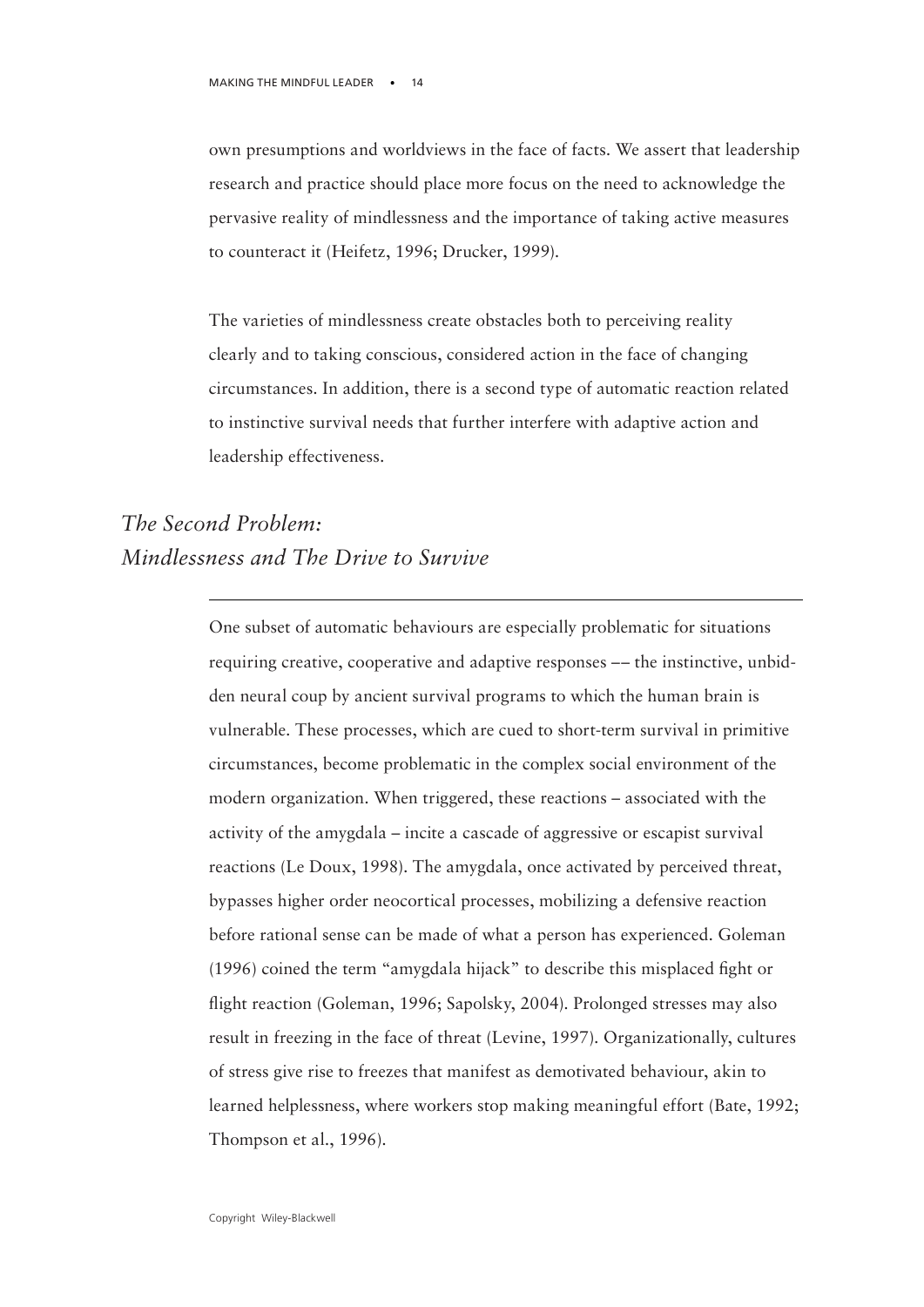Intense survival reactions privilege patterned stereotyped thinking (Broverman et al., 1974), they narrow attention and perspective (Teichner, 1968), they undermine the ability to sustain attention (Arnsten, 2000) and engage in complex cognitive processes (Arnsten, 1997), they privilege self over other and motivate reactive, antisocial, and potentially destructive emotions (Goleman, 1996). Reactive emotions (such as anger, fear and rage) are characterized by routine default patterns of action that are narrow in scope, limiting the palette of potential responses. Furthermore, reactive emotions consume large amounts of energy and deplete personal resources, alienate others and over time rigidify potential responses (Fredrickson, 1998). Because these reactions are fast and nonconscious, they undermine even the most consciously well-intentioned leader.

Unrestrained and unmanaged survival reactions do much to undermine leadership effectiveness (Goleman et al., 2002). A leader's stress-driven, uncivil reactions undermine team effort and weaken commitment to an organization (Pearson & Porath, 2003). Furthermore, antisocial behaviour decreases helpfulness, creativity and performance of routine tasks (Porath & Erez, 2007). Chronically stressed workers who remain, fearful of their jobs and are overloaded with additional responsibilities without sufficient social and emotional support are ripe for underperformance, burnout and even suicide (Hallowell, 2008).

#### *Mindfulness' Potential Promise for Leaders*

The following section explores recent findings on mindfulness and the implications they have for more effective leadership. We will explore the impact of mindfulness training on leadership stress, emotional reactivity, attention and working memory, perception and cognition, empathy, decision making and innovation. We will then conclude with an investigation of the mechanisms of mindfulness and with suggestions for the direction of further research.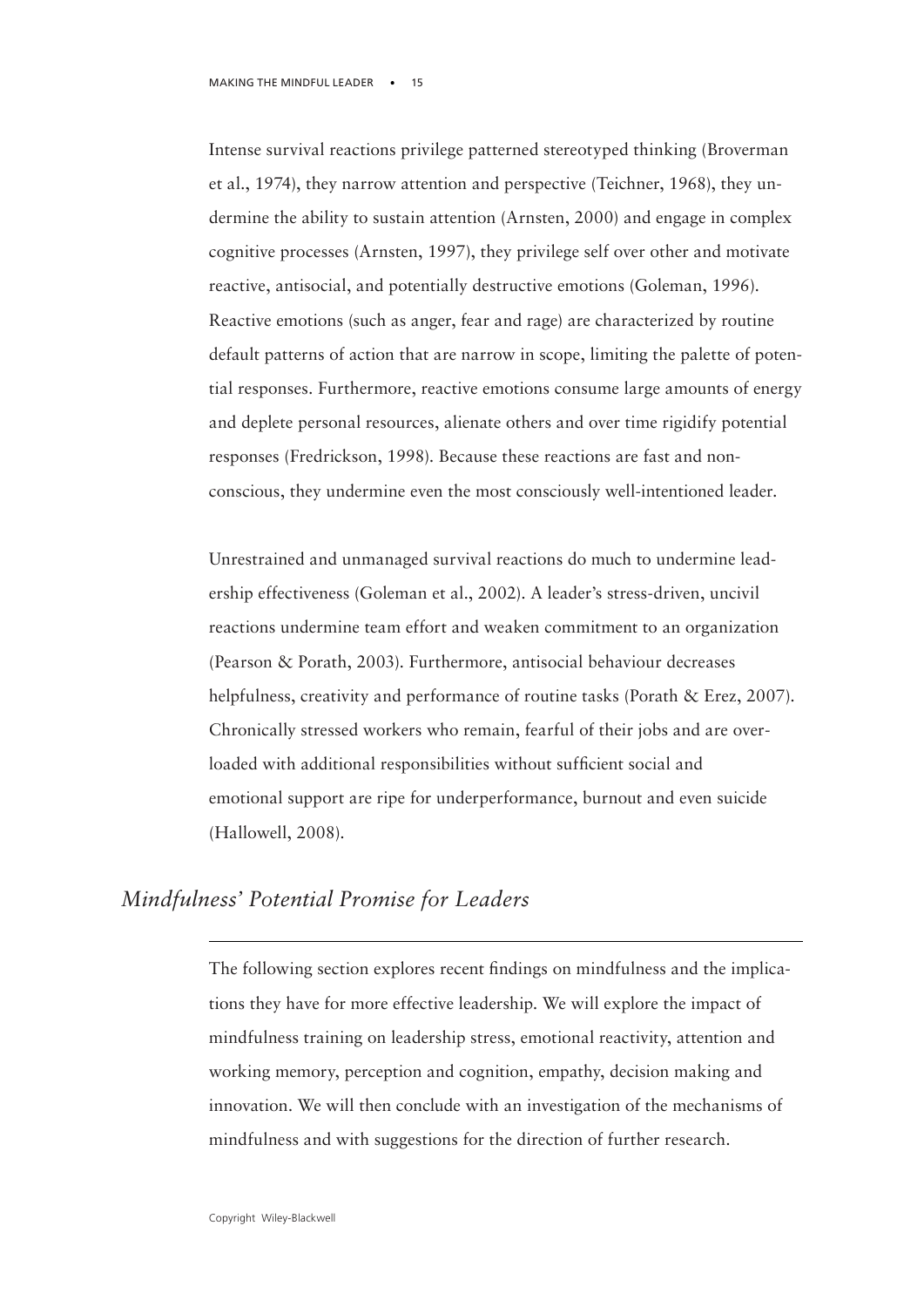# *Managing the Stress of Leading*

The secular approach to mindfulness training that was pioneered in a clinical setting by Kabat-Zinn (1990) and his colleagues was initially intended to address the issues of stress and chronic pain. Systematic reviews of the empirical evidence (Baer et al., 2003; Grossmann et al., 2004; Chiesa & Serretti, 2010) suggest that it is an effective means of helping to manage the debilitating qualities of excessive stress.

Leaders often enjoy the challenge of their position and find their work stimulating (Lundberg & Frankenhaeuser, 1999), but leadership can also be highly stressful. Boyatzis and McKee (2005) describe the condition of "power stress" to which those in leadership positions are particularly susceptible. This is a by product of the manifold pressures they experience, the ambiguities of authority and communication that abound in large organisations, as well as the loneliness inherent in leadership positions. Boyatzis and McKee see some degree of power stress as being inevitable in leadership positions and the key to successful leadership, they suggest, is not in avoiding stress so much as in taking steps regularly to recover from the affects of it. Mindfulness practice, they say, is a key means by which such recovery can be instituted.

In an interview in the Harvard Business Review, Herbert Benson (Fryer, 2005), draws on Selye's (1975) distinction between eustress (from the Greek, 'eu', meaning 'good') and distress. Persistent stress that is not resolved through coping or adaptation leads to 'distress', which may give rise to anxiety or depression. But stress can also enhance physical or mental function, for instance through strength training or challenging work. In that case it is eustress.

Stress itself is the physiological response to any change – good or bad – that alerts the adaptive fight-or-flight response in the brain and body. When this is experienced as eustress, Benson asserts, it is accompanied by clear thinking, focus and creative insight. Distress, on the other hand, refers to the negative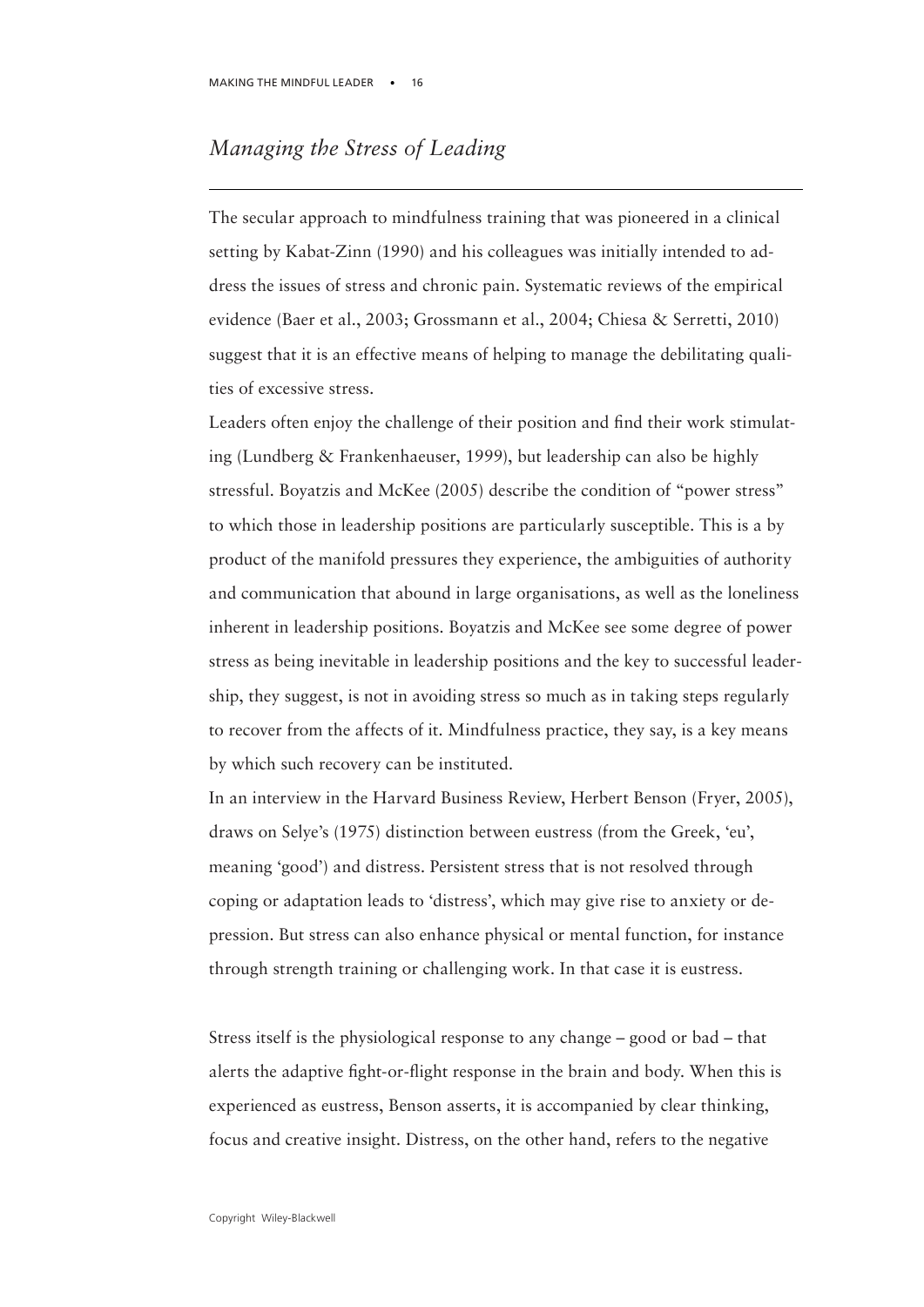stressors that accompany much of a leader's work. Benson reports frequent encounters, at the medical institute that he runs, with executives who worry incessantly about the changing world economy, the impact of uncontrollable events on their markets and sources of finance, the world oil supply, family problems, taxes, traffic jams, hurricanes, child abductions, terrorist attacks and environmental devastation. Most of these are adaptive challenges and, as we have seen, they can produce distress. For the mindful leader, however, they may equally well be a source of eustress.

The relationship between eustress and distress is illustrated by the Yerkes-Dodson curve.



First described by the psychologists Robert Yerkes and John Dodson in 1908, this is often taken as a standard description of the relationship between stress and performance. As pressure on any organism or individual increases, so the individual or organism's 'arousal' – their capacity to respond to that pressure – increases. But beyond a certain point, if the pressure continues unabated, arousal (or performance) falls off. In the case of individuals, if that continues for too long, they become stressed and eventually begin to get ill. It is important that organizations and leaders realize the kinds of chronic stress that often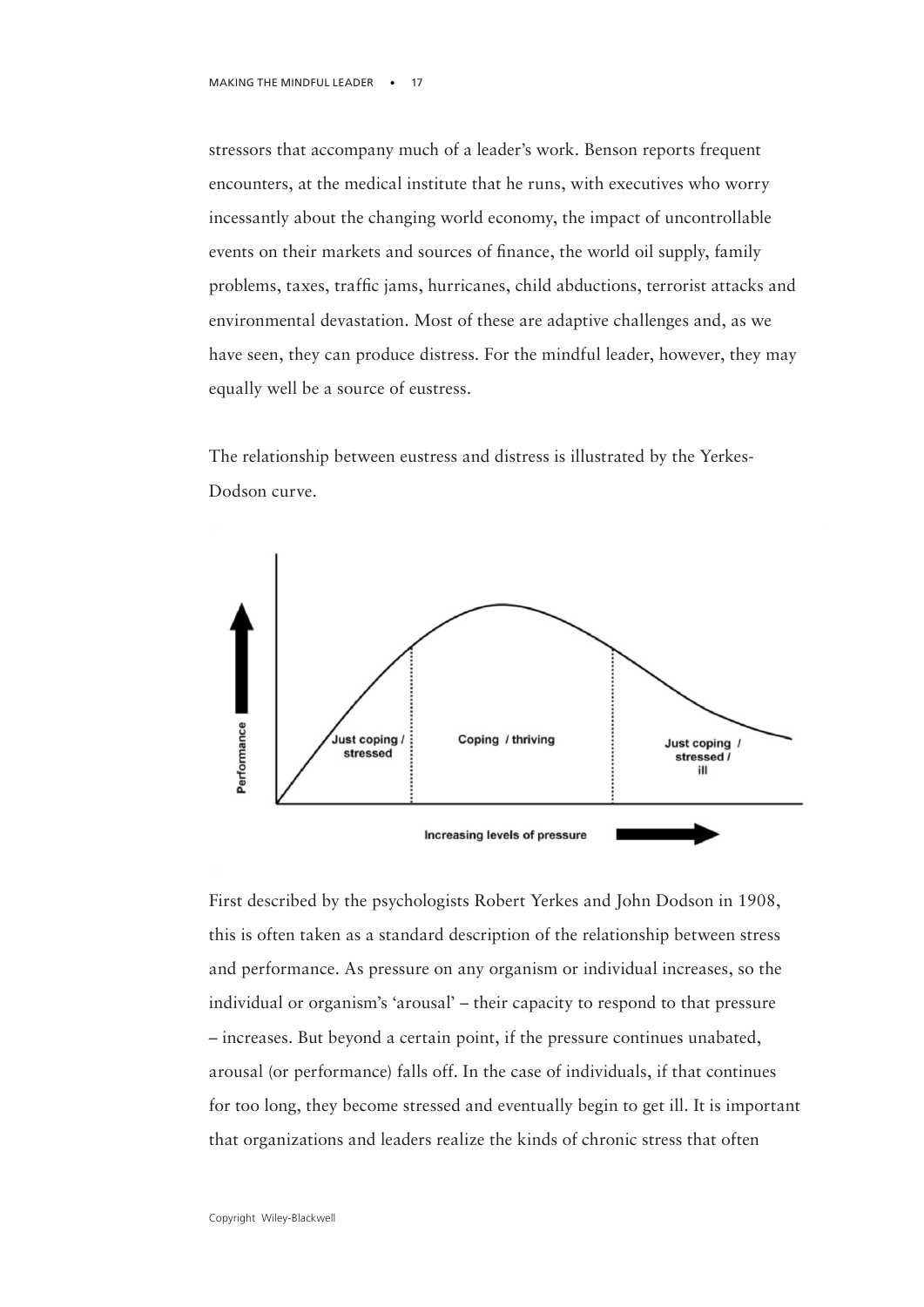comes with leadership positions have been connected to a wide range of diseases and dysfunctions such as thyroid or endocrine burnout, obesity, diabetes, the inability to experience pleasure from normally pleasurable events, immune suppression, psoriasis, lupus, fibromyalgia, chronic fatigue, chronic pain, cancer, heart disease, infertility and irritable bowel syndrome or other digestive disorders (Britton, 2005). Excessive, unmanaged stress can kill. From the leadership perspective, as Boyatzis and McKee (2005) observe, it can also lead to a state of 'dissonance'.

Dissonant leaders, Boyatzis and McKee (2005) suggest, drain the enthusiasm of teams and organizations. They lower morale and make those around them unhappy. The stressors such leaders experience drive them towards attitudes of excessive control, aversion, intolerance, irritability and fear: qualities that counteract the effectiveness of leading adaptive change. Chronic stress, therefore, is a significant leadership issue. As we will discuss later, mindfulness helps the practitioner consciously shift what and how she processes experience, including stressful experiences. Therefore we assert leaders who are better able to manage the stressors they experience and are able to recover from these more effectively, are less likely to fall into states of dissonance with their people and will therefore make better leaders. For the mindful leader, better equipped to manage her own stressors, adaptive challenges may, as Benson (Fryer 2005) suggests, produce not distress but instead eustress.

A review and meta-analysis of the effects of Mindfulness-Based Stress Reduction (MBSR) for stress management in healthy people conducted by Chiesa and Serretti (2009) concluded that MBSR was able significantly to reduce stress in that population. How it might do that, we will see when we consider the mechanisms of mindfulness below.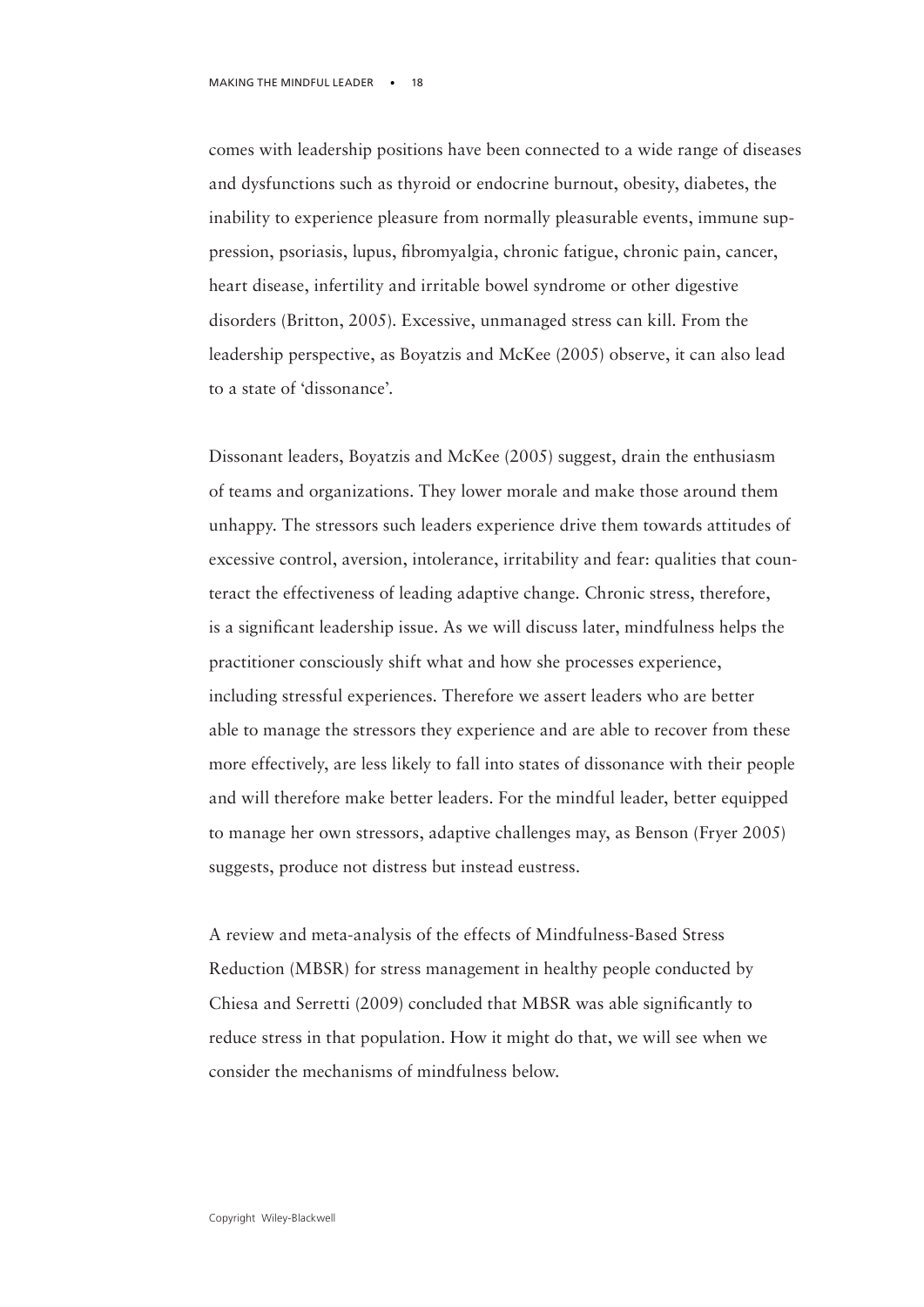#### *Managing Reactive Emotions*

Leadership is a social enterprise where relationships are key for getting things done. Quality of relationships matter. This is even truer when situations are stressful. Because leaders' emotions are prone to contagion. Sy, Coté and Saavedra (2005) undertook a study that examined the effects of leaders' mood on the mood of individual group members, the affective tone of groups, and on three group processes: coordination, effort expenditure, and task strategy. They found that when leaders were in a positive, in comparison to a negative, mood then individual group members themselves experienced more positive and less negative mood. In such cases, moreover, the groups had a more positive and a less negative affective tone. They also found that groups with leaders in a positive mood exhibited more coordination and expended less effort than did groups with leaders in a negative mood. It is often the case that considerable energy is directed towards managing a volatile leader's emotions or contriving ways to avoid their activation resulting in redirecting attention away from other critical tasks at hand.

Given the crucial importance of relationship management for adaptive leadership that we have drawn attention to above, and given the impact of the leader's mood on that relationship, the capacity to skilfully manage her own emotions is a vital leadership competency and mindfulness training can make a significant contribution here. One of the early neuroimaging studies on mindfulness conducted by Creswell and colleagues (2007) demonstrated that study participants higher in trait mindfulness displayed greater prefrontal cortical activation as well as reduced amygdala activation when exposed to difficult emotion. The same inverse correlation between the prefrontal cortex and amygdala activation was not found for those low in trait mindfulness. Furthermore, using labelling methods, where participants named the difficult emotions they were experiencing, high-mindfulness participants decreased the level of negative affect they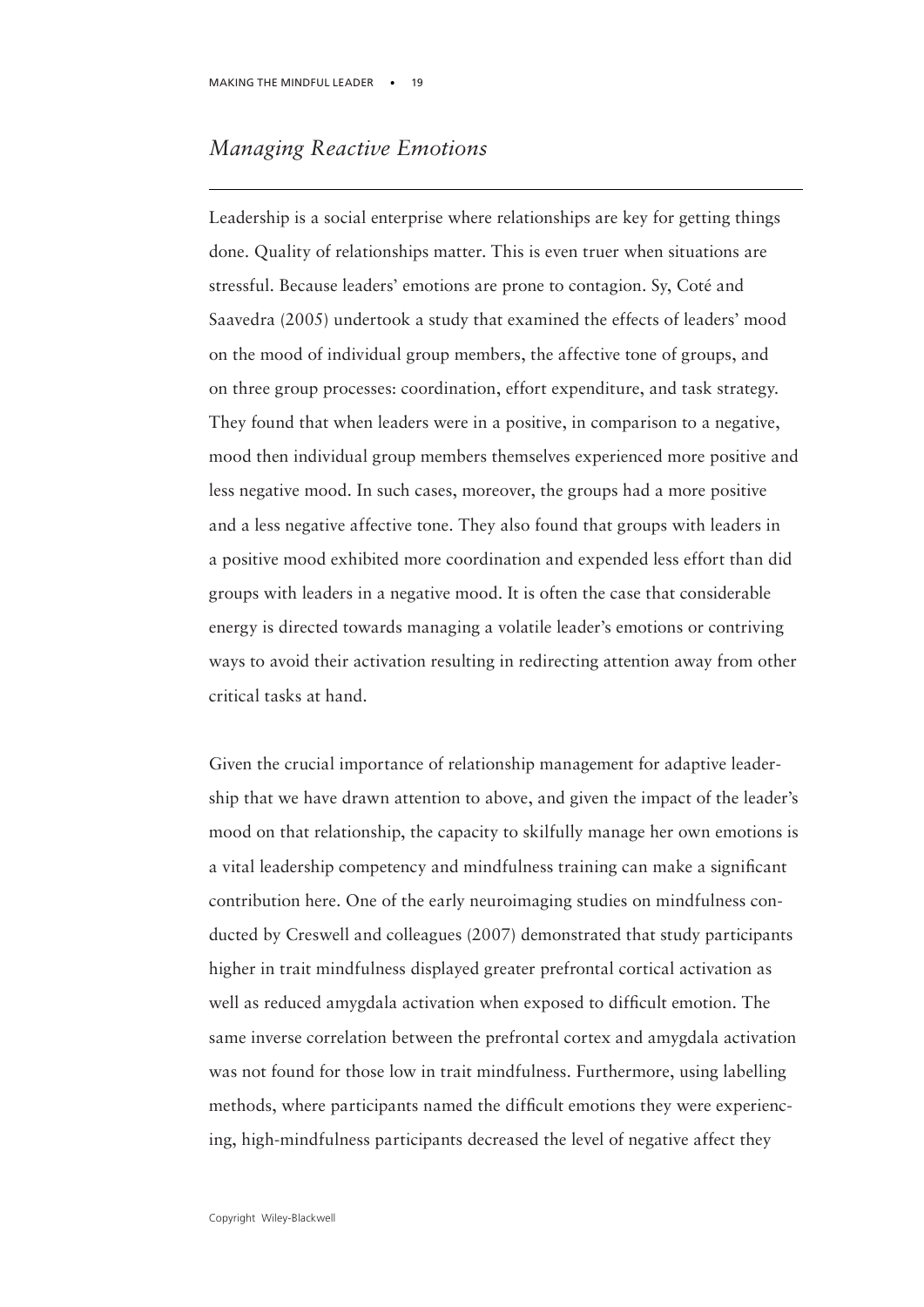experienced relative to those low in mindfulness. Their training in mindfulness helped them better to manage negative affect.

Jha, Stanley and colleagues (2010) suggest that there is ample evidence that mindfulness training's beneficial effects on affective experience are also commensurate with the amount of time spent engaging in formal mindfulness training exercises (there is therefore a dose-response, which suggests a causal relationship) and that the training is associated with higher levels of positive affect and well-being, and lower levels of negative affect and rumination, as well as decreased emotional reactivity. These findings, they say, are consistent with the decreases in neural activity elicited by affective distractors within the amygdala and other brain regions involved in emotional processing that follow from mindfulness training. such results converge on the view that mindfulness training may improve affective experience via improved regulatory control over affective mental content.

All of these studies suggest that mindfulness training has the potential to help leaders better self-regulate in the face of stressors.

#### *Attention and Working Memory*

The Jha and Stanley (2010) paper referred to above emerged from their work with a cohort of US Marines who were undergoing stress inoculation training prior to combat deployment. They wanted to discover the impact of eight weeks of mindfulness training under such high-stress conditions with a particular focus on the mindfulness trained cohort's experience of emotion regulation and cognitive control. Cognitive control, as they see it, refers to the family of attention-related regulatory processes needed to ensure that information processing is in accord with long- and short-term goals and effective cognitive control, we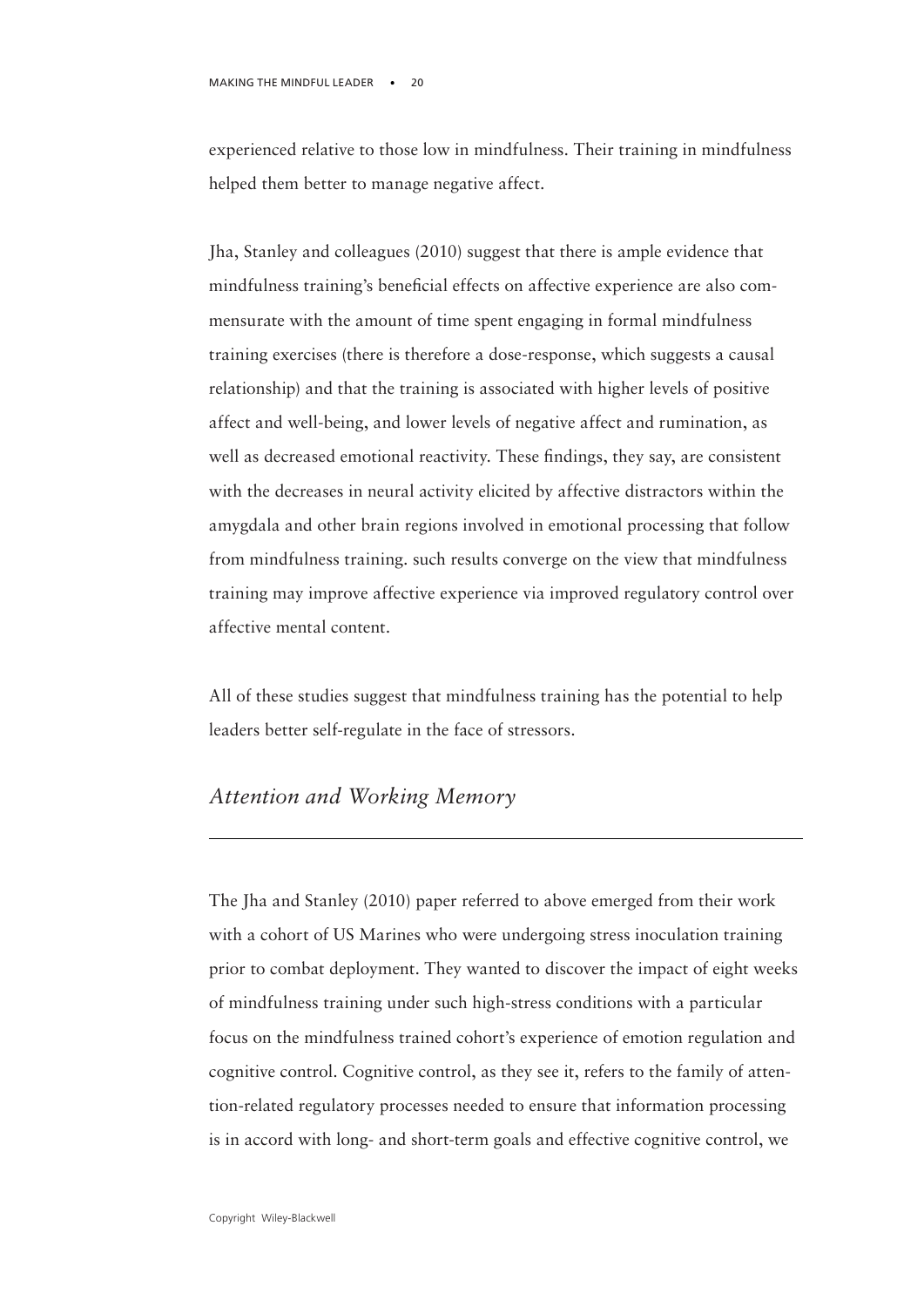suggest, is a crucial skill for adaptive leadership.

They found that the Marines' working memory capacity was boosted by eight weeks of mindfulness training and that this had beneficial effects on their capacity for emotion regulation and on their levels of cognitive control. As a result they suggest that mindfulness training may have the capacity to protect against the kinds of functional impairments that are often associated with high-stress contexts.

Further evidence for the beneficial impact of mindfulness training on attention comes from the work of Lazar and colleagues (2005) who used magnetic resonance imaging to assess cortical thickness in twenty participants with extensive mindfulness meditation experience. They found that brain regions associated with attention, interoception and sensory processing were thicker in meditation participants than matched controls.

#### *Perceiving Reality Beyond One's Blinders*

The way we make sense of the world depends on the data we draw upon. If the data is not accurate or relevant then the meanings we make will not fit the actual needs of a situation, resulting in missteps, failure and loss. A study conducted by Herndon (2008) suggests that mindfulness trained subjects may come to draw upon more objective data sources and thus make more consistently accurate inferences about the world around them. Herndon uses a distinction elucidated by Lewicki (2005) between "external" and "internal" encoders. The encoding referred to here is the way in which we make sense of the world based on available data, external encoders pay attention to facts in the environment, whereas internal encoders use rigid models based sometimes on their own past experience, sometimes on information that may bear no relation to experience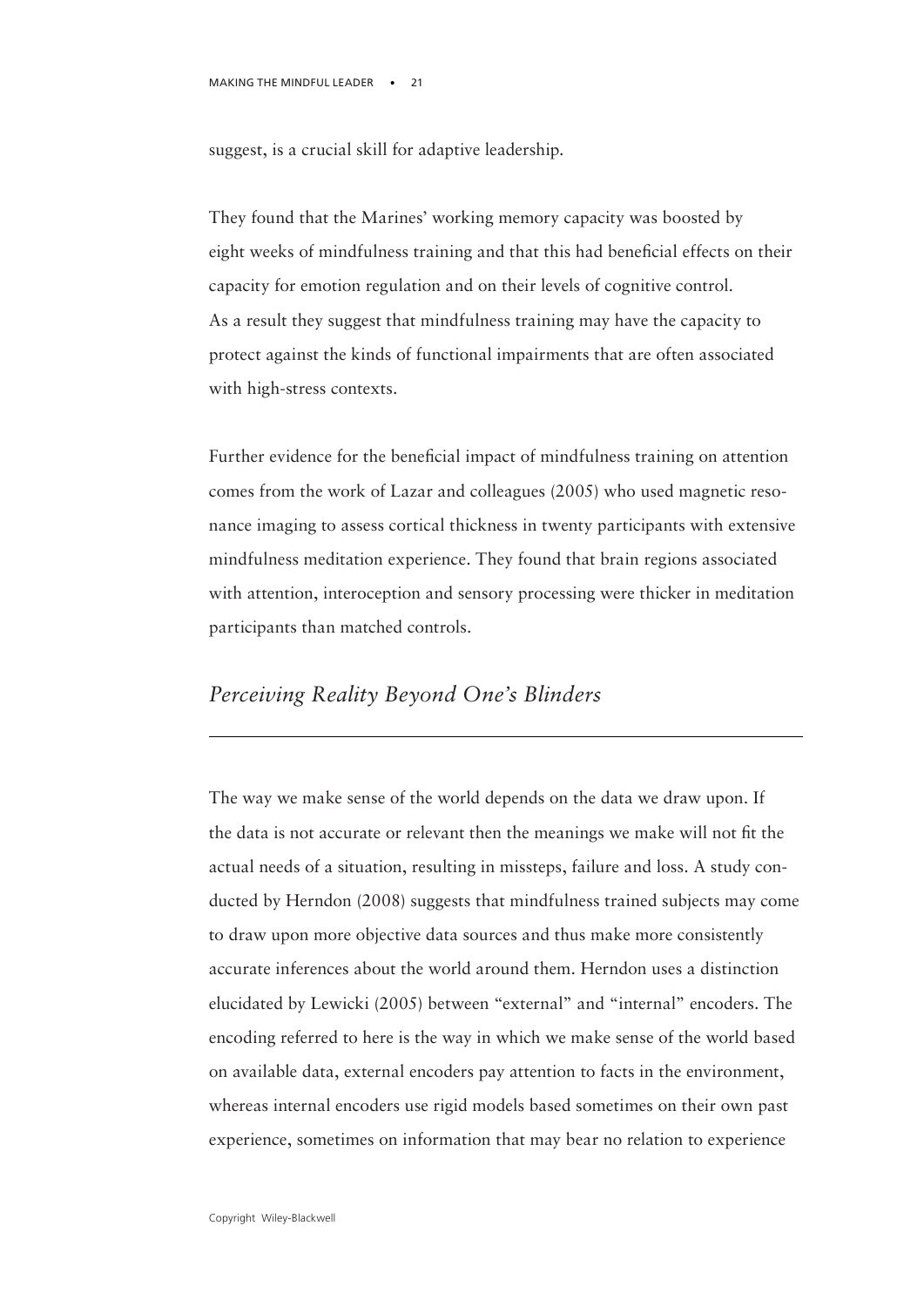whatever. Lewicki suggested that internal encoders tend more readily to sustain cognitive mismatches in the face of conflicting data because their data source tends to be self-referential and closed rather than objective and open. For example, in the case of internal encoders, the view that "people with dark eyes (A) are arrogant (B)" may generate experience that is functionally equivalent to encountering real instances of that relation between (A) and (B). Though no objective evidence supports that particular A-B relation, the schema assuming it can grow in strength over time and become a habitual way of sensemaking. External encoders, by contrast, tend to be more careful in deriving meaning by using data from the environment. They require a greater amount of confirming data from the world around them before instantiating a schema. Herndon's (2008) study showed a positive correlation between mindfulness and the tendency towards external encoding. In other words, people who are more mindful tend to read the environment more accurately and are less subject to the potential distortion of internal biases.

What is crucially important for adaptive leaders in this context is the fact that mindfulness can be trained. By undertaking a course in mindfulness training, Herndon's study implies, leaders may become better able to make accurate assessments of the environment in which they are operating and less prone to misleading, subjective, perceptual blinders.

That view is supported by neuroscience data. An fMRI study conducted by Farb and colleagues (2007) noted that with just eight weeks of MBSR training, individuals were more readily able to switch their focus of attention from the default network, involved in 'narrative focus' activities – such as planning, daydreaming and ruminating – to modes of direct 'experiential focus' somatosensory awareness, involving the activation of the insula and the anterior cingulate cortex. In other words, the mediators were more readily able to experience information coming into their senses in real time. What is more, compared to the control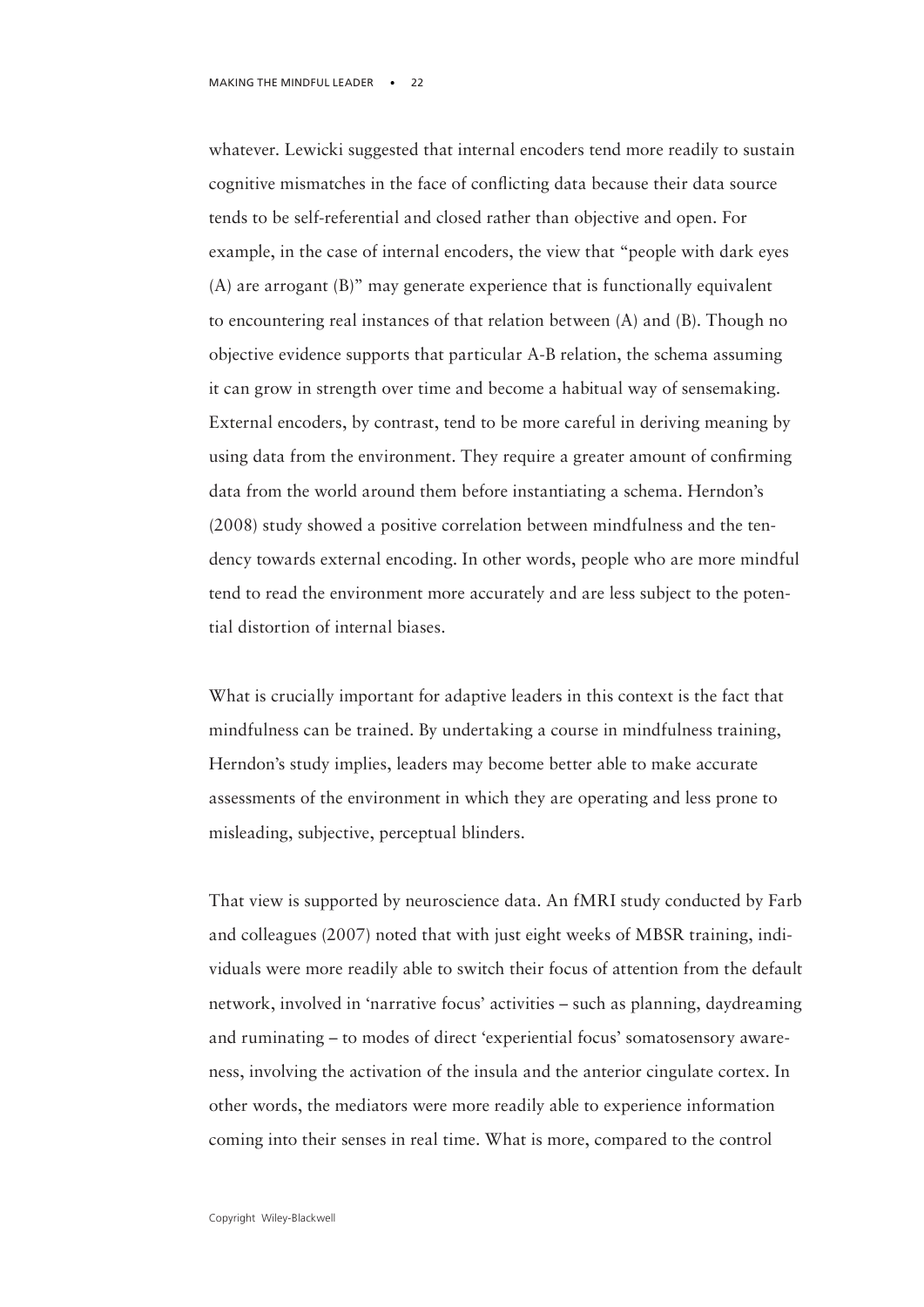group, those who practiced mindfulness – regularly noticing the difference between narrative and direct experience modes of processing – showed a stronger differentiation between the two neural paths. They were able to know which path they were on at any time, and could switch between them more easily. Subjects with no experience of mindfulness practice, on the other hand, were more likely to automatically adopt a narrative mode of processing.

On this basis it seems, all other things being equal, one might reasonably expect leaders trained in mindfulness to exhibit lower levels of automaticity, higher levels of situational awareness and consequently higher levels of objectivity than those who are not so trained.

#### *Cultivating Empathy*

Besides drawing attention to mindfulness training's ability to help leaders develop greater situation awareness in the moment through an enhanced capacity to attend to what is present, Farb and colleagues' (2007) study points to another important potential outcome of mindfulness training in the context of leadership development: increased empathy. They showed that mindfulness trained subjects had higher levels of insula activation after just eight weeks of training. That insula activation is central to our sense of human connectedness, helping to mediate empathy in a visceral way (Singer, 2004). Mindfulness training allows participants more readily to know that they're thinking when they're thinking, to know what they're feeling when they're feeling it and to be aware of what they are sensing at the time of sensing it. It enhances their capacity for situational awareness in the moment and it builds their capacity for empathy.

Because leadership is a social activity, the quality of relationship between the leader and especially his/her proximate followers is important because helps to understand others' points of view, build an effective team and rally a group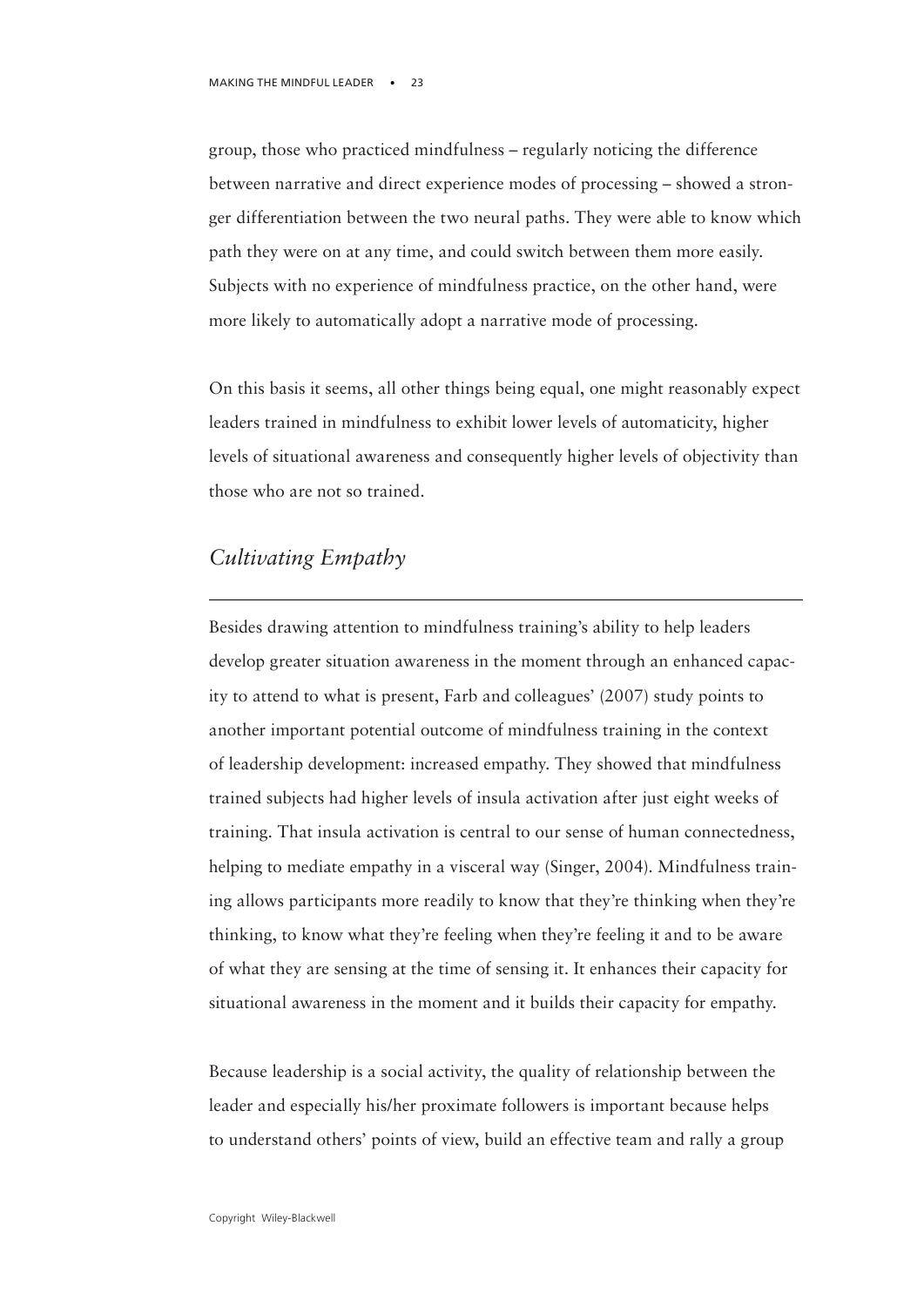to work collectively (Hogan & Hogan, 2002). A small but growing body of research offers evidence that mindfulness improves the quality of interpersonal relationships. Though focused primarily on romantic relationships, Carson and colleagues found that mindfulness training improved both partners well-being and their ability effectively to cope with their own and each other's daily stresses (Carson et al., 2004). Another study exploring mindfulness and relationships found higher levels of mindfulness were associated with greater relationship satisfaction. Additionally, mindfulness was related to reduced negative emotions and increased positive assessments of one's partner after discussing a relationship conflict. People with higher levels of mindfulness experienced less anxiety and anger-hostility and that produced more positive outcomes when facing conflict. The authors suggested that mindfulness plays an inoculating role in reducing basic levels of distress and that allows a more positive and productive engagement with one's partner (Barnes et al., 2007).

Although the studies referred to above come from the field of romantic relationships, there is no de facto reason to imagine that their findings would not translate into the relations between leaders and their teams. In particular, the relationship found by Barnes and colleagues (2007) that showed lower levels anxiety and anger-hostility in mindfulness trained subjects at times of conflict must imply the strong possibility of significant benefits from mindfulness training when it comes to leader-follower relations.

#### *Making Better Decisions*

Meditation training also appears to impact directly on one's quality of decision-making. Kirk and colleagues (2011) conducted an fMRI study to see whether experienced meditators are better equipped to regulate emotional processes compared with controls during economic decision-making in the Ultimatum Game.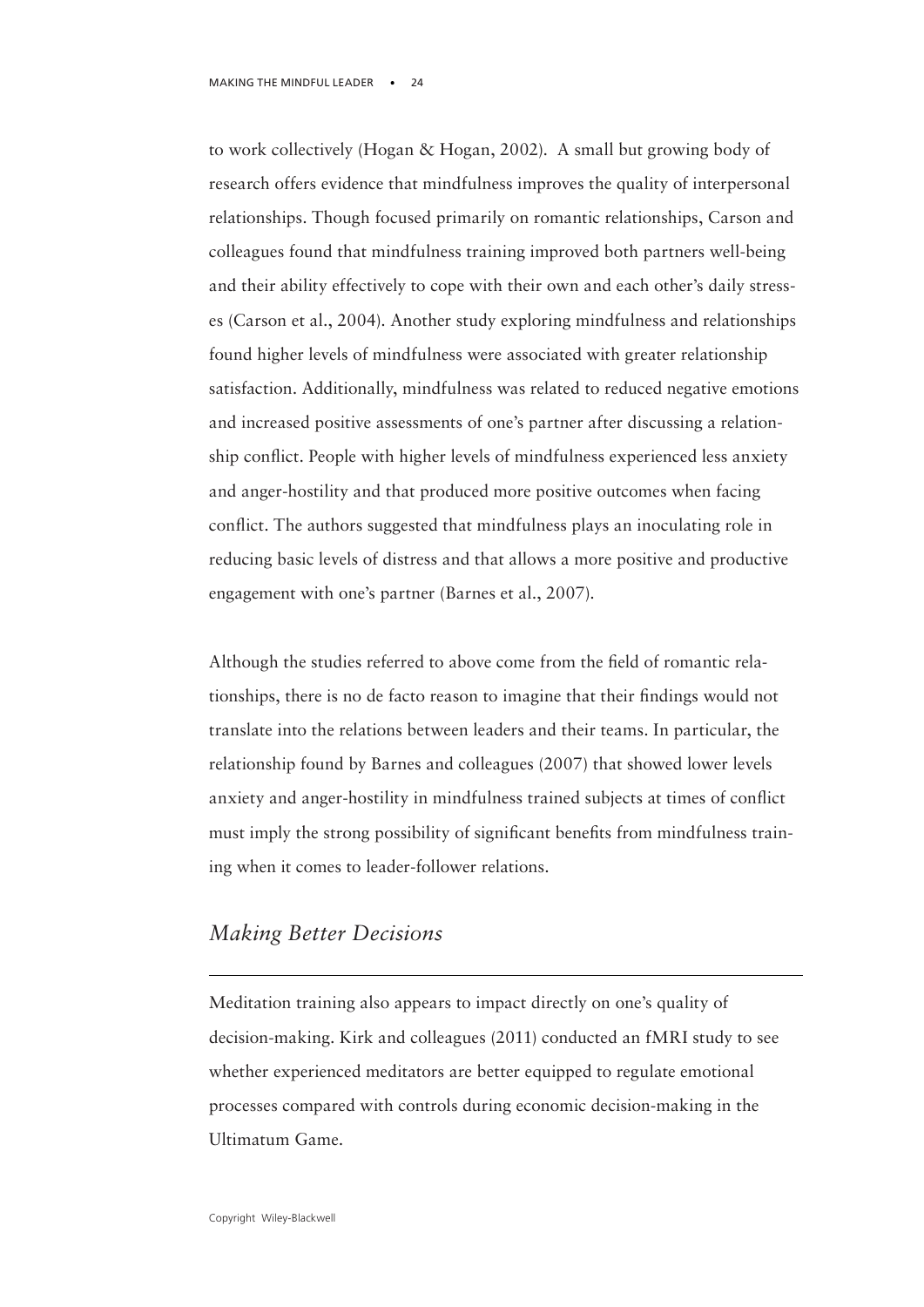In the classic example of the Ultimatum Game, a "proposer" offers to split a sum of money with a "responder" in a two-person exchange. If the responder rejects the offer, both players get nothing. The rational choice, therefore, would be for responders to accept all non-zero offers. Players, however, are generally not so magnanimous and responders typically reject offers in which the proposer's share exceeds 80% of the total. They would prefer to get nothing rather than accept an inferior share of the winnings (Guth et al., 1982; Bolton & Zwick, 1995). Kirk and colleagues' (2011) study showed that meditators accepted the "unfair" offers on more than half of the trials, whereas the controls only accepted "unfair" offers on one quarter of the trials. By applying fMRI they showed that meditators activate a different network of brain areas compared with controls. That enabled them to uncouple their negative emotional reactions from their behaviour. This highlights the possibility that training in mindfulness meditation may impact important domains of human decision-making.

As we have seen, Jha, Stanley and colleagues (2010) have shown that US Marines who undertook an eight week mindfulness training showed a consequential enhancement to their working memory capacity. Cokely and Kelley (2009) draw attention to the relationship between higher working memory capacity and superior decision-making under risk. Where there is greater working memory capacity, their study suggests, so there is superior decision making.

In an article published in Joint Force Quarterly, Stanley and Jha (2009) suggest that maintaining or enhancing warriors' baseline levels of working memory capacity through mindfulness training would have cascading beneficial effects for effective decision-making, complex problem-solving, and emotional regulation processes, all of which are heavily taxed over the cycle of their deployment in conflict situations and are crucial for the effectiveness of their mission.

All of this suggests that leaders who are called upon to make rational decisions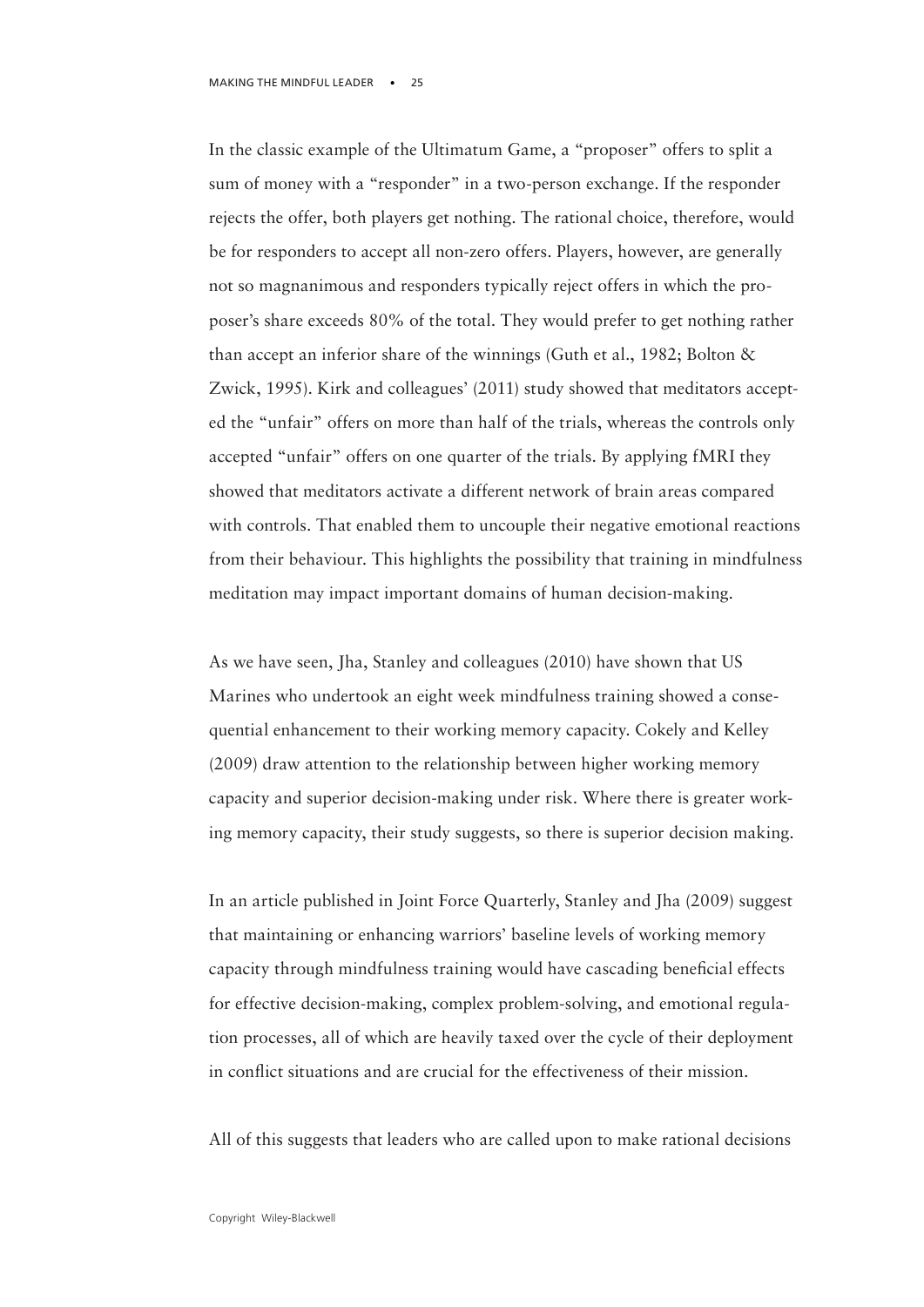under pressure would benefit significantly from mindfulness training.

#### *Innovative Action*

Finally, although we are not aware of any studies yet carried out that show a direct correlation between mindfulness training and creativity, the work of Friedman and Forster (2001) suggests that such a correlation is highly likely. Before we discuss the study on creativity they undertook, we need briefly to outline one carried out by Davidson and Kabat-Zinn et al. (2003). They carried out a study with volunteers at a biotech company to investigate the effects of mindfulness training on prefrontal activation. They measured brain electrical activity in the left and right prefrontal cortex (LPFC and RPFC) before, immediately after and then at four-month follow-up after an eight-week training program in mindfulness meditation. Twenty-five subjects were tested in the meditation group and a wait-list control group was tested at the same points in time as the meditators. At the end of the eight-week period, subjects in both groups were vaccinated with influenza vaccine to assess their immune response.

Davidson (1998) has drawn attention to the relationship between RPFC activation and diminished immune response. The 2003 study showed significant increases in LPFC activation in the meditators compared with the non-meditators. They also found significant increases in antibody titers to the influenza vaccine among subjects in the meditation compared with those in the wait-list control group. The magnitude of increase in left-sided activation predicted the magnitude of antibody titer rise to the vaccine. These results persisted at fourmonth follow-up.

What is significant here are the changes evidenced in the mindfulness trained subjects' ratios of LPFC and RPFC activation. Gray (1970, 1994) distinguished two important behaviour modification systems. These he called the Behaviour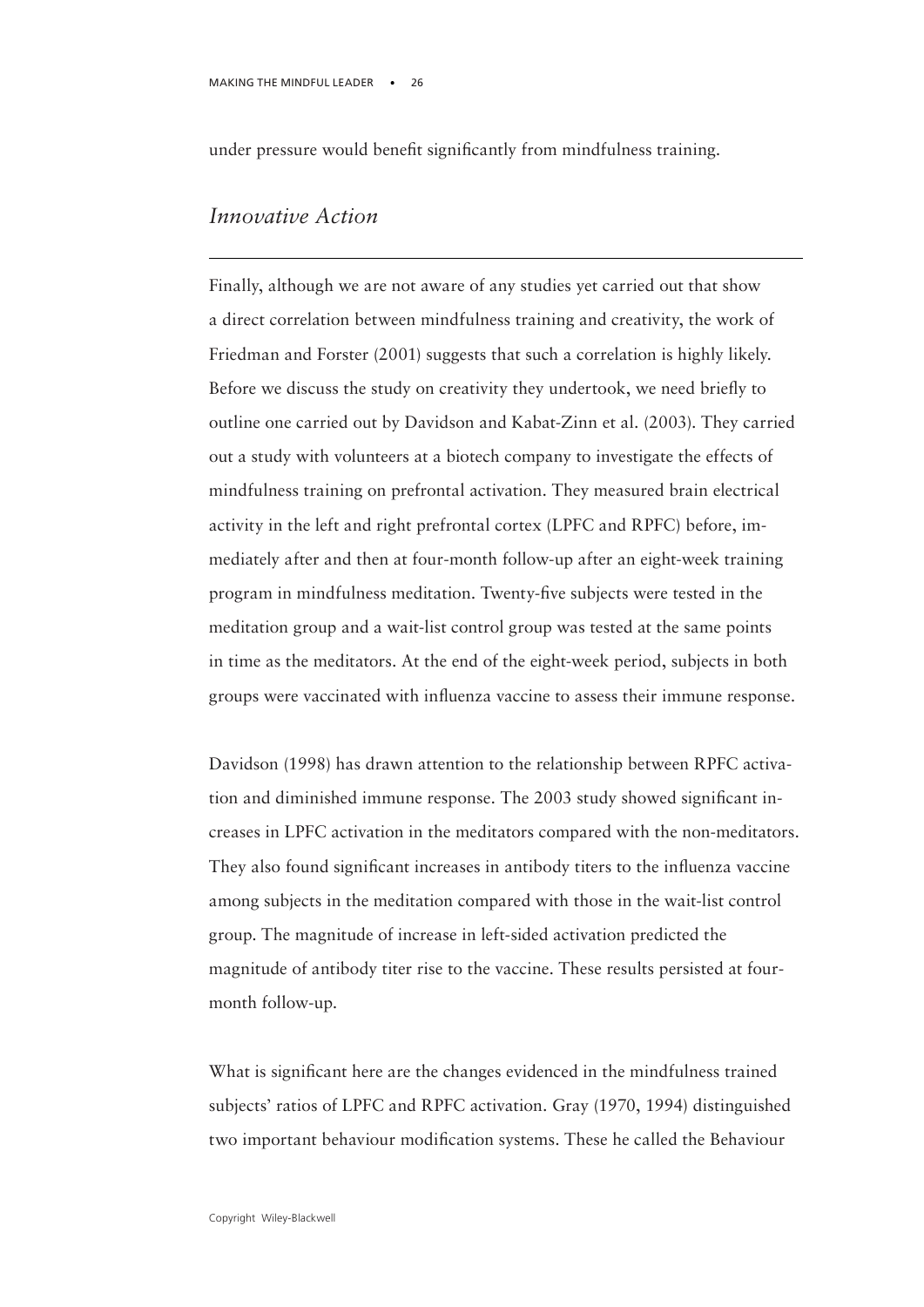Inhibition Systems (BIS) to an 'avoidant' mode of mind, indicating the presence of fear, disgust, anxiety, aversion and so on; and the Behaviour Activation Systems (BAS) which is an 'approach' system, indicating the presence of emotions such as enthusiasm, pride, interest and curiosity. As Davidson (1998) has shown, these two systems correlate to the asymmetric activation of the prefrontal cortex. Left prefrontal cortex (LPFC) activation corresponds to BAS, or 'approach' modes of mind and right prefrontal cortex (RPFC) activation corresponds to BIS or 'avoidance' modes of mind.

Returning now to the work of Friedman and Forster (2001), they set two groups of college students the task of helping the mouse find its way out of the maze drawn on paper. There was one slight difference in the pictures the groups received. The 'approach' version of the picture showed a piece of cheese lying outside the maze in front of a mouse hole. The 'avoidance' version showed an identical maze except that, instead an owl hovered over the maze – ready to swoop and catch the mouse at any moment.

The maze takes about two minutes to complete and all the students who took part solved it in about that time, irrespective of the picture they were working on. But the difference in the after-effects of working on the puzzle was striking. When the participants took a test of creativity soon afterwards, those who had helped the mouse avoid the owl came out with scores 50% lower than those who had helped the mouse find the cheese.

The enhanced capacity for 'approach' modes of mind following a course of mindfulness training, evidenced by Davidson and Kabat-Zinn (2003) and shown also by Barnhofer and colleagues (2007) suggest that leaders who train in mindfulness are likely to experience an increased capacity for creativity and innovation.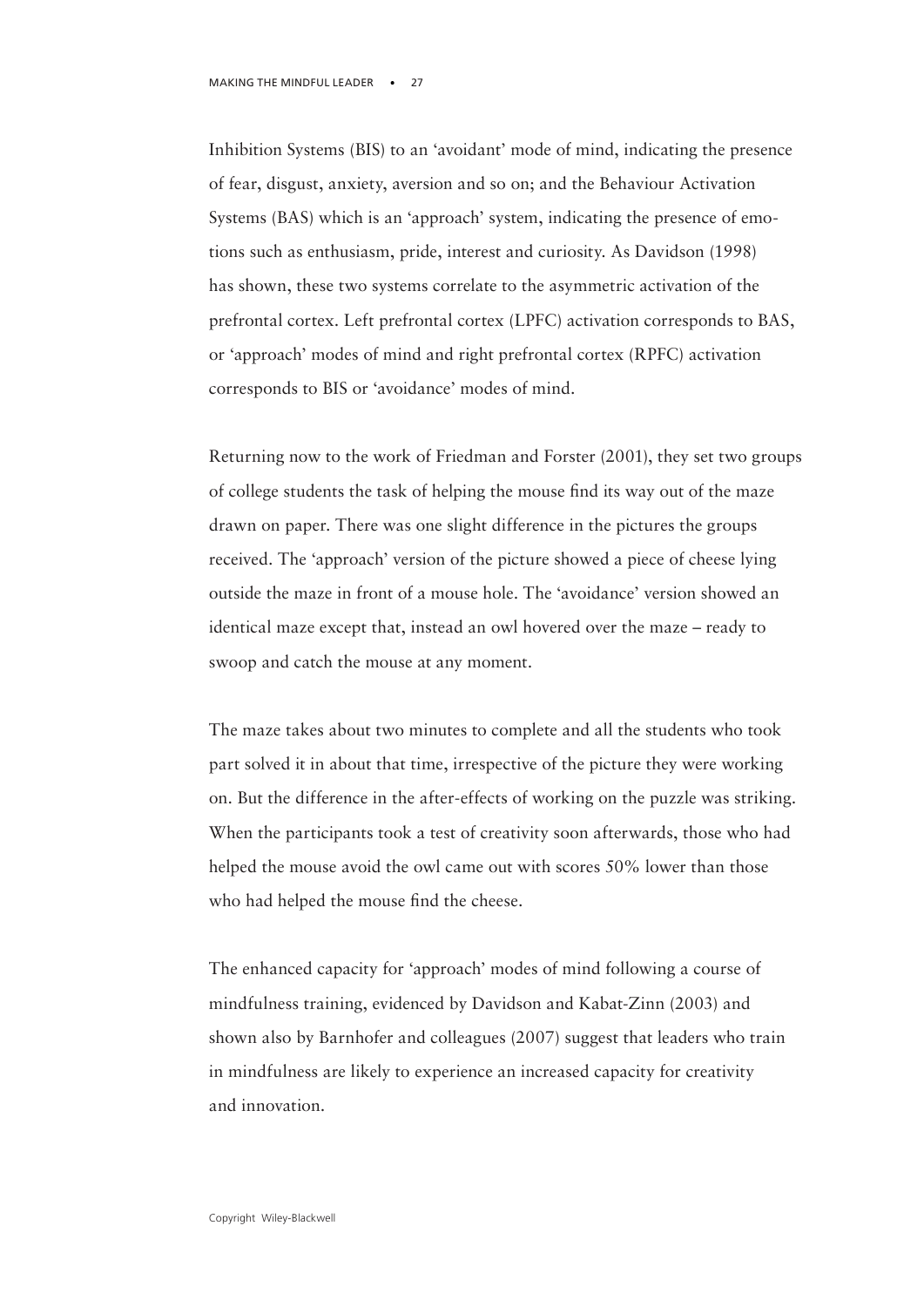Our final section will explore the underlying mechanisms that describe how mindfulness functions and because mindfulness is a practice, we believe it is important to explain how to implement the practice as well.

#### *Understanding the Practice and Mechanisms of Mindfulness*

#### *Mindfulness, Attention and Cognitive Control*

Mindfulness is a quality of attention. Attention plays a central role in mediating the relationship between a person's inner and outer worlds. Attention is the medium that binds a person to her environment and is a primary determinant of experience (James, 1890). Attention also plays a central role in a person's relationship to themselves. James argued that the ability to control attention was "the very root of judgment, character and will" and was the sine qua non of self-mastery (1890). Highly focused attention is the central characteristic of optimal performance or flow experiences (Csikszentmihalyi, 1990), while scattered attention, as characterized by multitasking, is related to more errorprone and slower performance (Rubinstein, Meyer, & Evans, 2001). Attention plays a central, if not primary, role in nearly every aspect of human endeavour, especially interpersonal relationships (Hugenberg & Bodenhausen, 2004). As we have previously discussed, mindfulness training is a highly effective means of developing the capacity to pay attention (Jha et al., 2007) and people who are trained in mindfulness are better able to exercise crucial attentional elements – cognitive control and emotion regulation – in high stress conditions (Jha & Stanley, 2010).

#### *Mindfulness Training Methods*

The methods of training employed on mindfulness training courses generally emerge from the Buddhist tradition, but in its secular, often clinical, form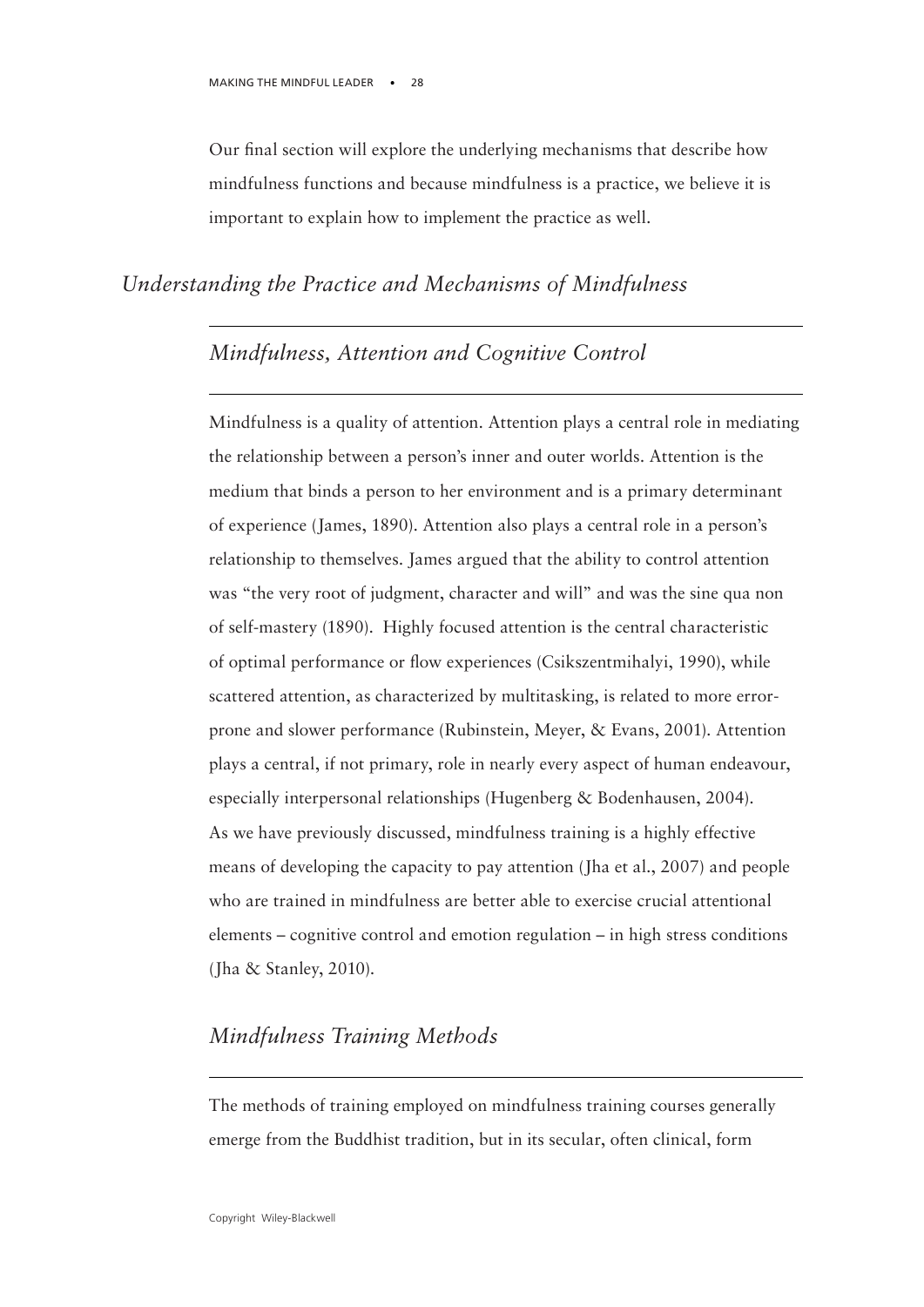mindfulness training is most commonly encountered in the contexts of the Mindfulness-Based Stress Reduction programme (MBSR) that was developed by Kabat-Zinn and colleagues at the University of Massachusetts Medical Center (Kabat-Zinn, 1990) and the Mindfulness-Based Cognitive Therapy programme (MBCT) that emerged from it (Segal, Williams, & Teasdale, 2002). Both of these approaches centre around an eight-week long group-based training course. Participants typically spend 2 to 3 hours per week in taught group sessions and are required to perform around 45 minutes per day of home practice for each day that the course runs. There have also been briefer interventions developed for use in organisations (Klatt et al., 2009) and variants on the course have been developed to address a wide range of other conditions (Chiesa & Serretti, 2010). Meta-analyses of the data on the effects of such programmes generally find them to be effective (Baer, 2003; Grossmann et al., 2004; Chiesa & Serretti, 2010).

Typically, participants will learn several structured meditation practices. They may learn to sit in meditation for between twenty and forty minutes at a time, depending on the course structure, allowing their minds to rest with one or another focus of attention that may be suggested by their instructor – their breath, their body sensations, sounds and so on. Most of these meditation sessions will be conducted while sitting – usually in chairs and, depending on circumstances, some might be conducted lying down. Participants also learn to be mindful while moving, by practising yoga or by way of a walking meditation. They might learn brief, highly 'portable' one or three minute meditations that they can apply as needed in their working day, and they would learn 'informal' mindfulness practices as well – mindful eating, for example, or driving, or showering – and they will be invited to become more aware of their unfolding experience from moment to moment.

There is no space here to more fully describe the rich protocols of a mindfulness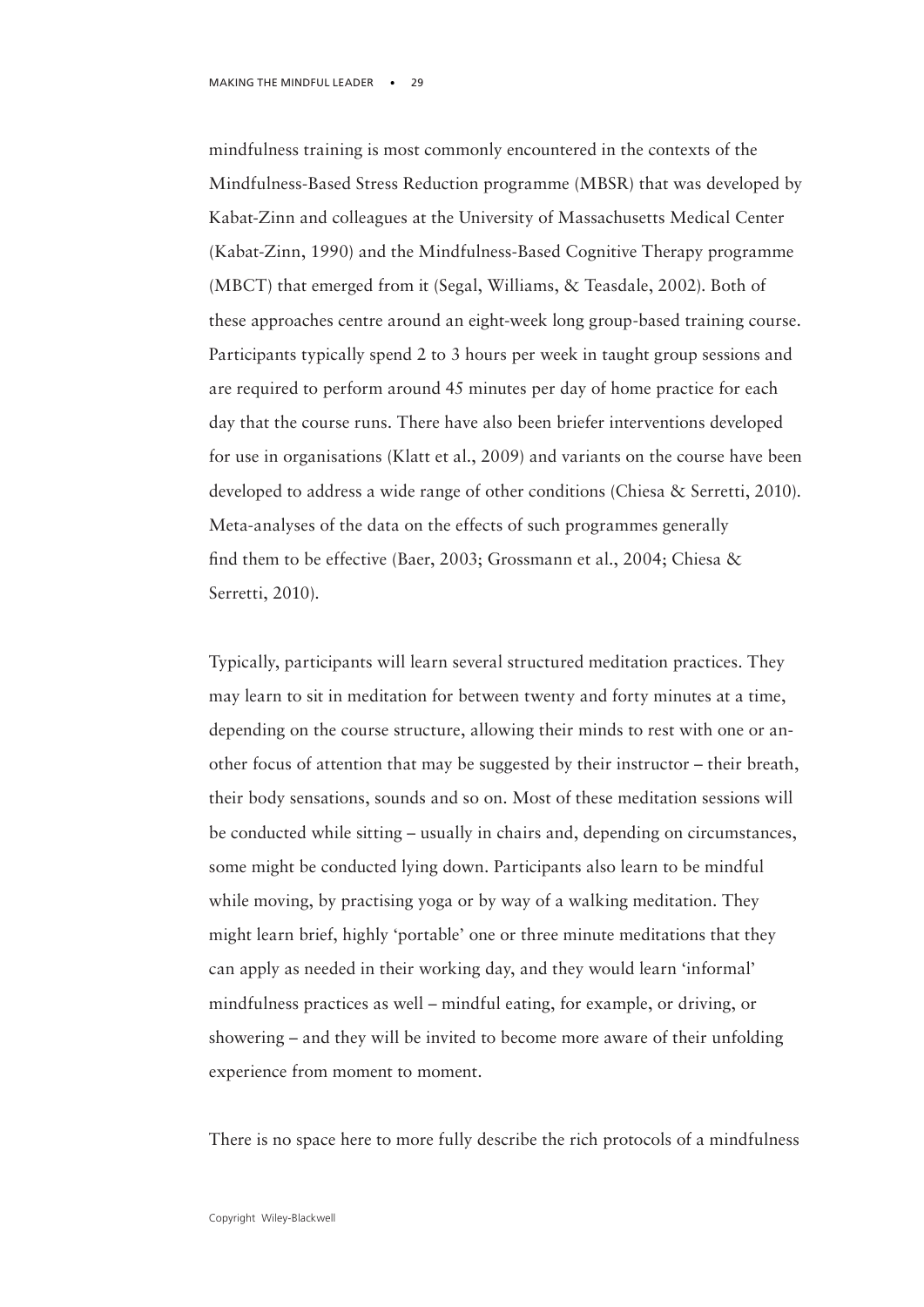training course. Chaskalson (2011) describes one that has been designed for the workplace, as does Klatt (2009). There has as yet, to our knowledge, been no research conducted on any programme that aims specifically to develop leadership competencies using mindfulness training although both authors of this chapter, separately in the United States and the United Kingdom, offer forms of mindfulness training to leaders in organisations and in business schools. The forms we employ in such contexts bear a close relationship to the methods used in MBSR and MBCT and it may be useful here to consider some of the mechanisms for change which underlie that approach.

#### *The Mechanisms of Mindfulness*

How does mindfulness help to incite adaptive challenges? Teasdale and Chaskalson (2011) suggest that there are three principle mechanisms by which mindfulness training has its effects. Participants in mindfulness training discover three principle strategies that help them to deal more creatively and less automatically with their thoughts, feelings and sensations. Fundamentally, they learn to shift and undermine the internal conditions that support difficult states of mind. They do this by learning to effect changes in what their mind is processing, in how their mind is processing it, and in the view they take of what is being processed. As a result, gradual practice develops skill in bringing a greater level of conscious awareness to routinized and mindless patterns. This is the heart of adaptation.

As a way of anchoring this discussion in a concrete example, imagine the case of a leader whose team has recently merged with that of another division. Used to working with people who are open and enthusiastic about their work, she now finds herself having to deal with a group who are reluctant and evasive – and highly skilled at using the nuances of UK employment law to their own advantage, irrespective of its impact on their new team. The team have to produce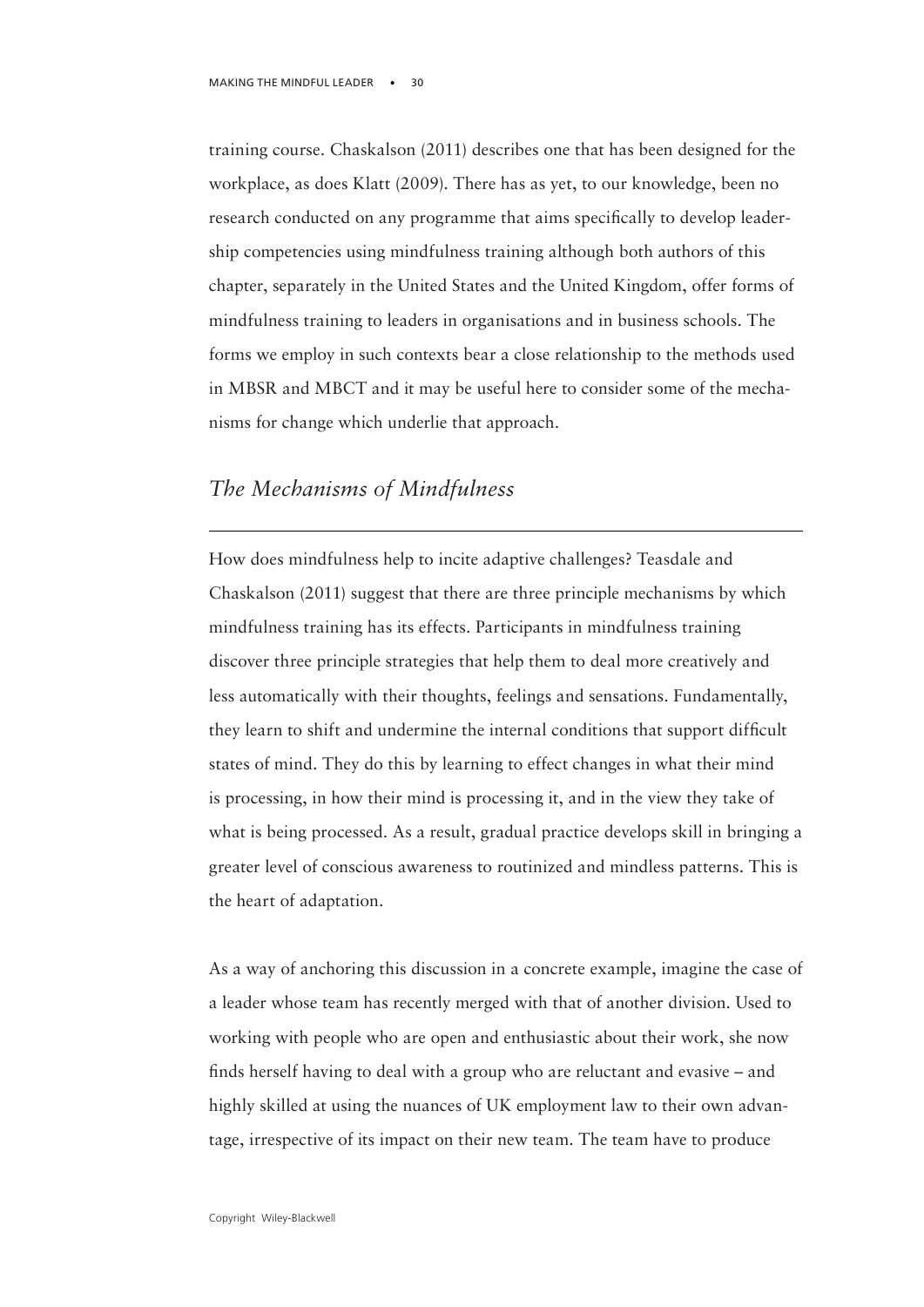their results for an annual review by the Board in a few days time but, given the lack of co-operation from their new colleagues, it seems highly unlikely that they will meet that target. The leader calls some of the new team members together and tries to communicate her concerns but she meets patent, and passive, resistance. At home that evening she finds herself upset and irritable, dwelling constantly on thoughts about the new team members and their impact on the future of her career and how they have changed the atmosphere in her old team. She just can't get them off her mind.

Participants in mindfulness-based programs often report a reduction in distress following such events. They might describe that as a result of practicing mindfulness such a meeting, that previously could have left them mindlessly ruminating on and off for several hours, now leads to much shorter disturbance and it becomes easier to move on and to take a more constructive approach to whatever comes next (Allen et al., 2009).

#### *Changes to* What *the Mind is Processing*

The first and simplest strategy a student of mindfulness learns for altering the internal conditions that sustain difficult states of mind is to change the content of what the mind is processing (Teasdale & Chaskalson, 2011). One can do this by redirecting attention away from emotionally charged ruminations to aspects of experience that are less likely to support the arising and continuation of patterns that maintain the difficulty. So, in the case of the meeting referred to above, the team leader who was trained in mindfulness skills might intentionally shift attention away from her thoughts and feelings of frustration and worry and re-focus and sustain her attention on the bodily sensations of her breath moving in and out. The relatively neutral content of the breath provides less 'fuel' for maintaining a problematic internal state like the continual rehashing of emotion-laden thoughts related to the meeting. Her mind begins to calm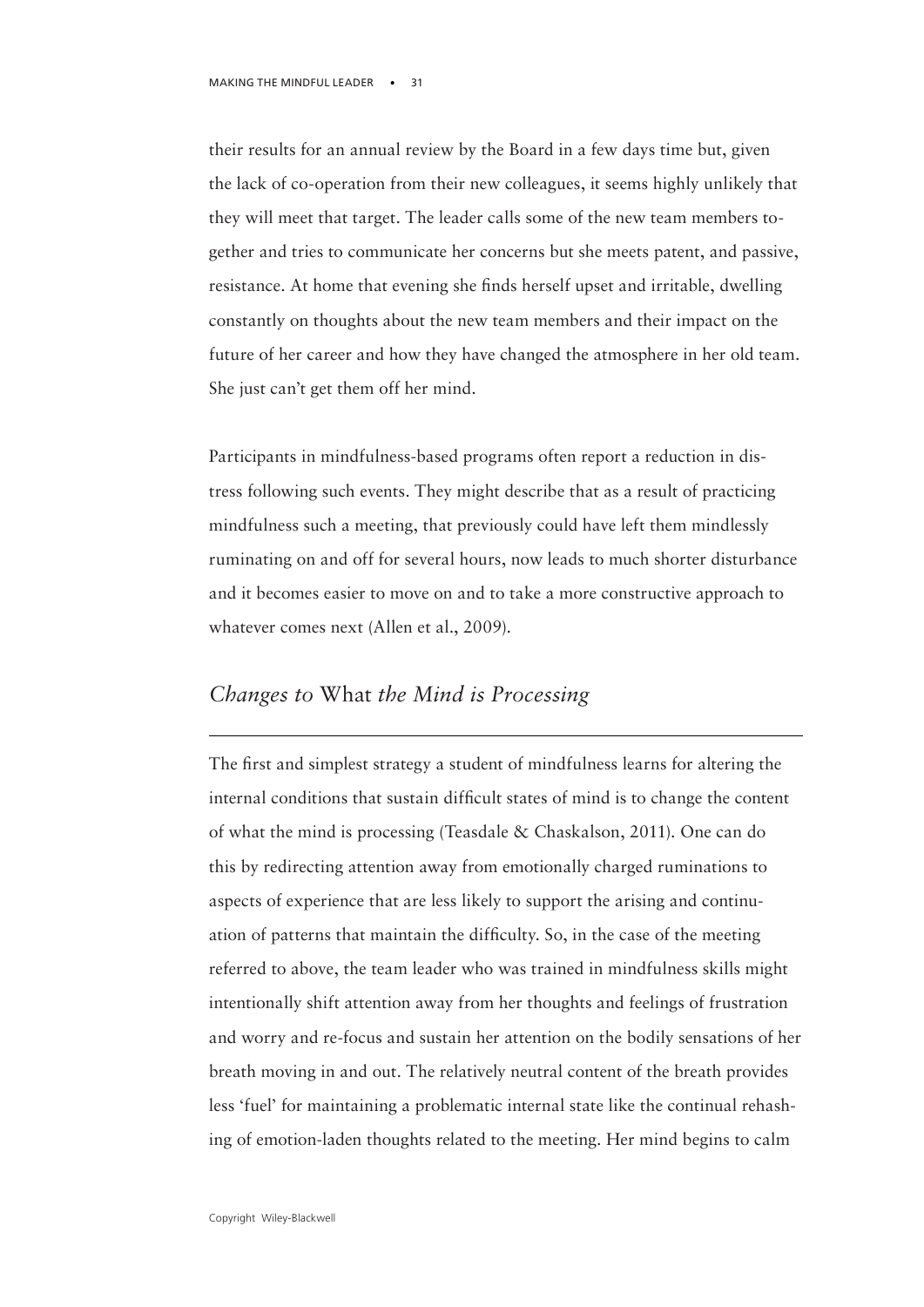and she becomes better able to consider different possibilities for action.

#### *Changes to* How *the Mind Processes*

Whereas the first strategy changes what is processed, the second approach suggested by Teasdale and Chaskalson would be to leave the 'input' to the mind the same, but to change how the material is processed. For our executive, this might mean intentionally allowing and attending with interest and curiosity to the unpleasant feelings created by the difficult meeting. Rather than be at war with the feelings, our executive relates to them differently. The difficult emotions become objects of experience, rather than a source of overwhelm. In this shift, she finds greater space to see the situation from a new point of view.

This brings us back to the study conducted by Davidson, Kabat-Zinn and colleagues. (2003). They found that eight weeks of mindfulness training brought about a significant increase in the activation of participants' left prefrontal cortex. And that, it is plausible to suggest, will have been accompanied by a significant shift in their capacity to maintain 'approach' modes of mind in the face of difficulty. This corresponds to Teasdale and Chaskalson's (2011) second strategy – changing how a mental input is processed by, for example, allowing and attending to the unpleasant experiences with interest and curiosity, rather than simply reacting with automatic aversion. As we have shown above, the capacity to regulate emotional response has very considerable leadership advantages. And as we will show below, there is also a potentially significant correlation between approach modes of mind and creativity – which also has significant implications for leadership effectiveness.

*Changes to the* View Taken *on What the Mind is Processing*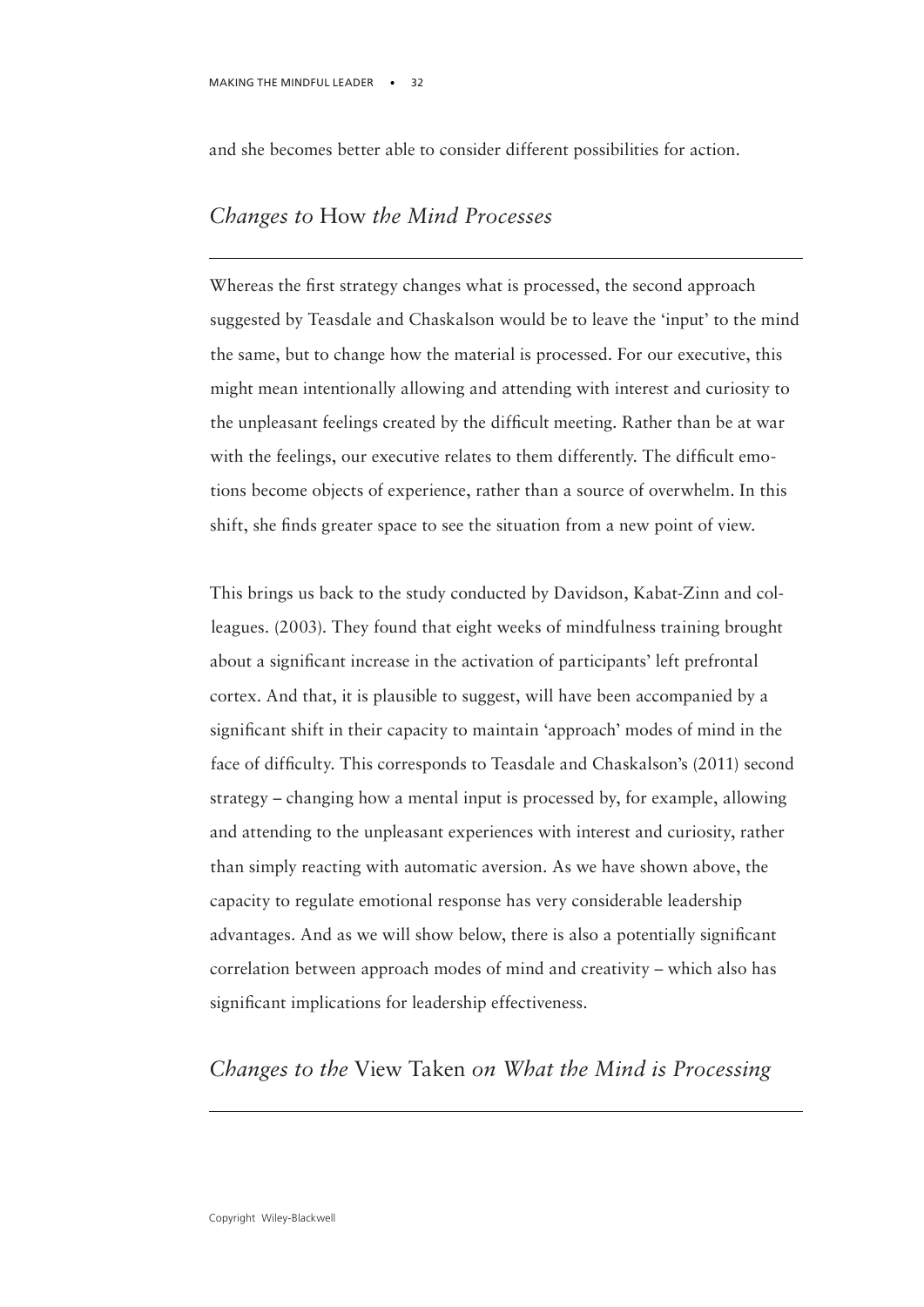The third strategy that Teasdale and Chaskalson suggest is to change the view one has of the material being processed. With the difficult meeting, this might involve a change from the perception "this new team is really frustrating" to the perception "I'm experiencing unpleasant thoughts, feelings and sensations right now." By doing so, she recategorizes her experience from a statement about her perceived view of the team's characteristics to a statement about her immediate and impermanent internal state. Langer's view, the re-categorization of phenomena results in new possibilities. By developing a mindful perspective on them, leaders who are trained in mindfulness learn to see their thoughts just as thoughts, rather than as a reflection of reality or truth. This leads to reduced reactivity and lower levels of suffering and distress (Baer, 2003; Teasdale, 1999). It also increases psychological flexibility – the ability to keep on with mental and physical behaviours that support what you want in your life and to avoid those behaviours that don't (Hayes, 2004). By not reactively fixating on the team, she creates a possibility for herself to act differently and more positively which increases the chances of a positive outcome.

The benefits to leaders from taking a mindful perspective on thoughts are considerable. Segal and colleagues (2002) suggest that mindfulness training has the capacity to bring about a state of 'metacognitive awareness' in which, rather than simply being your emotions, identifying personally with negative thoughts and feelings, one may learn to relate to negative experiences as mental events in a wider context or field of awareness. Leaders who do that are thereby freed, at least to some extent, from the distorted reality their emotion-laden thoughts can create and that may considerably enhance their leadership effectiveness.

Metacognitive awareness can increase freedom and a sense of having a choice in all aspects of a leader's life. Take the case, reported by Kabat-Zinn (1990) of Peter, who attended an MBSR course because he had had a heart attack and wanted to prevent another one. Peter came to a dramatic realization one night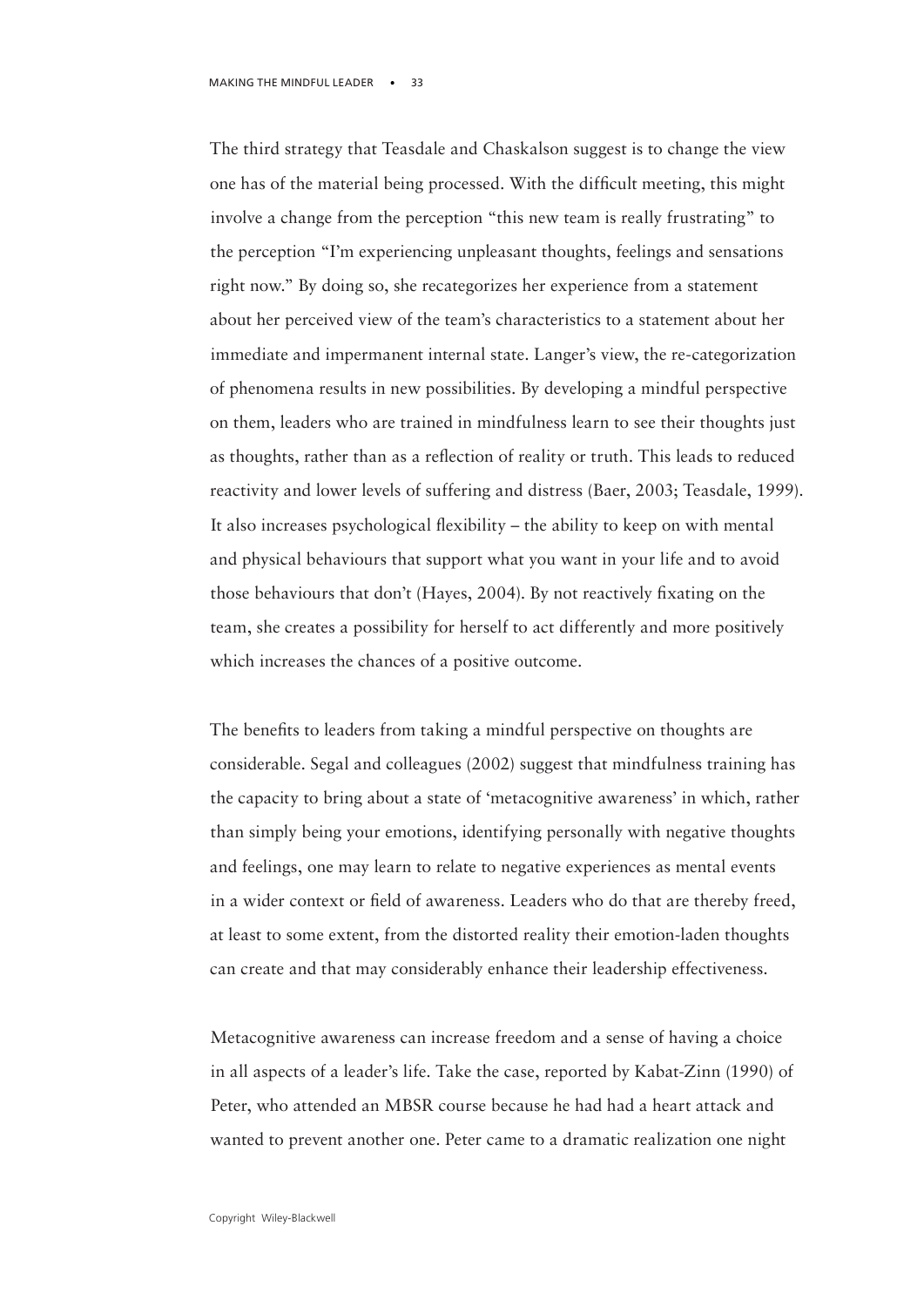as he found himself, at 10 p.m., standing in his driveway washing his car under floodlights. He suddenly saw that he didn't need to be doing that. He had spent that day, as he usually did, determinedly trying to fit in all that he thought he needed to do. It struck him, in that moment, that he'd been unable to question the truth of his conviction that everything had to get done today. He was completely caught up in believing it and so, inevitably, he acted from that conviction. Washing the car was on his to-do list. If something was on the list, it had to get done. That attitude, Peter saw in a flash, was what led to his anxious sense of being constantly driven, his perpetual tension and his unconsciously anxious approach to life. That small, simple assumption gave rise to a set of attitudes and behaviours that threatened his heart and his health. As a result of his mindfulness training, Peter became more aware of his mental patterns. He saw that the thought "I've got to wash the car next, it's on my list …" was just a thought. He didn't have to do it. He could choose whether to continue or whether to stop and relax a bit before going to bed. He decided to call it quits.

Notice here the tiny assumption at the heart of Peter's driven and anxious approach to life. "If something is on the to-do list it has to be done". It is precisely this kind of non-conscious implicit assumption that distinguishes adaptive leaders from others. Adaptive leaders will more readily spot such assumptions and mobilize action to correct them. Returning to an earlier example, a more adaptive leadership at GM would long ago have spotted the fallacious assumption that the route to continued success was through selling large fuel-inefficient motor cars and taken action to shift the company's priorities.

Rooted in the present, making meaning from external, objective data, adaptive leaders are more able to see their thoughts and assumptions as just thoughts and assumptions. Better able to question these and to discard ineffectual thoughts ("If it's on my to-do list it must be done at all costs" "The kind of cars we've sold well in the past will be the kind of cars that we'll sell well in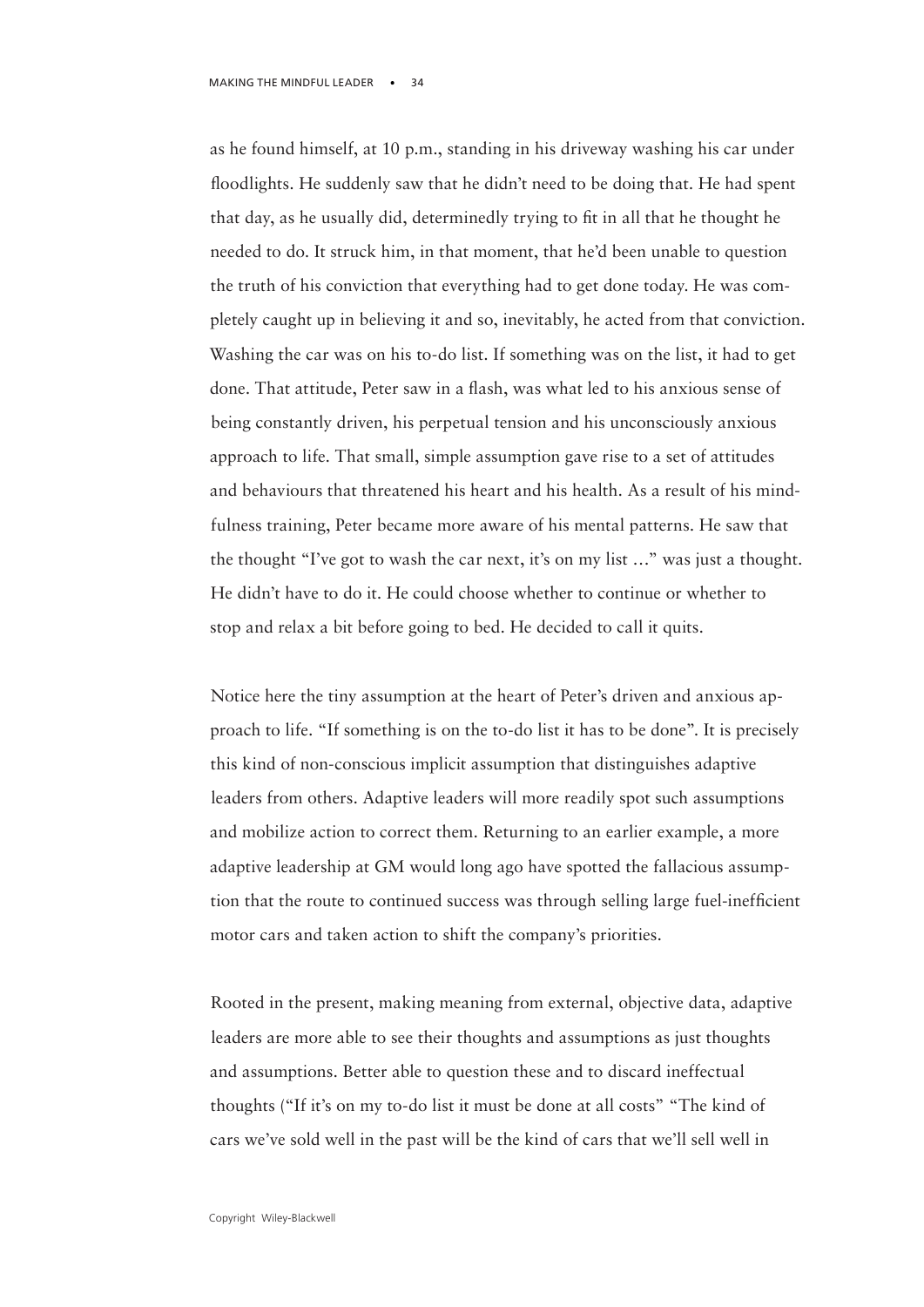the future") they are better able to adapt to the realities in which they find themselves.

Participants on a mindfulness course learn metacognitive skills indirectly but very effectively (Teasdale et al., 2002). As we have seen, they may be instructed to meditate on their breath – simply allowing their attention to settle on the sensations of breathing. At some point during that meditation the instructor might suggest that when the mind wanders the participants should notice where it goes and then gently and kindly bring their attention back to the breath. At another point, he or she might add "And if your mind wanders off a hundred times, just bring it back a hundred times …" The mind wanders, you notice where it went and you bring it back. It wanders, you notice where it went and you bring it back. Over and over. In this way, participants learn four key metacognitive skills:

- 1. The skill of seeing that their minds are not where they want them to be. *"I want to sit in this meditation, following my breath, but I keep thinking about what's next on my to-do list."*
- 2. The skill of detaching the mind from where you don't want it to be: "Actually, I don't need to be thinking about my to-do list right now: I can choose …"
- 3. The skill of placing the mind where you want it to be: *"I'll just come back to the breath …"*
- 4. The skill of keeping the mind where you want it to be: *The participant just follows the breath for a few minutes, undistractedly.*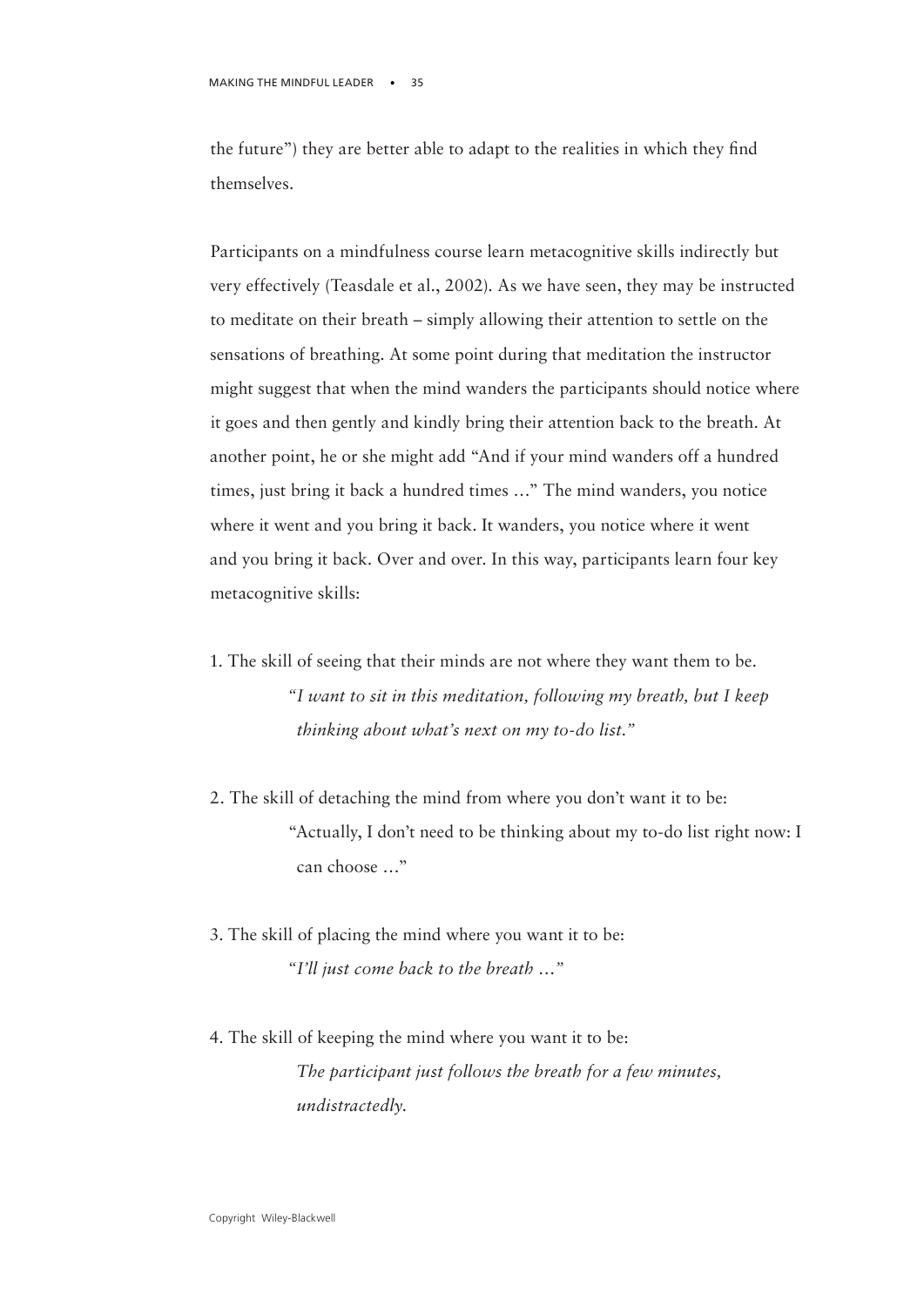By repeatedly practising these four skills participants become more adept at them. That starts to have benefits outside of the meditation context as well: "I don't need to be thinking about which holiday to book online when I get home – I need to give all of my attention to the team-member who has come to see me".

As Baer (2003) and Jha and Stanley (2010) have noted, the tendency of the mind to wander and the instruction to return it to the breath calls on course participants to increase the level of their cognitive control processes to ensure that they keep their attention on the breath. They also have to employ emotion regulation processes to step away from the sense of frustration at failing to do so. Such enhanced attentional flexibility, we suggest, will have considerable pay-offs in terms of increased effectiveness.

But more than that, humans are meaning-making animals and are constantly creating and re-creating narratives to fit the limited facts of experience. However, the meanings and conclusions that are quickly arrived at can fail to fit the facts.

> John was on his way to school. He was worried about the maths lesson. He was not sure he could control the class today.

It wasn't part of a janitor's duty. (Segal, Williams, & Teasdale 2002, p. 244)

The above scenario leads the mind's eye through a certain construction of reality from one line to the next. Automatic, non-conscious processes rapidly make meaning out of limited sensory input. It is further elaborated by combining with content from one's past experience and constantly updated as new data becomes available, creating an ever-changing running commentary on the events that take place within awareness. Sometimes this processes fails. And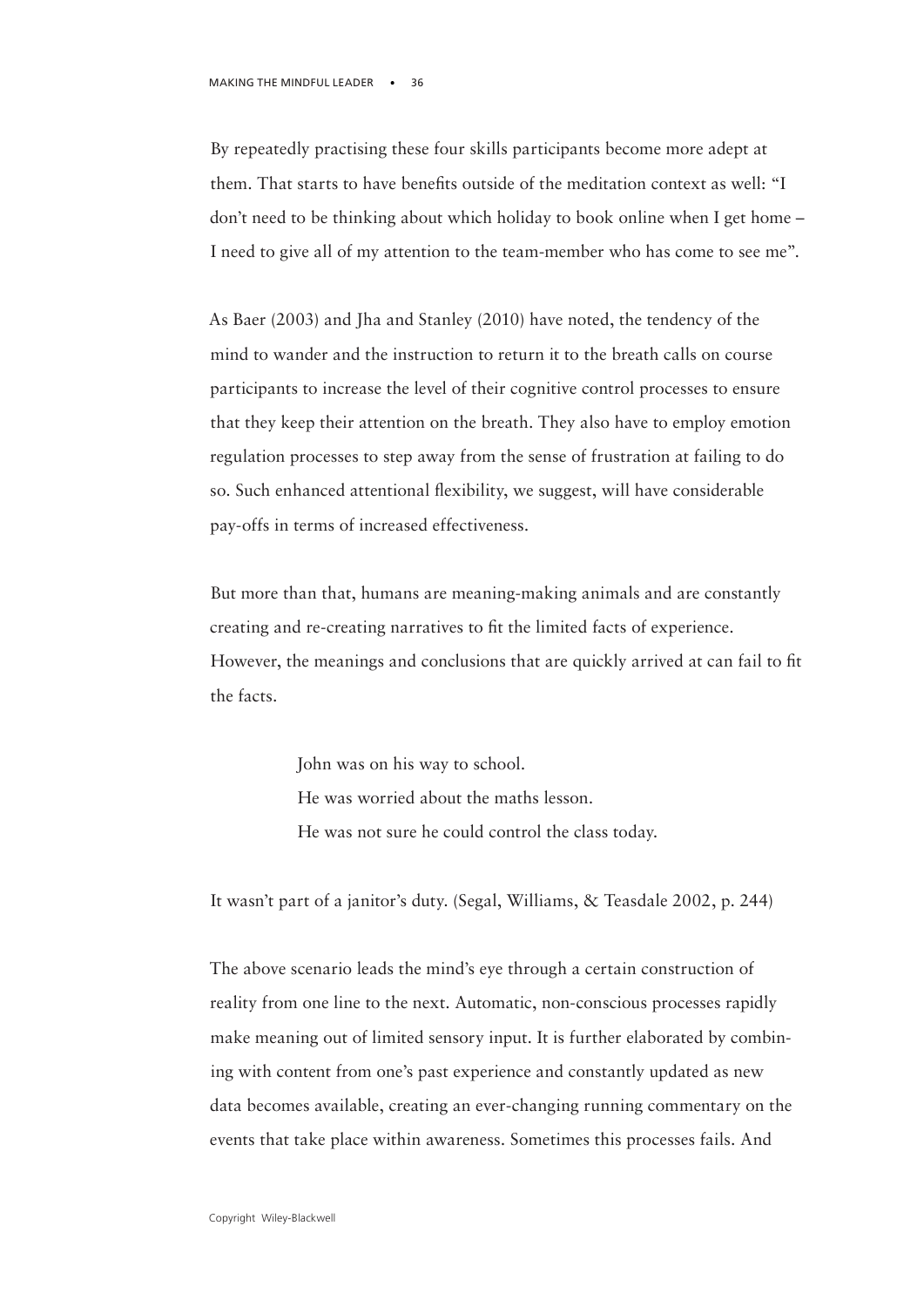when leaders do, given their position in relation to others, the problems that follow can proliferate. Praise from a subordinate, for example, can be read as "he appreciates me" or "he's sucking up to me" and the reaction that follows will differ accordingly. As we have seen, Herndon (2008) found that subjects low in mindfulness tended to cling to their internal narrative of events as a source of meaning making leading to greater perceptual errors, while those who were higher in mindfulness paid closer attention to the facts that presented themselves and had fewer perceptual failures and even an identical event is liable to different interpretations.

A manager and one of her staff are discussing certain options:

"Would you prefer to attend the conference or stay and catch up your backlog?" the manager asks.

"I don't mind", her subordinate replies.

When the manager recounts this conversation to her own line manager she remembers the event as: "I asked him whether he'd like to go to the conference or not and he said he didn't care." Her subordinate, by contrast, recalls it as: "She asked me whether I'd like to go to the conference or to stay and catch up and I said I didn't mind which – I just wanted to do whatever she thought would be most useful." The distinction between actual events and the interpretation of events is not always obvious (Chaskalson, 2011 p.95).

# *Findings on the Overall Benefits of Mindfulness Training*

Chiesa, Calati and Serretti (2011) conducted a systematic review of the neuropsychological findings of mindfulness meditation to assess its impact on overall cognitive ability. They discovered that different results emerge over the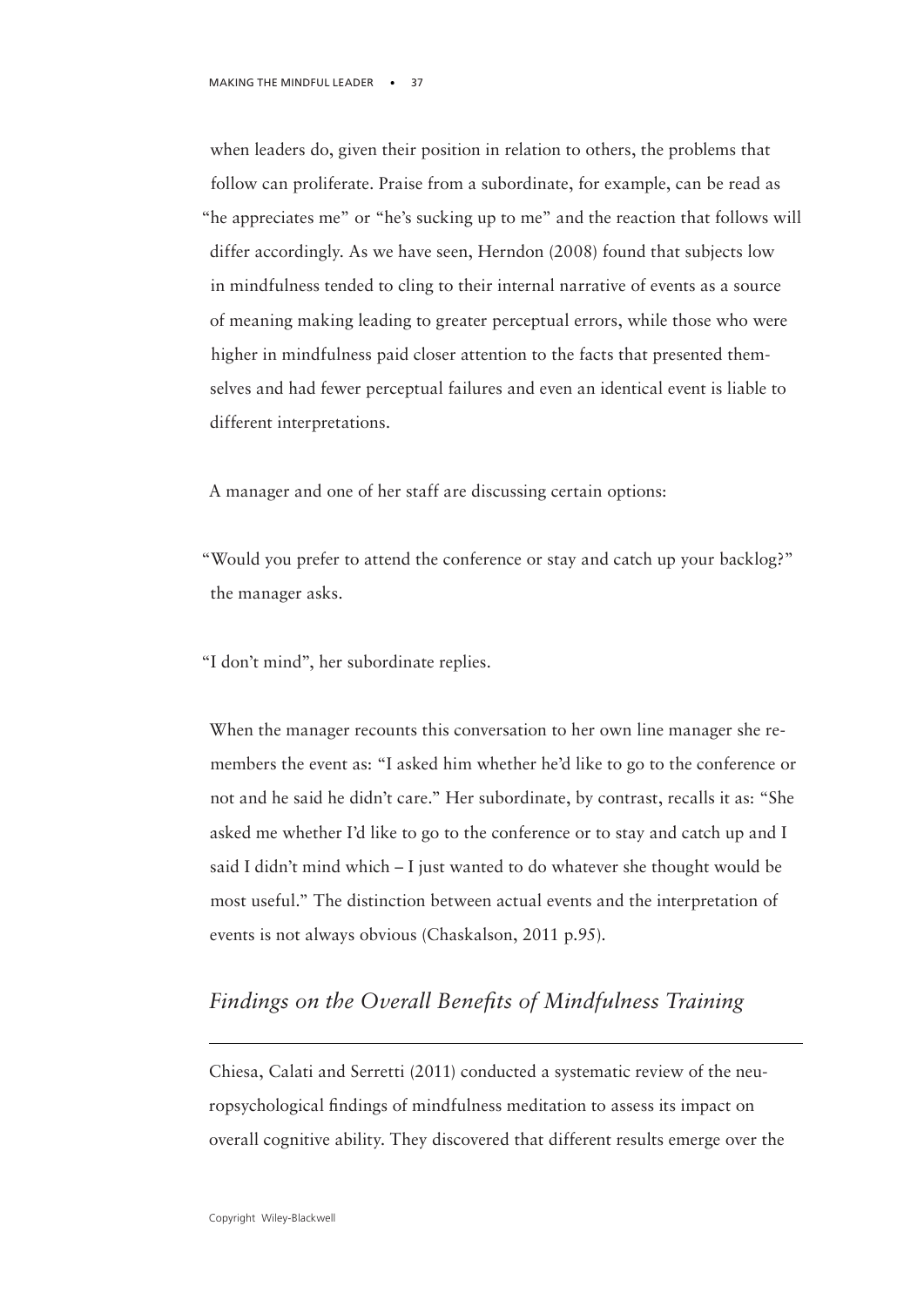time over training. In early phases of mindfulness training, which are more concerned with the development of focused attention, could be associated with significant improvements in selective and executive attention whereas the later phases, which are characterized by an open monitoring of internal and external stimuli, could be mainly associated with improved unfocused sustained attention abilities. In addition, they found that mindfulness training could enhance working memory capacity and certain executive functions. Noting the various limitations of the studies they investigated, they called for further high quality studies investigating more standardized mindfulness meditation programmes.

#### *Directions for Future Research*

The role of mindfulness and its positive potential for enabling effective leaders is ripe with possibilities for further research. The studies cited here only point to a wealth of future opportunities. Mindfulness provides a practical methodology for developing skills that are essential for effective adaptation in changing environments. Considering that mindfulness has been effectively used in a number of professional settings, the domain of leadership would benefit from systematic investigation. We assert there is significant value in determining the effect upon leaders in respect of their attentional skills, levels of empathy and emotional intelligence, non-reactivity, creativity, innovation and overall wellbeing from undertaking such training. Having said that, we should also say that mindfulness alone is not panacea. Awareness by itself does not always translate into effective action, but having awareness increases the possibility that it does.

Finally, it would be valuable to explore the extent to which questionnaires that examine currently accepted leadership constructs may or may not overlap with questionnaires that seek to assay levels of mindfulness. Venkatasubramanian and Dorjee (2011) have made a start in this area by investigating links between dimensions of authentic leadership, as measured by the Authentic Leadership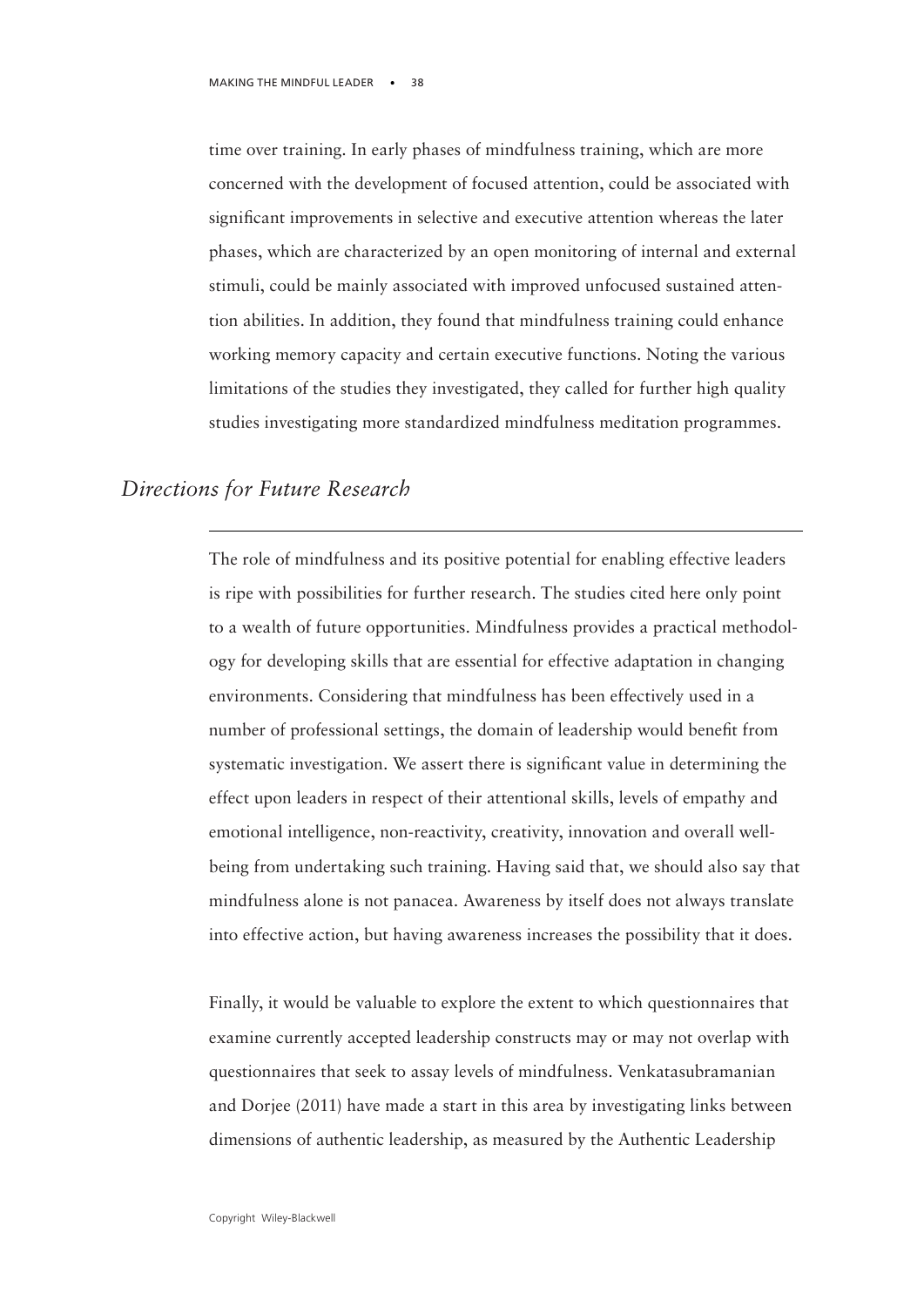Questionnaire (Walumbwa et al., 2007) and the axioms of mindfulness assessed by the Five Facet Mindfulness Questionnaire (Baer et al., 2006). They also draw attention to a variety of neuro-cognitive measures that might test the predictions that emerge from that correlation. This correlation of measures from leadership studies and mindfulness studies, taken along with biological measures to test their predictions, may begin to yield significant evidence of the benefit or otherwise of leaders being trained in mindfulness skills.

#### *Conclusion*

How to lead people to effectively adapt in the face of great change? How to stop the habitual tendency of falling back on old routines in the face of unprecedented crises? How do leaders manage themselves and the stressors inherent in the tasks they face and the challenges of their responsibilities? Leaders need new tools to do their jobs more effectively. We propose that mindfulness offers a powerful methodology for enhancing the well-being and the efficacy of leaders as they face stressful and challenging conditions. A steadily growing body of research has demonstrated that mindfulness evinces changes in the brain that help people to become more present, less emotionally reactive and more deliberate and purposeful in their thoughts and actions. By learning to step out of the innate human tendency to run on automatic pilot, leaders can deliberately create new options for action that can lead us through turbulent times.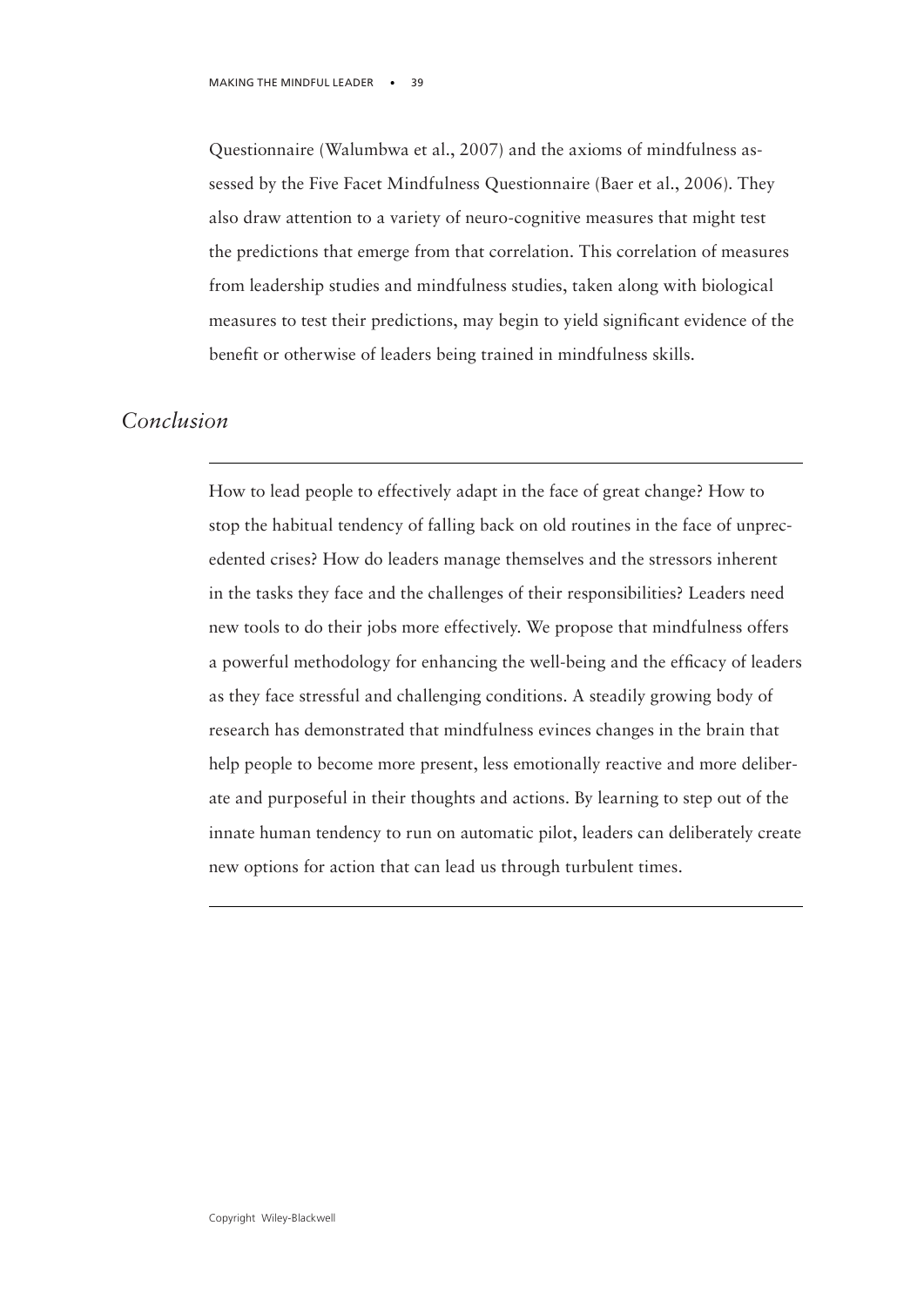#### *References*

Allen, M., Bromley, A., Kuyken, W., and Sonnenberg, S. J. (2009). "Participants' experience of mindfulness-based cognitive therapy: "It changed me in just about every way possible." Behavioural and Cognitive Psychotherapy, 37, 413-430.

Arnsten, A. F. (1997). "Catecholamine regulation of the prefrontal cortex." Journal of Psychopharmacology, 11151-162.

Arnsten, A. F. (2000). "Through the looking glass: Differential noradrenergic modulation of prefrontal cortical function." Neural Plasticity, 7133-146.

Baer, R., Smith, G. T., Hopkins, J., Krietemeyer, J., and Toney, L. (2006). "Using self-report assessment methods to explore facets of mindfulness." Assessment, 13(1), 27-45.

Barnes S, Brown KW, Krusemark E, Campbell WK, Rogge RD. (2007) "The role of mindfulness in romantic relationship satisfaction and responses to relationship stress". Journal of Marital and Family Therapy.33(4): 482-500.

Barnhofer, T., Duggan, D., Crane C., Hepburn, S., Fennell, M.J., Williams, J.M., (2007) "Effects of meditation on frontal alpha-asymmetry in previously suicidal individuals" Neuroreport,18(7):709-12.

Bate, P. (1992) 'The impact of organizational culture on approaches to organizational problem-solving' in Salaman, G. Human Resource Strategies, London, Sage.

Bolton, G. E., and Zwick, R. (1995) "Anonymity versus punishment in ultimatum bargaining" Games and Economic Behavior, 10, 95–121.

Boyatzis, R. and McKee, A., (2005) Resonant Leadership, Harvard Business School Press: Boston.

Britton, W.B. (2005) The physiology of stress and depression and reversal by meditative techniques. Integrating Mindfulness-Based Interventions into Medicine, Health Care, and Society. 4th Annual Conference for Clinicians, Researchers and Educators. Worcester, MA, 1–4 April. (3-hour DVD available).

Broverman, D. M., Klaiber, E. L. and Vogal, W. (1974) "Shortterm versus long-term effects of adrenal hormones on behaviors." Psychological Bulletin, 81672-694.

Brown, K. W., and Ryan, R. M. (2003) "The Benefits of Being Present: Mindfulness and Its Role in Psychological Well-Being", Journal of Personality and Social Psychology, 84, 822–848.

Brown, L. R., (2011) World on the Edge: How to Prevent Environmental and Economic Collapse, W. W. Norton & Co., New York.

Bryant, B. and Wildi, J. (2008) "Mindfulness" in IMD Perspectives for Managers, 162, Lausanne, Switzerland.

Cacioppo, J.T., et al., (1993) Emotional Contagion: Studies in Emotion and Social Interaction, Cambridge University Press, Cambridge.

Chambers et al (2009) "Mindful emotion regulation: An integrative review", Clinical Psychology Review 29 (2009) 560–572

Chaskalson, M. (2011) The Mindful Workplace: Developing Resilient Individuals and Resonant Organisations with MBSR, Wiley-Blackwell: Chichester.

Carson, J.W., Carson, K. M., Gil, K. M. and Baucom, D. H. (2004) "Mindfulness-Based Relationship Enhancement" Behavior Therapy 35:3:471-494.

Chiesa, A., and Serretti, A. (2009). "Mindfulness-based stress reduction for stress management in healthy people: A review and meta-analysis." The Journal of Alternative and Complementary Medicine, 15(5), 593-600

Chiesa, A. and Serretti, A. (2010). "A systematic review of neurobiological and clinical features of mindfulness meditations", Psychological Medicine, 40, 1239–1252.

Chiesa, A., Calati, R., and Serretti, A., (2011) "Does mindfulness training improve cognitive abilities? A systematic review of neuropsychological findings." Clinical Psychology Review. 31(3):449-64.

Cokely, E. T. and Kelley, C. M., (2009) "Cognitive abilities and superior decision making under risk: A protocol analysis and process model evaluation" Judgment and Decision Making, vol. 4, no. 1, pp. 20-33

Csikszentmihalyi, M (1993) The Evolving Self: A Psychology for the Third Millennium, Harper, New York.

Davidson, R.J., (1998) "Affective Style and Affective Disorders: Perspectives from Affective Neuroscience", Cognition And Emotion, 12 (3), 307- 330

Davidson, R.J., Kabat-Zinn, J., Schumacher, J., et al. (2003) "Alterations in brain and immune function produced by mindfulness meditation". Psychosomatic Medicine, 65, 564–570.

Drucker, P. F. (1993) Post-Capitalist Society.HarperBusiness, New York.

Drucker, P. F. (1999) Management Challenges for the 21st Century. Butterworth-Heinemann, Oxford.

Drucker, P. F. (2003) The New Realities. Butterworth-Heinemann, Oxford.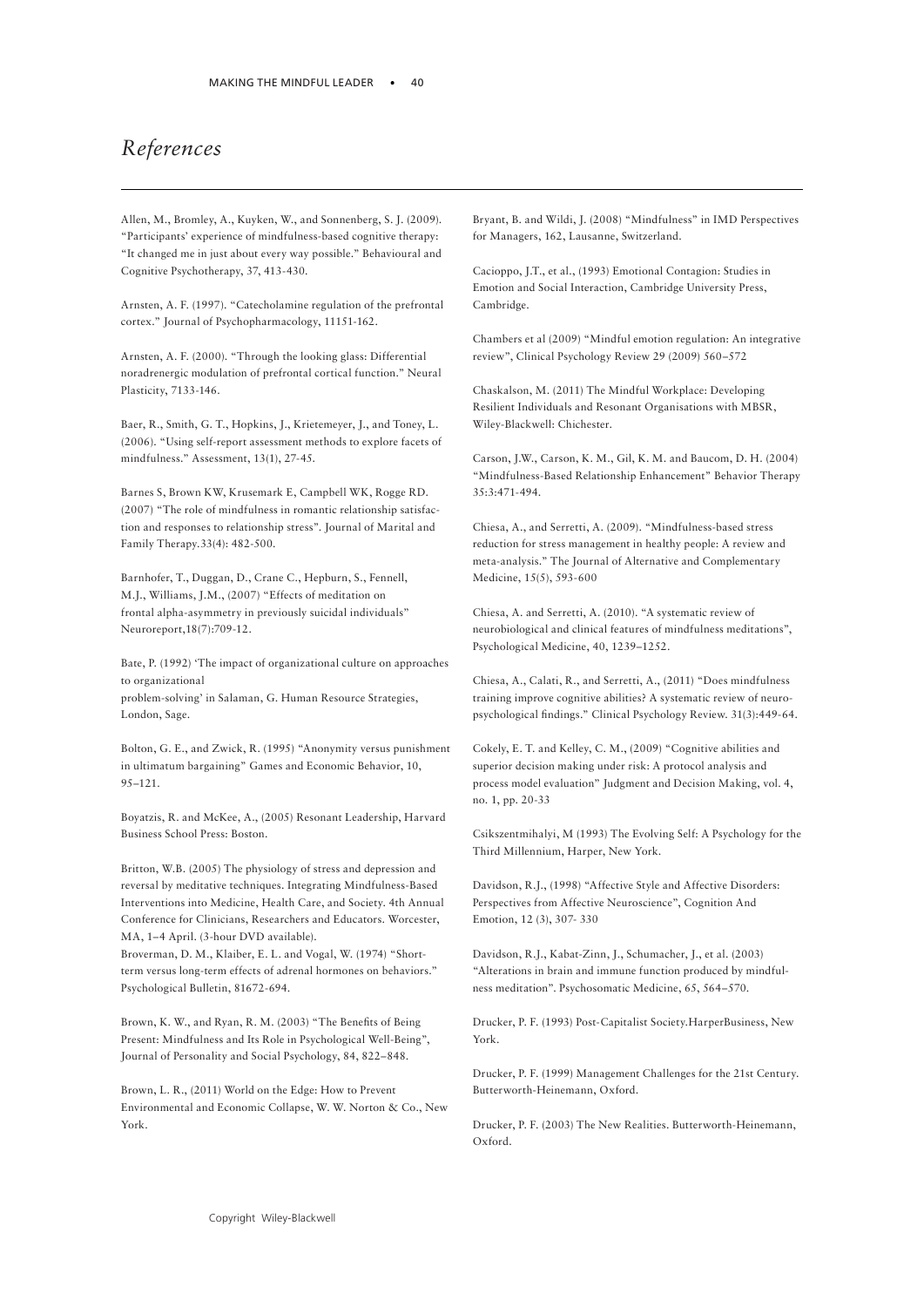Edersheim, E. and Drucker, P. F. (2007) The Definitive Drucker, McGraw-Hill Professional, New York.

Ekman, P. (2003) Emotions Revealed: Recognizing Faces and Feelings to Improve Communication and Emotional Life. Henry Holt, New York.

Ekman, P. (Ed.) (2008) Emotional Awareness: A Conversation between the Dalai Lama and Paul Ekman. Times Books, New York.

Farb, N.A., Segal, Z.V., Mayberg, H., Bean, J., McKeon, D., Fatima, Z., Anderson, A.K., (2007) "Attending to the present: mindfulness meditation reveals distinct neural modes of selfreference" SCAN 2, 313–322

Fleishman, E. A., Mumford, M. D., Zaccaro, S. J., Levin, K. Y., Korotkin, A. L., and Hein, M. B. (1991). Taxonomic efforts in the description of leader behavior: A synthesis and functional interpretation. Leadership Quarterly, 2, 245–287.

Fredrickson, B. (1998) "What Good are Positive Emotions?" Review of General Psychology, Vol. 2, No. 3, 300-319

Fredrickson, B. (2001) "The Role of Positive Emotions in Positive Psychology: The Broaden-and-Build-Theory of Positive Emotions", American Psychologist, Vol. 56(3), 218-226.

Fredrickson, B. and Losada, M., (2005) "Positive Affect and the Complex Dynamics of Human Flourishing" American Psychologist, Vol. 60, No. 7, 678–686

Friedman, R.S., and Forster, J. (2001) "The effects of promotion and prevention cues on creativity." Journal of Personality and Social Psychology, 81 (6), 1001–1013.

Fryer, B. (2005) Are you working too hard? A conversation with Herbert Benson, http://hbr.org/2005/11/are-you-working-too-hard/ ar/1 (accessed 2 March 2011).

Getzels, J. W. and Csikszentmihalyi, M. (1975) "From Problem Solving to Problem Finding" in Perspectives in Creativity. Ed. Irving Taylor and Jacob Getzels, Aldine Press, Chicago.

Goleman, D., (1996) Emotional Intelligence: Why It Can Matter More Than IQ, Bloomsbury, London

Goleman, D., Boyatzis, R., and McKee, A. (2002) Primal Leadership: Learning to Lead with Emotional Intelligence, Harvard Business School Press, Boston.

Gray, J. A. (1970). "The psychophysiological basis of introversionextraversion", Behavioral Research Therapy, 8, 249-266.

Gray, J.A. (1994). Three fundamental emotion systems. In P. Ekman and R.J. Davidson (Eds.), The nature of Emotion: Fundamental questions (pp. 243 - 247). Oxford University Press, Oxford

Grossman, P., Niemann, L., Schmidt, S., Walach, H., 2004,

'Mindfulness-Based Stress Reduction and Health Benefits: a Meta-Analysis'. Journal of Psychosomatic Research, 57, pp. 35 – 43.

Guth, W., Schmittenberger, R., and Schwarze, B. (1982). "An experimental analysis of ultimatum bargaining." Journal of Economic Behavior and Organisation. 3, 376.

Hayes, S. (2004) "Acceptance and commitment therapy and the new behaviour therapies: Mindfulness, acceptance and relationship", in Mindfulness and Acceptance: Expanding the Cognitive-Behavioral Tradition (ed. S.C. Hayes, V.M. Follette and M.M. Linehan), Guilford Press, New York, pp. 1–29.

Hallowell, E. M (2008) Overloaded circuits: Why smart people underperform, Harvard Business Review. Downloaded from http:// www.avelution.com/Overloaded%20Circuits%20-%20Why%20 Smart%20People%20Underperform,%20HBR%202005.pdf on 20 September 2011.

Heifetz, R. A. (1996) Leadership Without Easy Answers, Harvard University Press, Boston.

Heifetz, R. A. and Laurie, D. L. (2001) "The Work of Leadership", Harvard Business Review, Jan – Feb 1997.

Heifetz, R. A. and Linsky, M., (2002) Leadership on the Line: Staying Alive Through the Dangers of Leading. Harvard Business School Press, Boston

Herndon, F. (2008) Testing mindfulness with perceptual and cognitive factors: External vs. internal encoding, and the cognitive failures questionnaire. Personality and Individual Differences, 44: 32-41.

Hölzel, B.K., Carmody, J., Vangel, M., Congleton, C., Yerramsetti, S.M., Gard, T., and Lazar, S.W. (2011) "Mindfulness practice leads to increases in regional brain gray matter density." Psychiatry Research: Neuroimaging, 191, 36-42.

Hugenberg, K., and Bodenhausen, G. V. (2004) "Ambiguity in social categorization: The role of prejudice and facial affect in racial categorization", Psychological Science, 15, 342-345.

Hunter, J., and McCormick, D. W. (2008). "Mindfulness in the workplace: An exploratory study". In S.E. Newell (Facilitator), Weickian Ideas. Symposium conducted at the annual meeting of the Academy of Management, Anaheim, CA.

Hunter, J. (2009). The Drucker Difference: What the World's Greatest Management Thinker Means to Today's Business Leaders. McGraw-Hill Professional

James, W. (1890) The Principles of Psychology, Dover Publications – republished in a new edition, 1957.

Jha, A.P. (2002) "Tracking the time-course of attentional involvement in spatial working memory: An event-related potential investigation", Cognitive Brain Research, 15, 61–69.

Jha, A. P., Krompinger, J. and Baime, M. J. (2007) "Mindfulness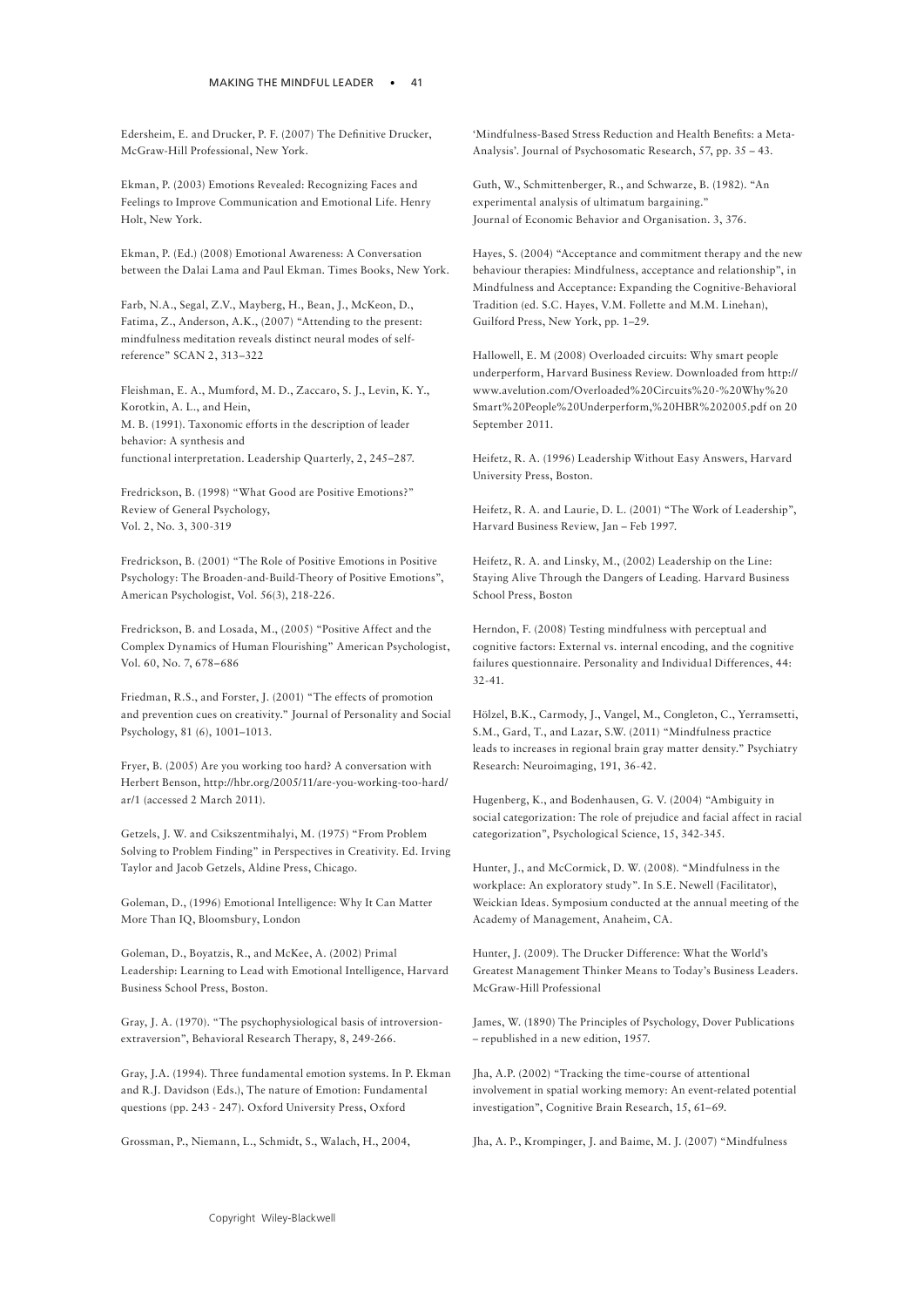training modifies subsystems of attention", Cognitive, Affective & Behavioral Neuroscience, 7 (2), 109-119.

Jha, A. P. and Stanley, E. A., et al (2010) "Examining the protective effects of mindfulness training on working memory capacity and affective experience", Emotion, Vol 10(1), 54-64.

Kabat-Zinn, J., (1990) Full Catastrophe Living: Using the Wisdom of Your Body and Mind to Face Stress, Pain and Illness, Delta: New York.

Kegan, R. (1994) In Over Our Heads: The Mental Demands of Modern Life. Harvard, Cambridge.

Kegan, R. and L. Lahey (2010) Immunity to Change: How to Overcome It and Unlock the Potential in Yourself and Your Organization. Harvard Business Press, Cambridge.

Kelly, E. (2005) Powerful Times: Rising to the Challenge of Our Uncertain World, Pearson-Prentice Hall, New Jersey.

Kirk, U., Downar, J and Montague, P. R. (2011) "Interoception drives increased rational decision-making in meditators playing the ultimatum game", Frontiers in Neuroscience, 5: 49, 1 - 11

Klatt M. D, Buckworth J, Malarkey W. B. (2009). "Effects of lowdose Mindfulness-Based Stress Reduction (MBSR-ld) on working adults", Health Education and Behavior 36, 601–614.

Langer, E. J. (1989) Mindfulness. Addison-Wesley/Addison Wesley Longman: Reading, MA.

Lasswell, R. (1948) Power and Personality, Transaction Publishers, New Brunswick.

Lazar, S.W., Kerr, C. E., Wasserman, R. H., Gray, J. R., Greve, D. N., Treadway, M. T., McGarvey, M., Quinn, B. T., Dusek, J. A., Benson, H., Rauch, S. L., Moore, C. I., and Fischl, B. (2005) "Meditation experience is associated with increased cortical thickness", Neuroreport. 6(17): 1893–1897.

Lazenby, R. (2001) Mindgames : Phil Jackson's Long Strange Journey, McGraw-Hill.

Le Doux, J. E. (1996) The Emotional Brain: The Mysterious Underpinnings of Emotional Life, Simon & Schuster, New York.

Levine, P. A. (1997) Waking the Tiger: Healing Trauma - The Innate Capacity to Transform Overwhelming Experience, North Atlantic Books, Berkeley.

Lewicki, P. (2005) "Internal and external encoding style and social motivation". In ed. Forgas, J. P., Williams, K. D. and Laham, S. M. Social Motivation: Conscious and Unconscious Processes (Sydney Symposium of Social Psychology), Cambridge University Press, Cambridge.

Lipman-Blumen, J. (2000) Connective Leadership: Managing in a Changing World, Oxford University Press.

Lundberg, U. and Frankenhaeuser, M., (1999) "Stress and workload of men and women in high-ranking positions", Journal of Occupational Health Psychology, Vol 4(2), Apr 1999, 142-151

Mumford, M. D. (2006) Pathways to Outstanding Leaderhip: A Comparative Analysis of Charismatic, Ideological and Pragmatic Leaders, Earlbaum and Associates: Mahwah, NJ.

Mumford, M. D., and Connelly, M. S. (1991). Leaders as creators: Leader performance and

problem solving in ill-defined domains. Leadership Quarterly, 2, 289–315.

Mumford, M. D., and Xaccaro, S. J., Harding, F. D., Jacobs, T. O., Fleishman, E. A. (2000) "Leadership Skills for a Changing World: Solving Complex Social Problems." Leadership Quarterly, 11:  $11-35$ 

Northouse, P. G. (2009) Leadership: Theory and Practice, Sage Publications; Los Angeles.

Nyanaponika (1965) The Heart of Buddhist Meditation: Satipatthana: A Handbook of Mental Training, Weiser Press, New York.

Pearce, C and Conger, J (2002) Shared Leadership: Reframing the Hows and Whys of Leadership. Sage Publications, Los Angeles.

Pearson, C and Porath, C. (2009) The High Cost of Bad Behavior: How Incivility is Damaging Your Business and What to Do About It. Portolio Hardcover, New York.

Porath, C.L., and Erez, A. 2007. "Does Rudeness Matter? The Effects of Rude Behavior on Task Performance and Helpfulness." Academy of Management Journal, 50: 1181-1197.

Riskin, L., (2002) "The Contemplative Lawyer On the Potential Contributions of Mindfulness Meditation to Law Students, Lawyers, and Their Clients" Harvard Negotiations Law Review, 7: 1-66.

Rubinstein, J. S. and Meyer, D. M. and Evans, J. S. (2001) "Executive Control of Cognitive Processes in Task Switching" in Journal of Experimental Psychology: Human Perception and Performance, 27: 763-797.

Sapolsky, R. M. (2004) Why Zebras Don't Get Ulcers – 3rd Edition. Saint Martin's Press Inc.

Schwartz, J. and Begley, S. (2003) The Mind and the Brain: Neuroplasticity and the Power of Mental Force, Harper, New York.

Segal, Z.V., Williams, J.M.G., and Teasdale, J.D., (2002) Mindfulness-Based Cognitive Therapy for Depression: A New Approach to Preventing Relapse, New York: The Guilford Press.

Selye, H. (1975) "Confusion and controversy in the stress field." Journal of Human Stress, 1, pp. 37–44. Singer, T., et al (2004) "Empathy for Pain Involves the Affective but not Sensory Components of Pain", Science, 303 p. 1157.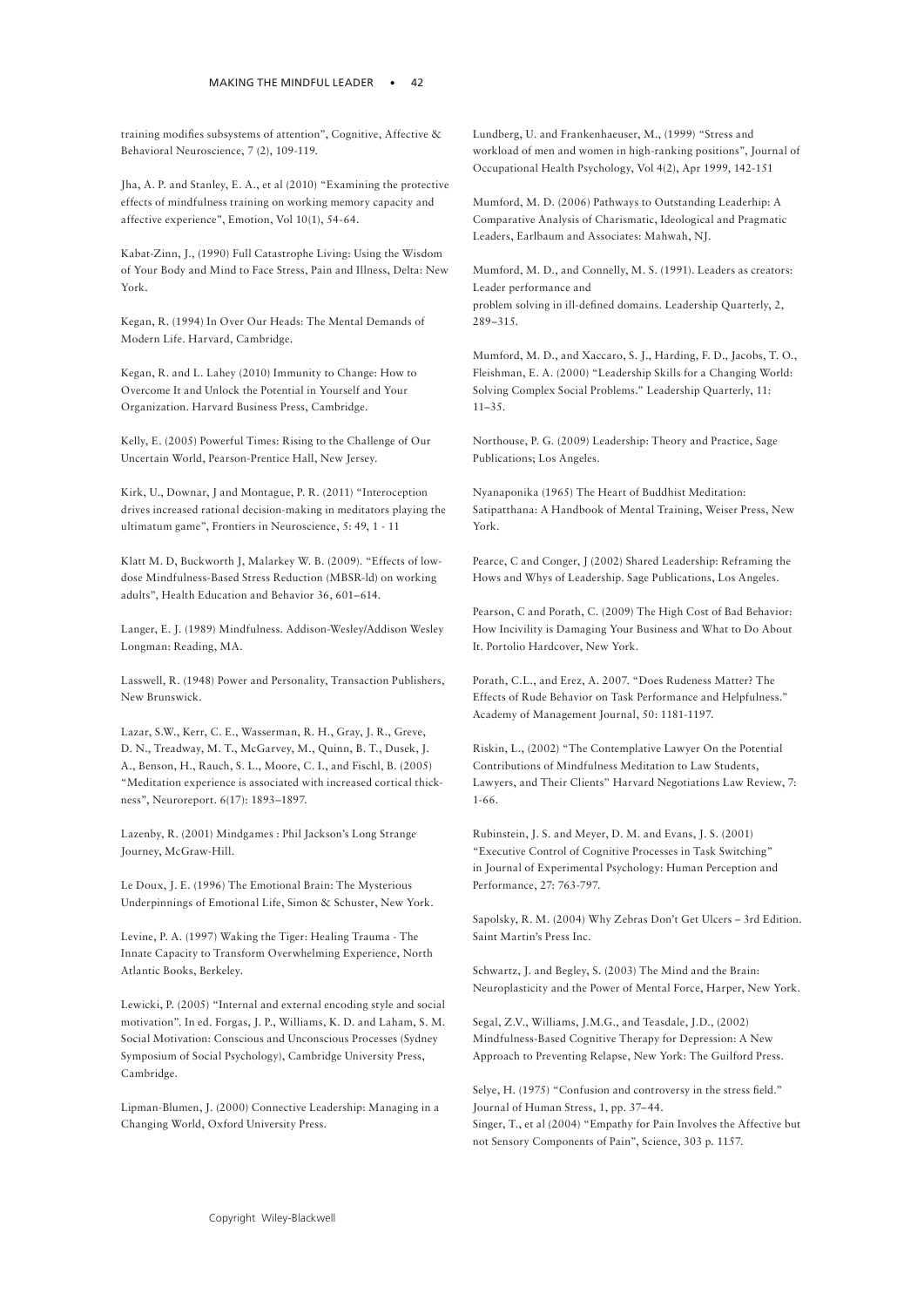Smith, A (1859) The Theory of Moral Sentiments, Grin Verlag (2009), p. 95.

Summers, J. (1989) Soho - A History of London's Most Colourful Neighborhood, Bloomsbury, London.

Sun Tzu (1988) The Art of War, Translated with Introduction and Notes by Thomas Cleary, Shambhala Publications, Boston.

Sy, T., Coté S., and Saavedra, R. (2005) "The Contagious Leader: Impact of the Leader's Mood on the Mood of Group Members, Group Affective Tone, and Group Processes" Journal of Applied Psychology, 90:2, 295-305.

Taylor, A. (2011) Sixty to Zero: An Inside Look at the Collapse of General Motors--and the Detroit Auto Industry, Yale University Press, New Haven.

Teasdale, J.D. (1999) "Metacognition, mindfulness and the modification of mood disorders." Clinical Psychology and Psychotherapy, 6, 146–155.

Teasdale J.D., Moore R.G., Hayhurst H., Pope M., Williams S., Segal Z.V. (2002) "Metacognitive awareness and prevention of relapse in depression: empirical evidence", Journal of Consulting and Clinical Psychology 70(2):275-87.

Teasdale, J.D. and Chaskalson, Michael (2011) "How does mindfulness transform suffering? II: the transformation of dukkha", Contemporary Buddhism, 12: 1, 103 — 124

Teichner, W. H. 1968. "Interaction of behavioral and physiological stress reactions". Psychological Review, 75 271-291.

Thompson, N., Stradling, S., Murphy, M and O'Neill, P. (1996) "Stress and Organizational Culture" British Journal of Social Work, 26, 647-665

Toffler A., and Toffler E. (2006) Revolutionary Wealth: How it will be created and how it will change our lives, Crown Business, New York.

Venkatasubramanian, S. and Dorjee, D., (2011) "Mindfulness and Authentic Leadership: a theoretical model based on underlying neuro-cognitive mechanisms." Poster presentation at "Mindfulness Now: Building on the last decade" Conference. Centre for Mindfulness Research and Practice, Bangor University, UK.

Walumbwa, F. O., Avolio, B. J., Gardner, W. L., Wernsing, T. S., and Peterson, S. J. (2007). "Authentic Leadership: Development and Validation of a Theory-Based Measure." Journal of Management, 34(1), 89-126.

Weick, K. E., Sutcliffe, K. M., Obstfeld, D. (1999) "Organizing for high reliability: Processes of collective mindfulness" Research in organizational behavior, Vol. 21, pp. 23-81

Wetzel C. M et al. (2006) "The Effects of Stress on Surgical Performance", The American Journal of Surgery, 191, 5–10.

Whitehead, A. N. (1911) Introduction to Mathematics, Oxford University Press, Oxford.

Wilson, T (2004) Strangers to Ourselves: Discovering the Adaptive Unconscious. Belknap Press, Cambridge.

Yerkes, R.M., and Dodson, J.D. (1908) The relation of strength of stimulus to rapidity of habit-formation. Journal of Comparative Neurology and Psychology, 18, 459–482.

Yin, H. H. and Knowlton, B. J. (2006) "The role of the basal ganglia in habit formation", Nature Reviews Neuroscience 7, 464-476

Yunus, M (2008) Creating a World Without Poverty: Social Business and the Future of Capitalism. PublicAffairs, New York.